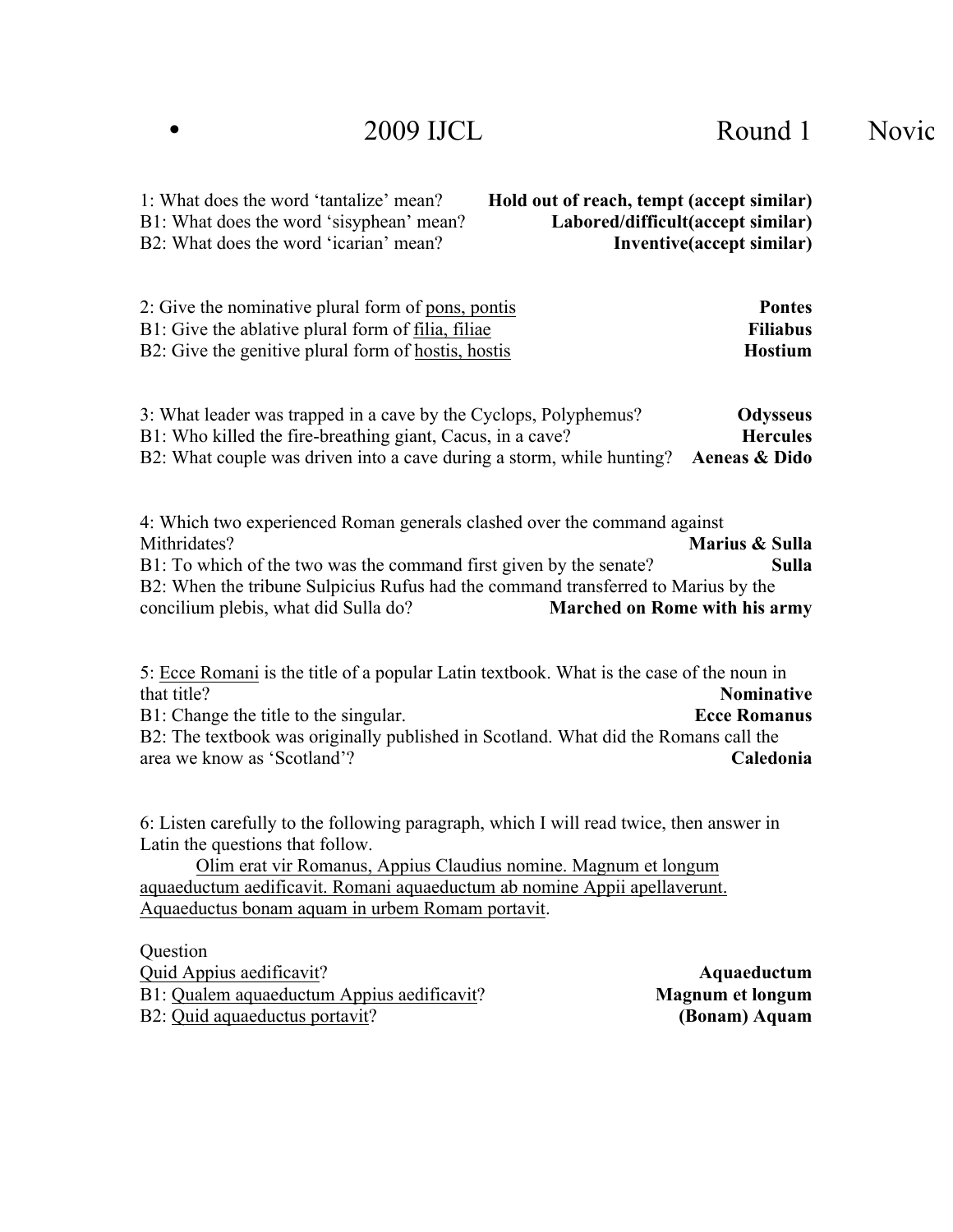7: Who was the mother of Helen and Polydeuces, whom Zeus seduced in the form of a swan? **Leda**

B1: Who was the mother of Perseus, whom Zeus seduced in the form of a golden rain?

**Danae**

B2: Who was the mother of Herakles, whom Zeus seduced in the form of her husband, Amphitryon? **Alcmena**

8: In order, give the first three kings of Rome.

|                                       | <b>Romulus, Numa Pompilius, Tullus Hostilius</b> |
|---------------------------------------|--------------------------------------------------|
| B1: Give the fourth and fifth kings.  | <b>Ancus Marcius, Tarquinius Priscus</b>         |
| B2: Give the sixth and seventh kings. | <b>Servius Tullius and Tarquinius Superbus</b>   |

| 9: In what room of the Roman house did Roman patrons greet their clients? | <b>Atrium</b>    |
|---------------------------------------------------------------------------|------------------|
| B1: In what room of the Roman house did patrons do their bookeeping?      | Tablinum         |
| B2: In what room of the Roman house did patrons sleep?                    | <b>Cubiculum</b> |

| Accompaniment |
|---------------|
|               |
| Agent         |
|               |
| Manner        |
|               |

| 11: What is the fourth principal part of the Latin verb meaning 'to be?    | <b>Futurus</b> |
|----------------------------------------------------------------------------|----------------|
| B1: What is the fourth principal part of the Latin verb meaning 'to go'?   | Iturus/Itus    |
| B2: What is the fourth principal part of the Latin verb meaning 'to find'? | Inventus       |

| 12: Quot Musae sunt?    | <b>Novem (Tres, according to Pausanius)</b> |
|-------------------------|---------------------------------------------|
| B1: Quot Atrides sunt?  | Duo:                                        |
| B2: Quot Pleiades sunt? | <b>Septem</b>                               |

13: Translate the following sentence into English. Cornelia non fugit sed ad canes manum extendit.

**Cornelia does not flee but extends her hand to the dogs.** B1: Translate the following sentence into English. Brevi tempore servi lectum in cubiculum portaverunt.

**In a short time slaves carried a bed/couch into the bedroom** B2: Translate the following sentence into English.

Media nocte, miles Aulo et Septimo fabulam narravit.

**In the middle of the night the soldier told the story to Aulus and Septimus**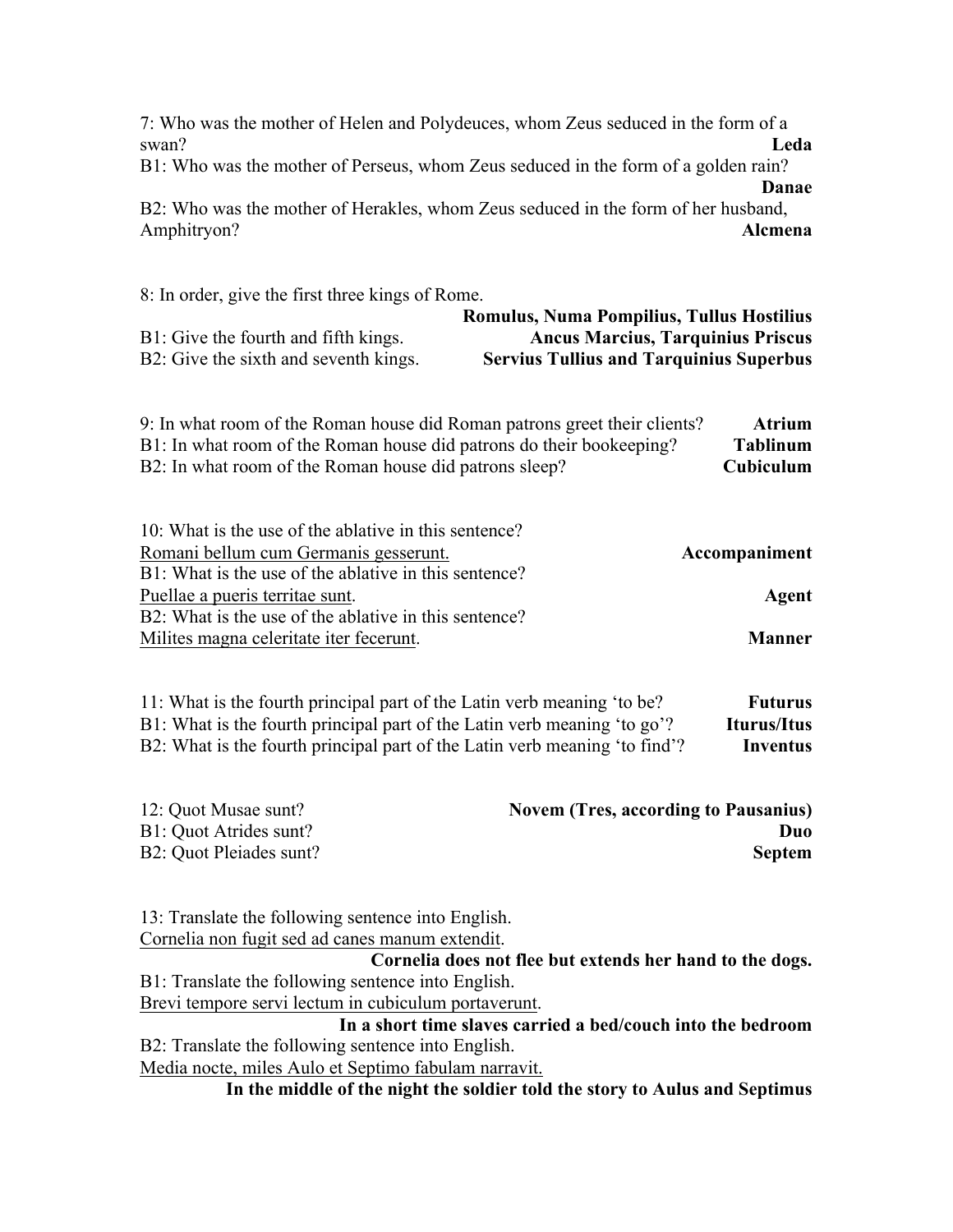| 14: Who was the mother of Oedipus?<br>B1: Who was the father of Oedipus?<br>B2: Name 2 of the 4 children of Oedipus and Jocasta?                                                                                             | Jocasta<br>Laius                              |
|------------------------------------------------------------------------------------------------------------------------------------------------------------------------------------------------------------------------------|-----------------------------------------------|
|                                                                                                                                                                                                                              | <b>Eteocles, Polyneices, Antigone, Ismene</b> |
| 15: Define the Latin verb: porta                                                                                                                                                                                             | (you) Carry! (must be imperative)             |
| B1: Define the Latin noun: porta                                                                                                                                                                                             | Gate                                          |
| B2: Define the Latin noun: portus                                                                                                                                                                                            | Port/harbor                                   |
| 16: What was the power of a father over his children called?                                                                                                                                                                 | <b>Patria Potestas</b>                        |
| B1: What was the power of the husband over his wife called?                                                                                                                                                                  | <b>Manus</b>                                  |
| B2: What was the power of the master over his property called?                                                                                                                                                               | <b>Dominica Potestas</b>                      |
| 17: What is the meaning of the Latin expression, 'quid pro quo'?                                                                                                                                                             | <b>Something for something</b>                |
| B1: What is the meaning of the Latin expression, 'ex tempore'?                                                                                                                                                               | Spur of the moment                            |
| B2: What is the meaning of the Latin expression, 'sine qua non'?                                                                                                                                                             | A necessity                                   |
| 18: For which king was the Labyrinth built?                                                                                                                                                                                  | <b>Minos</b>                                  |
| B1: Who built the Labyrinth?                                                                                                                                                                                                 | <b>Daedalus</b>                               |
| B2: Who was the mother of the Minotaur?                                                                                                                                                                                      | Pasiphae                                      |
| 19: What modern day country did the Romans call Helvetia?                                                                                                                                                                    | <b>Switzerland</b>                            |
| B1: What modern day country did the Romans call Lusitania?                                                                                                                                                                   | Portugal                                      |
| B2: What modern day country did the Romans call Ibernia?                                                                                                                                                                     | <b>Ireland</b>                                |
| 20: What state derives its name from the Latin word for 'flower'?<br>B1: What state derives its name from the Latin word for 'woods'?<br>B2: What state derives its name from the Latin word for 'mountain'? Montana/Vermont | Florida<br>Pennsylvania                       |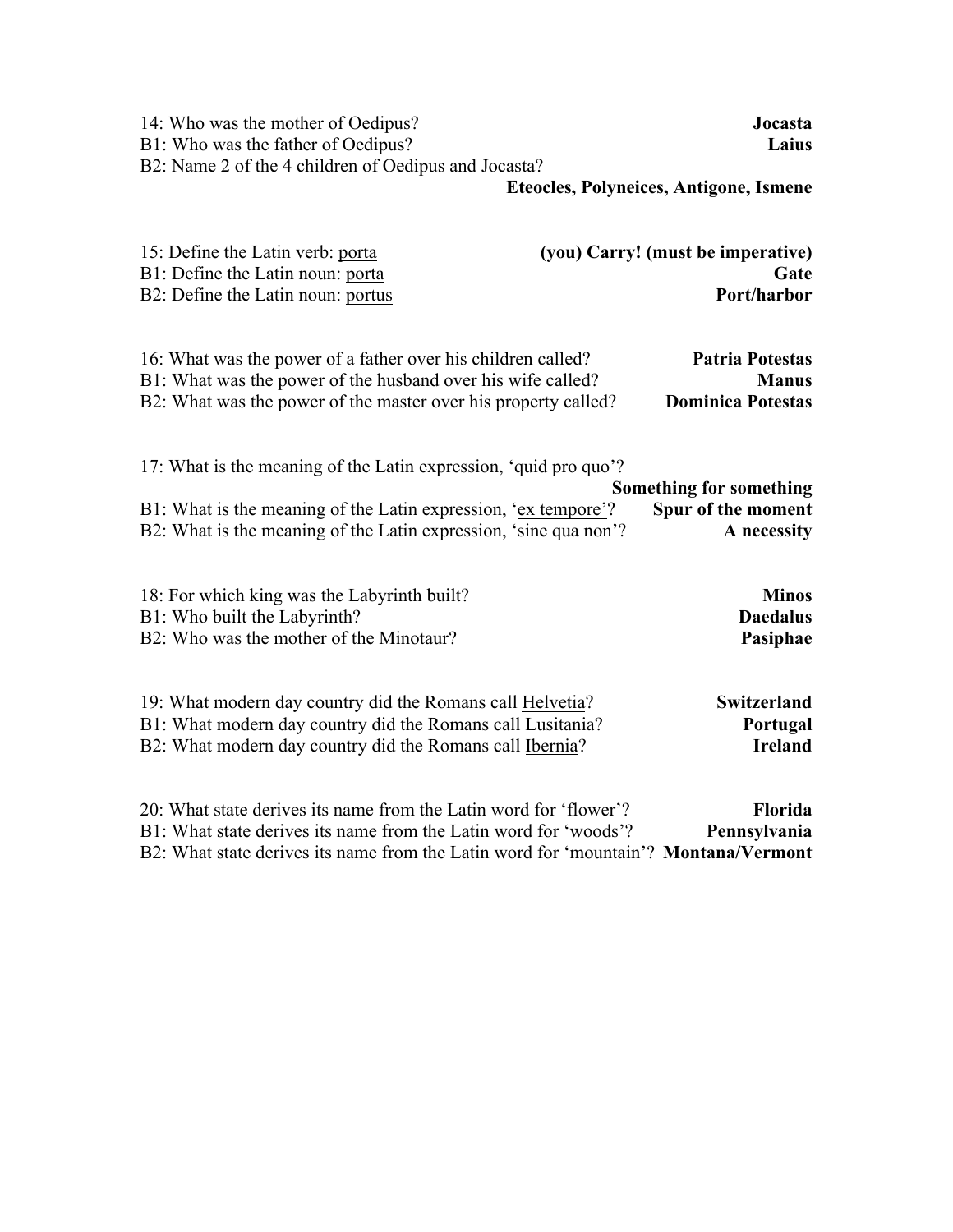| B1: Differentiate between sol and solus.                                                                                                                                                                                                                                                      | Sol-sun, solus-alone                           |
|-----------------------------------------------------------------------------------------------------------------------------------------------------------------------------------------------------------------------------------------------------------------------------------------------|------------------------------------------------|
| B2: Differentiate between deus and dies.                                                                                                                                                                                                                                                      | Deus-god, dies-day                             |
| 2: To which deity was the peacock sacred?                                                                                                                                                                                                                                                     | Juno/Hera                                      |
| B1: To which deity was the dove sacred?                                                                                                                                                                                                                                                       | <b>Venus/Aphrodite</b>                         |
| B2: To which deity was the crow sacred?                                                                                                                                                                                                                                                       | <b>Apollo</b>                                  |
| 3: Give the third person plural, perfect active indicative of the verb mitto, mittere.                                                                                                                                                                                                        | <b>Miserunt</b>                                |
| B1: Make that singular and pluperfect.                                                                                                                                                                                                                                                        | <b>Miserat</b>                                 |
| B2: Now make that first person singular and future perfect.                                                                                                                                                                                                                                   | <b>Misero</b>                                  |
| 4: Which of the Five Good Emperors could be described as a soldier, an intellectual, an<br>artist, an architect, and a poet?<br>B1: Hadrian's foreign policy was one of defensive imperialism. Along the borders of<br>which two countries did Hadrian build massive frontier fortifications? | <b>Hadrian</b><br><b>Britain &amp; Germany</b> |
| B2: The only serious war fought by Hadrian was the suppression of a rebellion where?                                                                                                                                                                                                          | <b>Palestine</b>                               |
| 5: Mihi monstra oculum                                                                                                                                                                                                                                                                        | <b>Student points to eye</b>                   |
| B1: Nunc, omnes mihi monstrate aures                                                                                                                                                                                                                                                          | All members of team point to ears              |
| B2: Nunc, omnes tangite ambo genua                                                                                                                                                                                                                                                            | All members touch both knees                   |
| 6: Which of the following was an official office in the cursus honorum?                                                                                                                                                                                                                       | censor tribune aedile quaestor                 |
| B1: What was the highest office in the cursus honorum?                                                                                                                                                                                                                                        | Consul                                         |
| B2: What office stood between the quaestor and consul in the cursus honorum?                                                                                                                                                                                                                  | <b>Praetor</b>                                 |
|                                                                                                                                                                                                                                                                                               |                                                |

1: Differentiate between pater and patria. **Pater-father, patria-country**

7: Who betrayed her father and aided Jason in obtaining the Golden Fleece for him? **Medea**

|                                                                                     | .               |
|-------------------------------------------------------------------------------------|-----------------|
| B1: Who was her brother, whom she chopped to pieces and threw into the sea, to slow |                 |
| down her pursuers?                                                                  | <b>Absyrtus</b> |
| B2: Whom did she marry later in Athens?                                             | Aegeus          |
|                                                                                     |                 |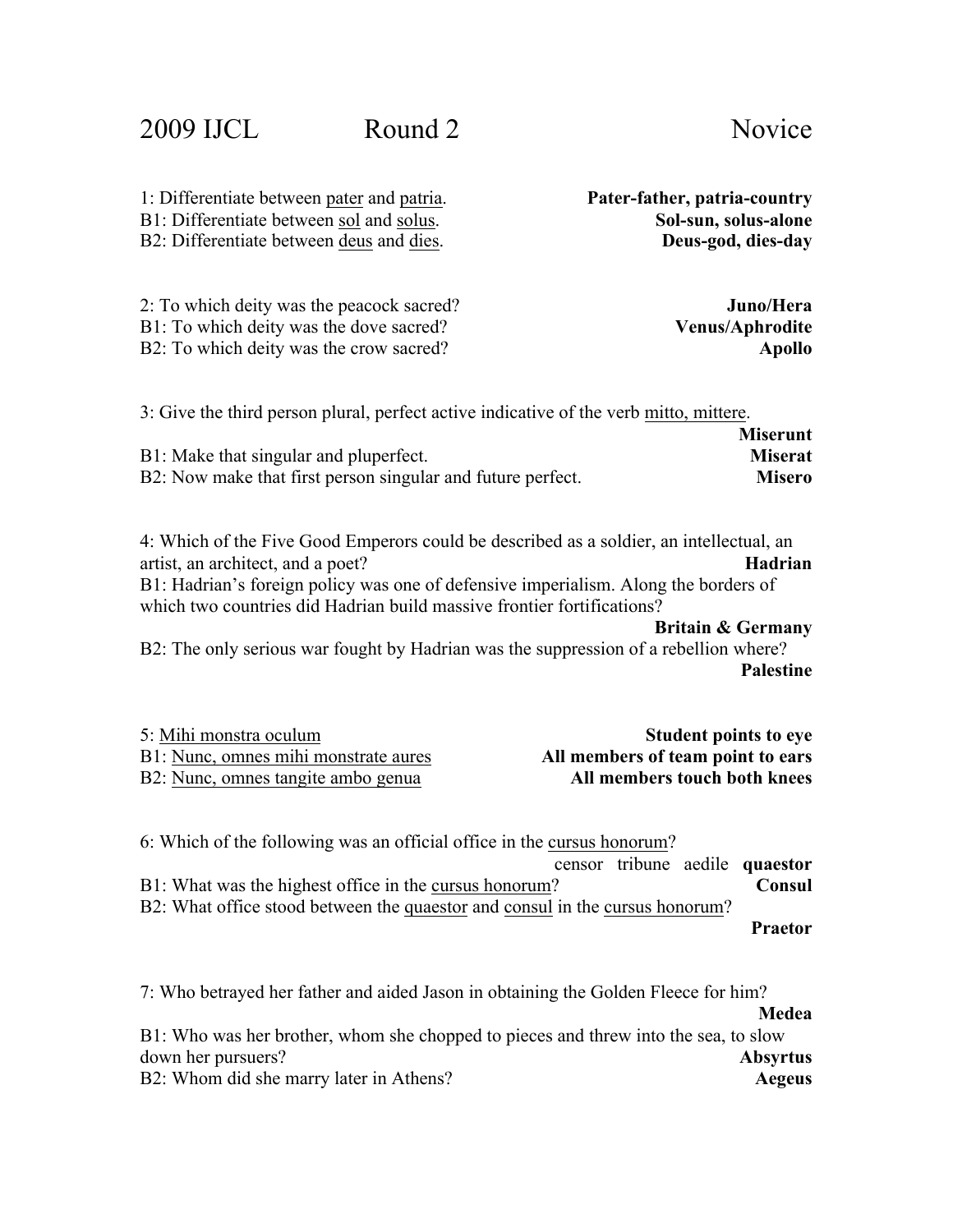8: Listen carefully to the following passage, which I will read twice, then answer the questions about it in English.

| Olim filius regis Troiani per Graeciam iter faciebat. Ibi reginam pulchram Graecorum |       |
|--------------------------------------------------------------------------------------|-------|
| vidit et statim amavit. Postea eam trans mare ad urbem Troiam duxit.                 |       |
| Who in this passage is the reginam pulchram?                                         | Helen |
| $B1$ : Who is the filius regis?                                                      | Paris |
| B2: Who is the regis?                                                                | Priam |

9: Give the Latin and English for the following abbreviation: N.B.

**Nota bene- note well** B1: Give the Latin and English for the following abbreviation: ibid.

**Ibidem- in the same place** B2: Give the Latin and English for the following abbreviation: op. cit.

**Opere citato- in the work cited**

10: What daughter of Coeus and Phoebe bore twin gods to Zeus? **Leto** B1: What Theban queen insulted Leto, by claiming to be a better mother than she? **Niobe** B2: What happened as a result? **Apollo and Artemis killed her children**

11: What Latin noun and meaning is at the root of the English word 'monocle'?

**Oculus- eye** B1: What English derivative of oculus means 'to inject serum containing a small amount of germs in order to make the recipient's body immune to those germs'? **Inoculate** B2: What card game is derived from a hodgepodge of French, Swiss-French, and Swiss-German words meaning 'eyeglasses'? **Pinochle**

| 12: What was the cognomen of the famous Roman poet, Publius Vergilius Maro? |                  |
|-----------------------------------------------------------------------------|------------------|
|                                                                             | Maro             |
| B1: What part of of his name was the nomen?                                 | <b>Vergilius</b> |
| B2: What is the praenomen of the orator we know as Cicero?                  | <b>Marcus</b>    |

13: Translate the following sentence into Latin. Mark is a friend, but Luke is an enemy. **Marcus amicus est sed Lucius inimicus est** B1: Translate the following sentence into Latin. The good farmer works in the large field. **Bonus agricola in magno agro laborat** B2: Translate the following sentence into Latin. I will read the book with eagerness. **Librum cum studio legam**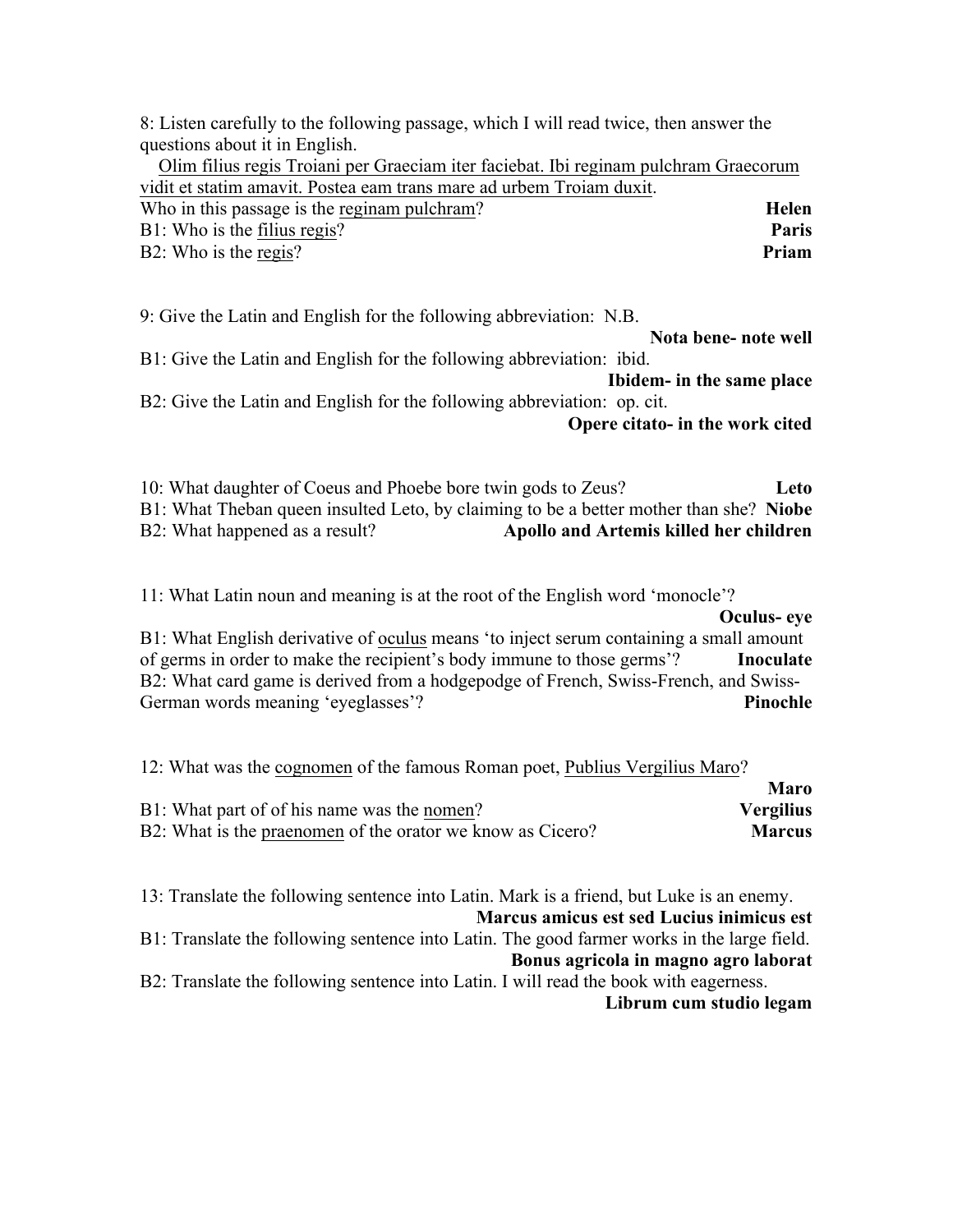| 14: Which Olympian was the son of Zeus and Maia?<br>B1: On which mountain was he said to have been born?<br>B2: What is the name of the staff which Hermes carries? | <b>Hermes</b><br>Mt. Cyllene<br>Caduceus |
|---------------------------------------------------------------------------------------------------------------------------------------------------------------------|------------------------------------------|
| 15: What is the use of the dative in this sentence? Mater mihi togam dedit.                                                                                         |                                          |
|                                                                                                                                                                     | <b>Indirect Object</b>                   |
| B1: What is the use of the dative in this sentence? Mihi nomen est Marcus.                                                                                          |                                          |
|                                                                                                                                                                     | Dat of possession                        |
| B2: What is the use of the dative in this sentence? Estne inimicus mihi?                                                                                            |                                          |
|                                                                                                                                                                     | Dat with special adjectives              |
| 16: What derivative of the Latin verb for "walk" is an English verb meaning "to walk<br>1,330 <sup>-</sup>                                                          |                                          |

| slowly"?                                                                         | Amble       |
|----------------------------------------------------------------------------------|-------------|
| B1: What derivative of the Latin verb for "walk" is an English adjective meaning |             |
| "capable of walking"?                                                            | Ambulatory  |
| B2: What is a 'funambulist'?                                                     | Rope walker |

17: Which king extended Roman influence in Latium and concluded a treaty with the Gabii? His development of public buildings in Rome included the temple of Jupiter Capitolinus and the Cloaca Maxima. **Tarquinius Superbus** B1: Tarquinius Superbus is said to have murdered the previous king, Servius Tullius, at whose instigation? **Tullia** B2: Who was the son of Tarquinius Superbus, whose rape of Lucretia, ultimately led to the demise of the Roman monarchy? **Sextus**

| 18: Give an antonym for: dies.    | Nox.          |
|-----------------------------------|---------------|
| B1: Give an antonym for: invenio. | <b>Amitto</b> |
| B2: Give an anonym for: longus.   | <b>Brevis</b> |

19: Which labor of Herakles involved using a bronze castanets to startle his prey?

**Stymphalian Birds**

B1: Which labor was accomplished by diverting the Alpheus and Peneus rivers? **Cleaning the Augean Stables**

B2: Which of the labors involved sailing in a golden cup given to Herakles by Helios? **Cattle of Geryon**

20: Who were 'Cornelia's jewels'? **Tiberius & Gaius Gracchus(prompt on her sons)** B1: Tiberius was the first Roman soldier to enter which city? **Carthage** B2: What did Gaius call his colony which he wanted to build at Carthage? **Junonia**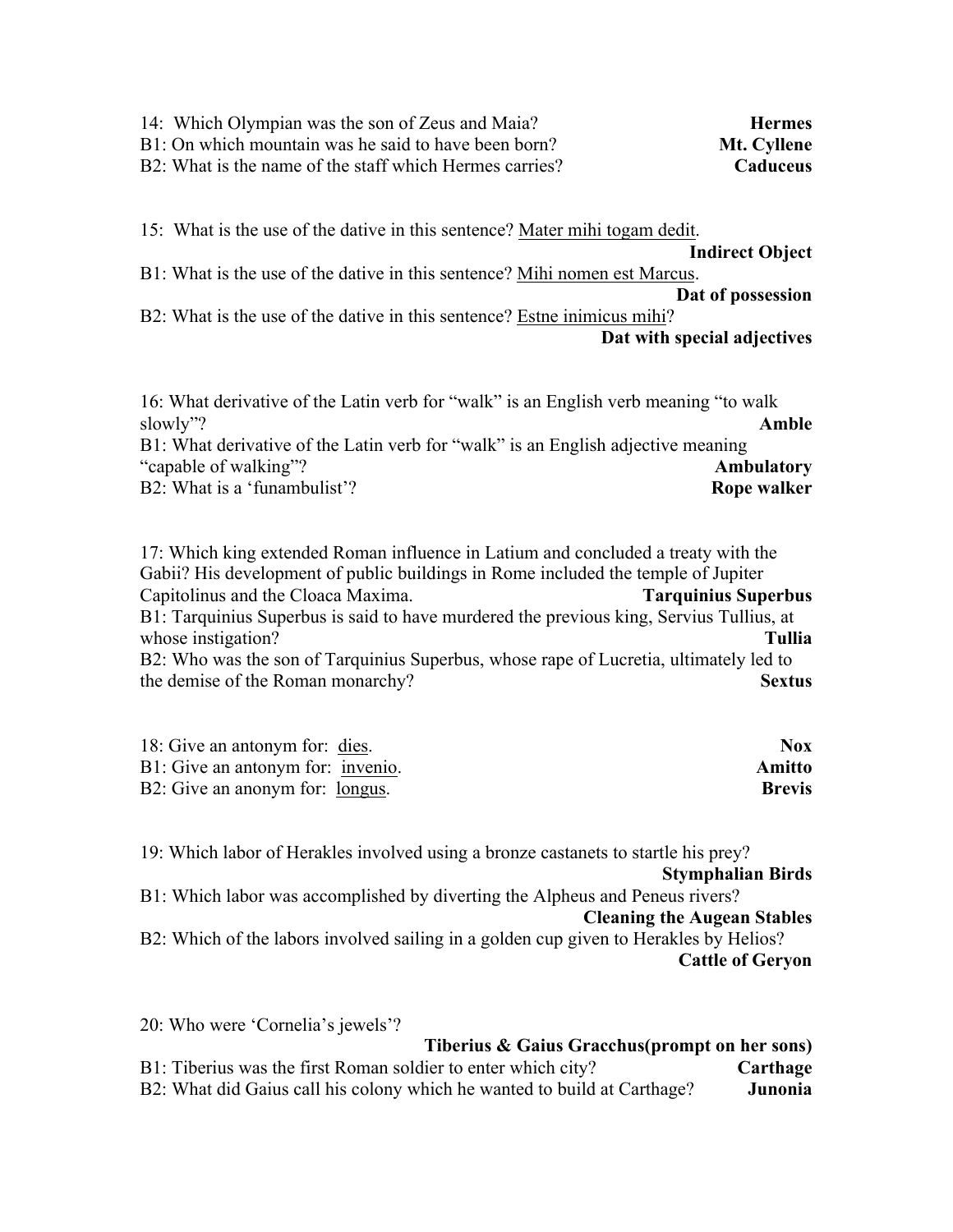| 1: Whose army beseiged Saguntum in 219 BC, thus provoking the Second Punic War?        |                                                     |
|----------------------------------------------------------------------------------------|-----------------------------------------------------|
|                                                                                        | <b>Hannibal</b>                                     |
| B1: In what modern country would Saguntum be located?                                  | Spain                                               |
| B2: What three islands had Carthage lost in the First Punic War which necessitated the |                                                     |
| development of Punic interests in Spain?                                               | Corsica, Sardinia, Sicily                           |
| 2: What animal in Latin is called lupus?                                               | Wolf                                                |
| B1: What animal in Latin is called vulpes?                                             | <b>Fox</b>                                          |
| B2: What animal in Latin is called ursus?                                              | <b>Bear</b>                                         |
| 3: He was the sibling of Orthus, Cerberus, and the Hydra; who was this fire-breathing  |                                                     |
| monster that was part lion, goat, and serpent?                                         | Chimera                                             |
| B1: Who was their mother of these four monsters?                                       | Echidna                                             |
| B2: Who was their father?                                                              | <b>Typhon</b>                                       |
| $\Lambda$ . Cinc the detice since leaf and contract with the state                     | $\mathbf{D}$ $\mathbf{L}$ $\mathbf{L}$ $\mathbf{L}$ |

| 4: Give the dative singular form of ratio, rationis. | <b>Rationi</b> |
|------------------------------------------------------|----------------|
| B1: Give the dative singular form of manus, manus.   | Manui          |
| B2: Give the dative singular form of spes, spei.     | <b>Spei</b>    |

5: Listen carefully to the following passage which I will read twice, then answer in Latin the questions that follow.

Graeci cum Troianis bellum gerunt. Magnum equum ligneum sub portis urbis Troiae nocte relinquunt. Troiani equum ibi inveniunt et dicunt, "Graeci equum Minervae dedicant."

| Question                            |                 |
|-------------------------------------|-----------------|
| Quibuscum Graeci bellum gerunt?     | (Cum) Troianis  |
| B1: Quando Graeci equum relinguunt? | <b>Nocte</b>    |
| B2: Cui Graeci equum dedicant?      | <b>Minervae</b> |

| 6: The Latin word tesserae had a variety of meanings. What was the meaning of tesserae |
|----------------------------------------------------------------------------------------|
| Dice                                                                                   |
| <b>Mosaic pieces</b>                                                                   |
| Password/watchword                                                                     |
|                                                                                        |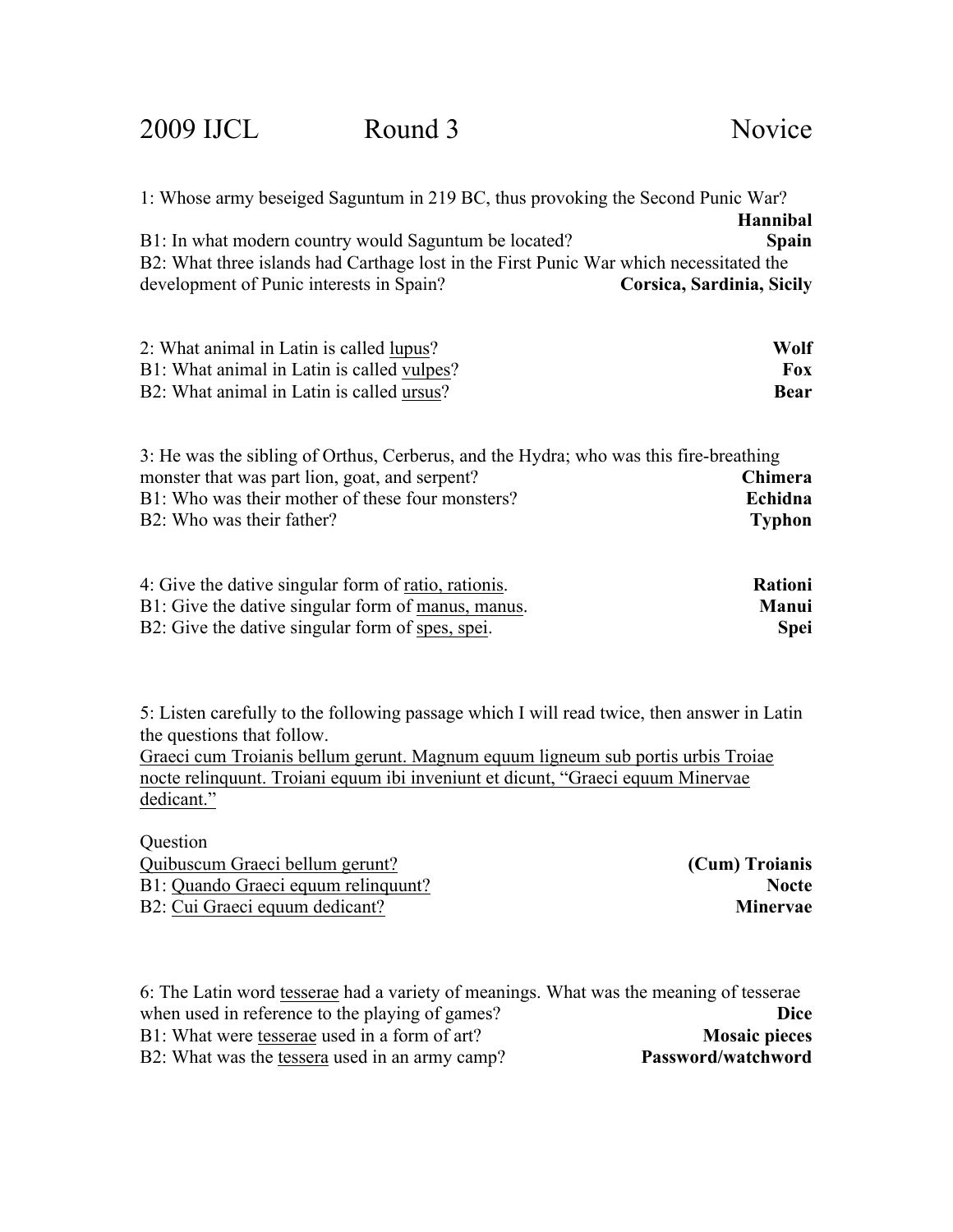7: Who was the daughter of Priam and Hecuba, who was the first wife of Aeneas and mother of Ascanius? **Creusa** B1: Who was the queen of Carthage, with whom Aeneas had an affair? **Dido** B2: Who was the daughter of King Latinus, whom Aeneas married in Italy? **Lavinia**

8: Which couple was turned to trees for showing hospitality to the gods when they visited their humble abode? **Baucis & Philemon** B1: What kind of trees were they turned to? **Oak & Linden(Lime)** B2: Which two Olympians did they welcome into their home?

**Zeus & Hermes (Jupiter & Mercury)**

9: What derivative of the Latin noun for 'moon' is an English noun meanning 'one who comes out during a full moon'? **Lunatic**

B1: What derivative of the Latin pronoun for 'who' is an English noun meaning 'the number of members of a group required to be present in order to transact business'?

#### **Quorum**

B2: What derivative of the Latin adjective for "equal' is an English noun meaning "difference, inequality, of inconsistency"? **Disparity**

10: What is the case of puellae in the following sentence? Parate aquam, puellae!

#### **Vocative**

B1: What is the case of magnae in the following sentence? Erat vir magnae virtutis. **Genitive**

B2: What is the case of Romae in the following sentence? Caesar Romae mansit. **Locative**

11:In what Roman province were the cities of Utica, Thapsus, Hippo Regius, and Zama? **Africa**

B1: In what Roman province were the cities of Lugdunum, Bibracte, Avaricum, and Lutetia?

#### **Gallia**

B2: In what country were the cities of Tarraco, Saguntum, Cathago Nova, and Numantia? **Hispania**

|                                                        | 12: Who of the following was not on the expedition of the Argo? |                                        |       |                     |              |
|--------------------------------------------------------|-----------------------------------------------------------------|----------------------------------------|-------|---------------------|--------------|
|                                                        | Jason                                                           | Orpheus                                | Idmon | Polydueces Diomedes |              |
| B1: Who did not fight at Troy?                         |                                                                 |                                        |       |                     |              |
|                                                        |                                                                 | Patroclus Sarpedon Phoenix Philoctetes |       |                     | <b>Paris</b> |
| B2: Who did not take part in the Calydonian boar hunt? |                                                                 |                                        |       |                     |              |
|                                                        |                                                                 | Meleager Atalanta <b>Theseus</b>       |       | Eurytion            | Peleus       |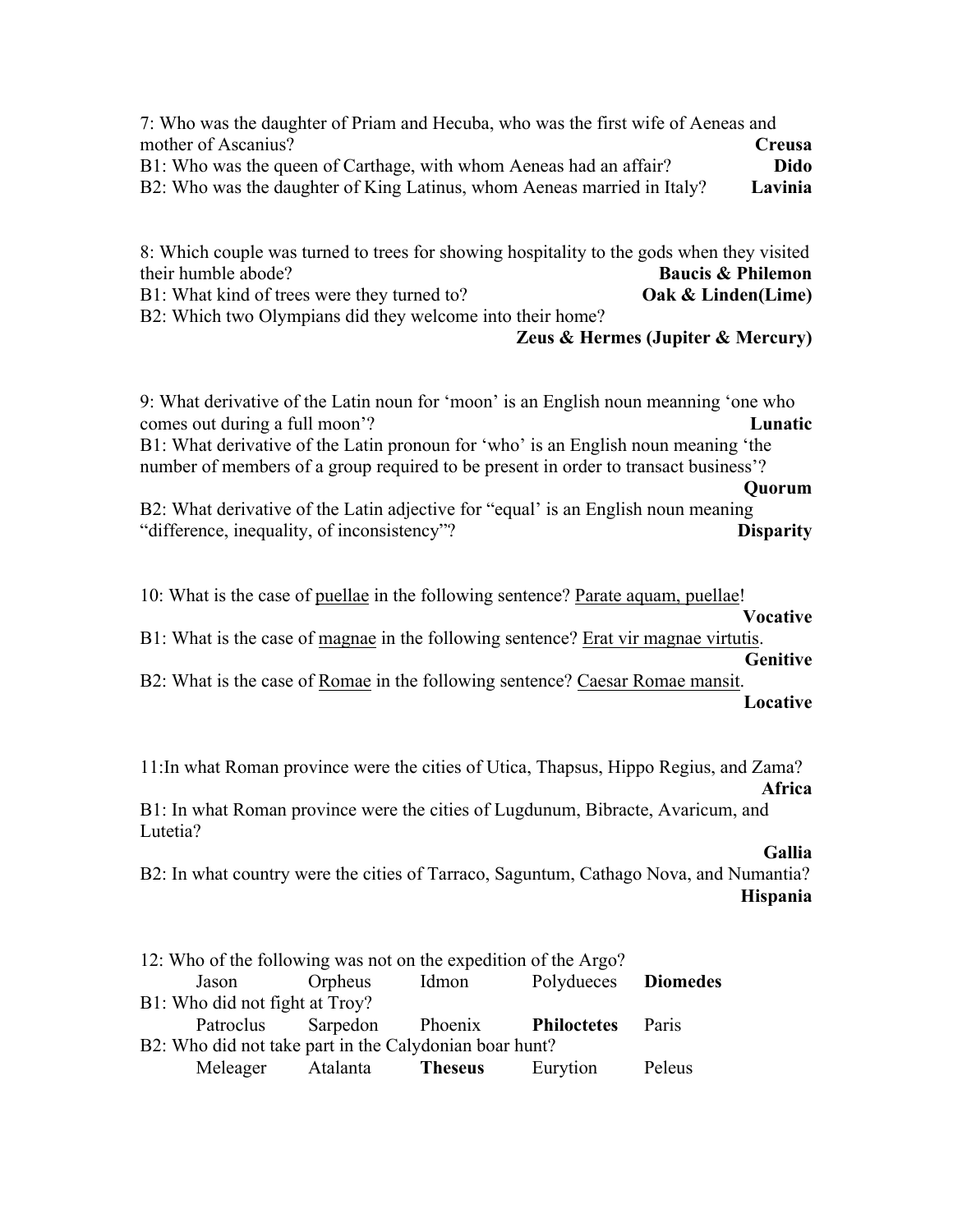13: Translate the following sentence into Latin. Neptunus deus maris equorumque est. **Neptune is the god of the sea and horses**. B1: Translate the following sentence into Latin. Avis Iovis aquila est. **Jupiter's bird is the eagle** B2: Translate the following sentence into Latin. Currus Plutonis a quattuor atris equis trahebatur. **Pluto's chariot is pulled by four black horses**

14: The following line is from a Homeric Hymn to which Greek Olympian? *She ranges over shady hills and windy heights, rejoicing in the chase as she draws her bow, made all of silver, and shoots her shafts of woe*. **Artemis** B1: The following line is from a Homeric Hymn to which Greek Olympian? *I shall sing of Cyprus-born Cytherea, who gives mortals sweet gifts; on her lovely face, smiles are always suffused with the bloom of love*. **Aphrodite** B2: The following line is from a Homeric Hymn to which Greek Olympian? *She quickly sprang forth from the immortal head in front of aegis-bearing Zeus, brandishing her sharp spear*. **Athena**

| 15: Give the meaning of the Latin idiom: vitam agere | To live life  |
|------------------------------------------------------|---------------|
| B1: What is the Latin idiom for 'at dawn'?           | Prima luce    |
| B2: What is the Latin idiom for to 'pitch camp'?     | Castra ponere |

16: Dic mihi nomen tui magistri linguae Latinae. **Student says name of Latin teacher** B1: Surge et ambula circum mensam. **Student stands and walks around table** B2: Numerate Anglice usque ab uno ad quinque. **More than 1 student counts from 1 to 5**

17: The Romans honored this young girl by setting up a statue of a girl seated on a horse. Who was this girl and what had she done to earn such an honor?

#### **Cloelia, led a group of hostages to swim across the Tiber**

B1: Which early Roman hero is quoted as having said the following? "Father Tiber, receive these weapons and this soldier in your kind waters." **Horatius** B2: Which early Roman hero is quoted as having said the following? "Watch this, so that you may know how cheap the body is to men who have their eye on great glory."

#### **Mucius Scaevola**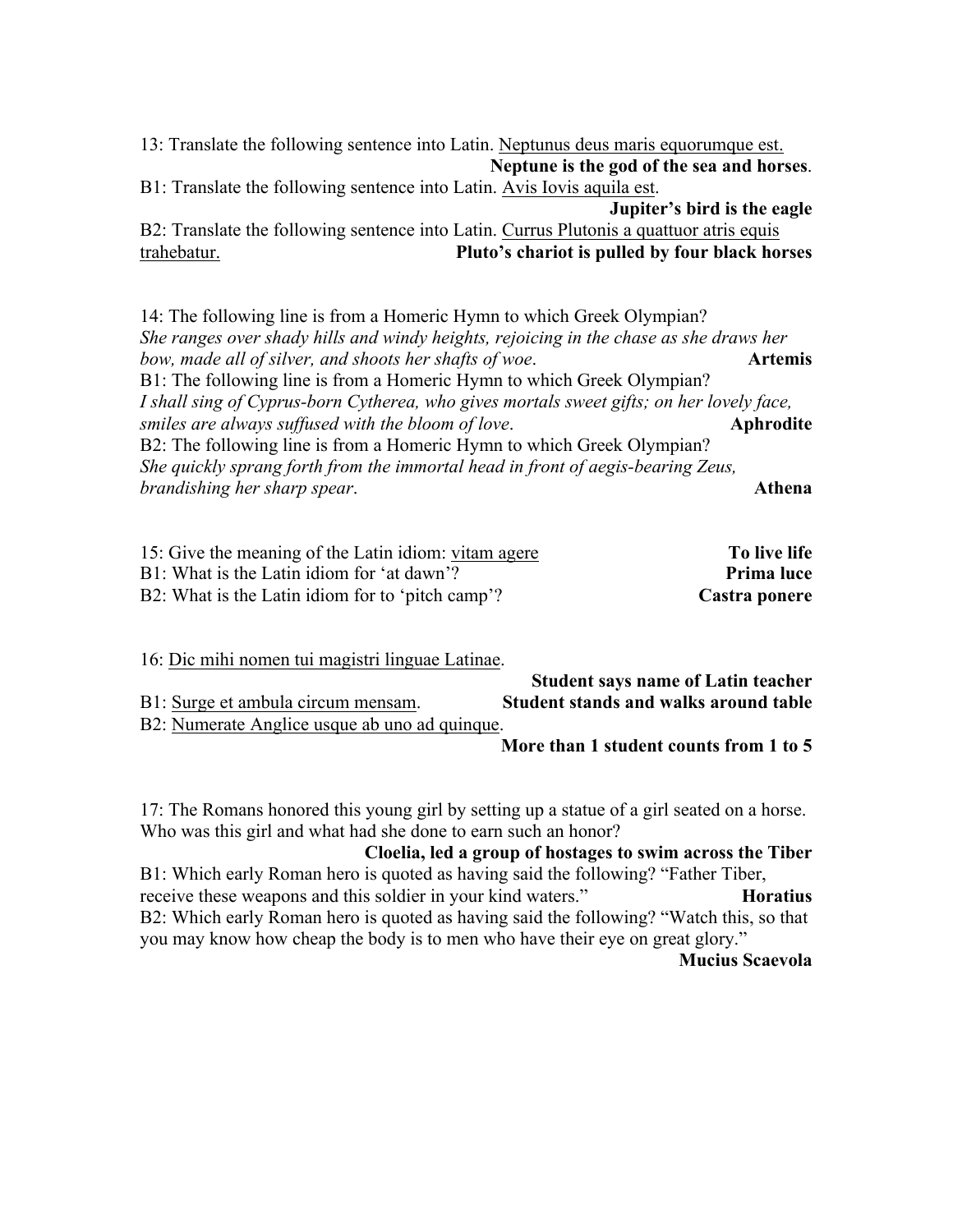18: What is the English translation for the motto of South Carolina, dum spiro spero? **While I breathe I hope**

B1: What is the English translation for the motto of Arizona, ditat Deus?

**God Enriches**

B2: What is the English translation for the motto of Wyoming, cedant arma togae? **Let arms yield to peace (the toga)**

19: When a Roman boy reached the age of 14 or 16, he dedicated to the household gods the lucky charm he had worn since he was a baby. What was this charm called? **Bulla** B1: What two other things did dedicate?

**Toga Praetexta & the hair from his first shave** B2: What toga did he then assume? **Toga Virilis (Pura)**

20: Which of the following words is not derived from the same Latin root?

magnitude magnificent majestic **magnet** magnate magnanimous B1: Which of the following words is not derived from the same Latin root?

uniform transform format **formidable** informant nonconformist B2: Which of the following words is not derived from the same Latin root?

annual **annul** annals annuity anniversary millennium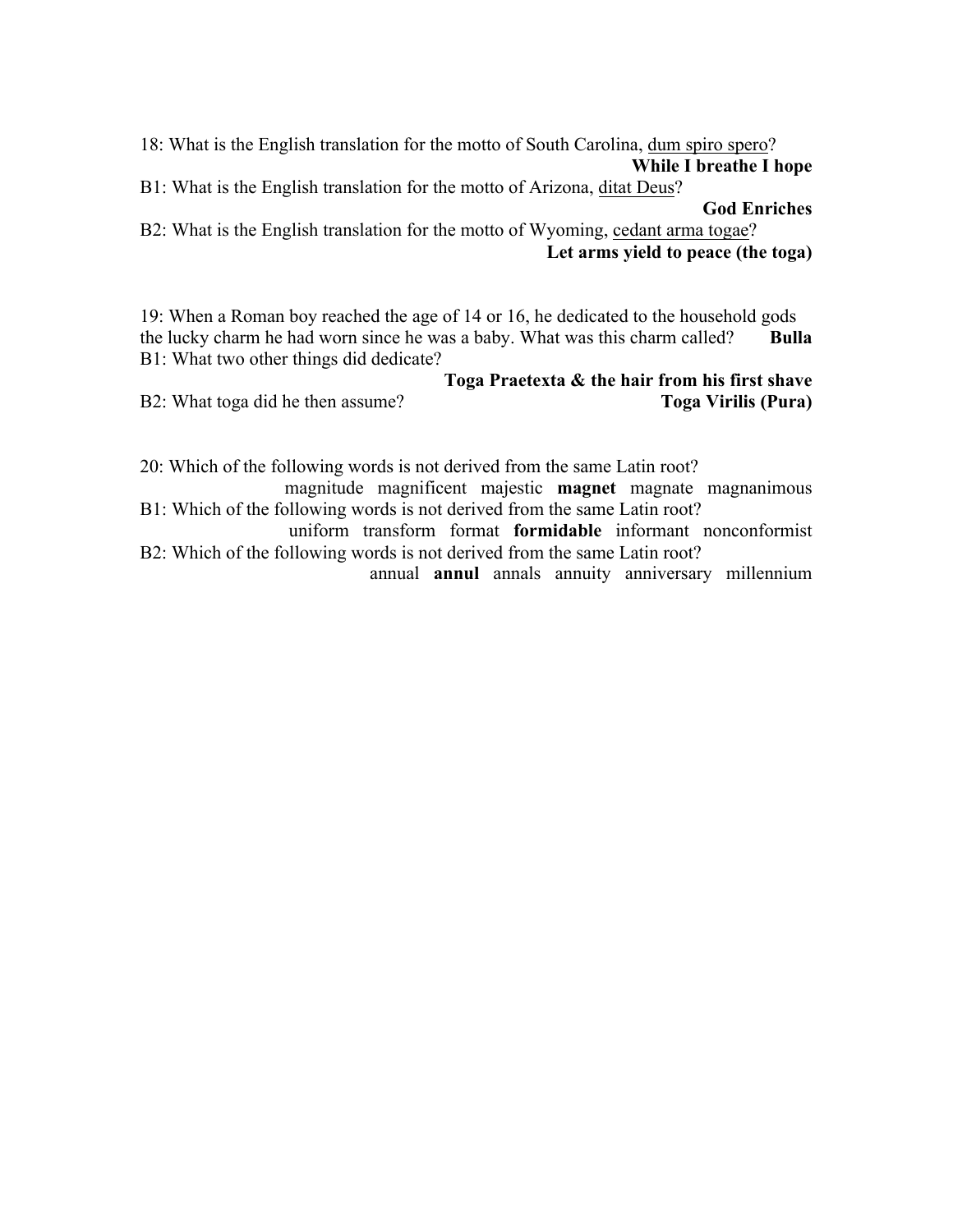1: After accidentally killing his brother, this hero went to Tiryns to be purified. While in Tiryns, king Proteus' wife, Steneboea, accused him of trying to seduce her. Proteus had scruples against killing a guest so he sent this hero with a letter to Iobates, stating that he should kill the bearer of the letter. Iobates also did not want to kill a guest, so instead he sent him on a task that was meant to be his demise. Who was this hero who was sent to kill the Chimera? **Bellerophon**

B1: Who gave Bellerophon the golden bridle with which to harness Pegasus? **Athena** B2: How did Bellerophon finally meet his demise?

**Fell off Pegasus while trying to fly to Olympus**

2: Which of the following words is not derived from the same Latin root?

doubt duet **arduous** duplex dubloon B1: Which of the following words is not derived from the same Latin root?

**resent** present absent essential representative B2: Which of the following words is not derived from the same Latin root?

amateur paramour **amorphous** enamore amorous

3: Listen carefully to the following passage which I will read twice, then answer in Latin the questions that follow.

 Interim Roma Capitoliumque in magno periculo erant. Galli collem ascendere nocte temptabant, nam Capitolium in loco altissimo erat. Romani magnopere permovebantur. Omnia in silentio erant. In Capitolio Marcus Manlius, qui antea consul fuerat, praeerat.

**Ouestion** 

Qui Capitolium ascendere temptabant? **Galli** B1: In Roma, ubi Capitolium est? **In loco altissimo** B2: Quid Manlius antea fuerat? **Consul**

4: In Rome, what was a tonsor? **Barber** B1: In Rome, what was a sartor? **Tailor** B2: In Rome, what was a sutor? **Shoemaker**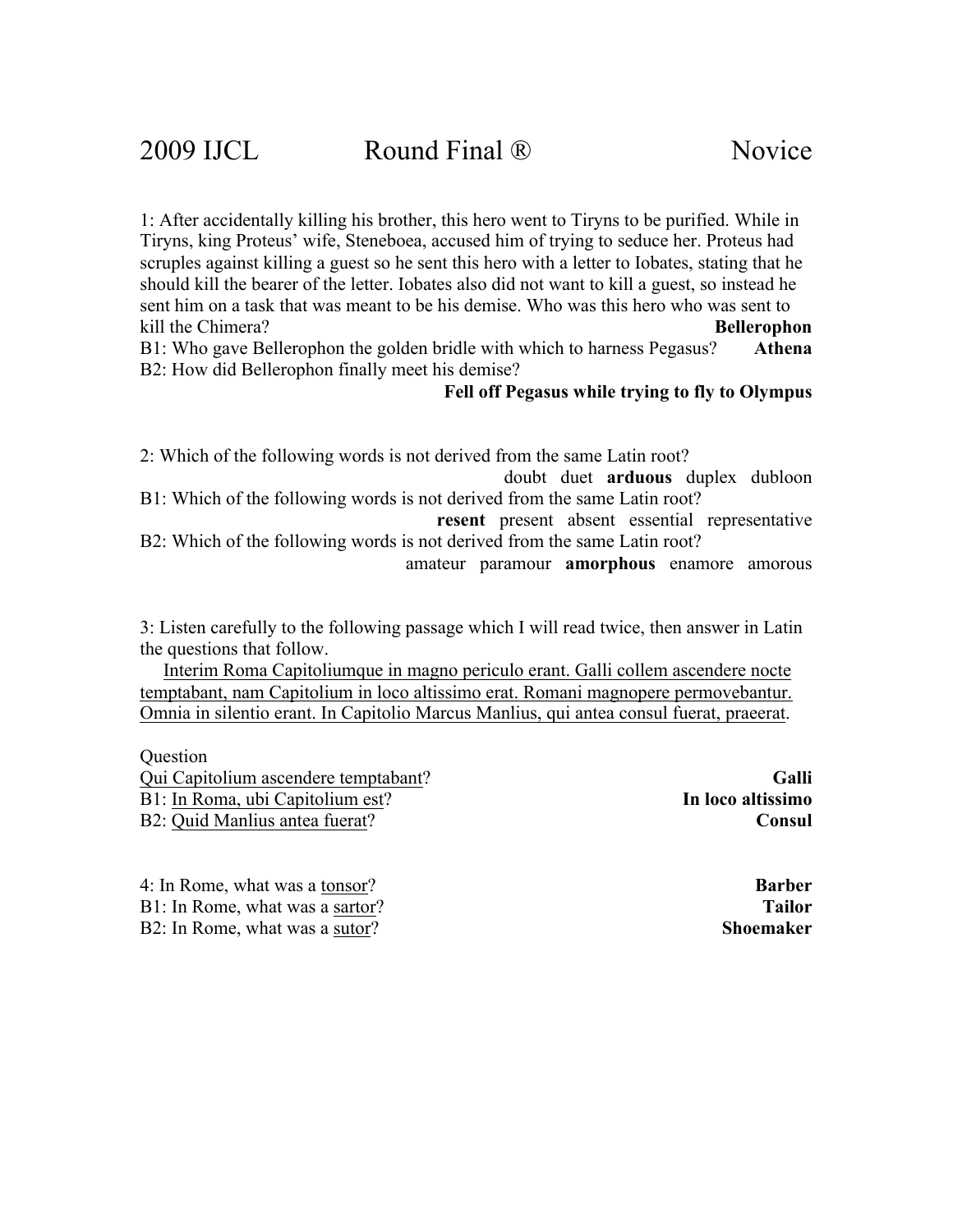5: Which of the Flavian emperors was an eques of Sabine origin who had become a successful general in the conquest of Britain and in subduing a major insurrection by the Jews in Judea? **Vespasian** B1: Which of the Five good emperors ruled benignly and lived a simple life of Roman modesty and left the treasury with the largest surplus it had ever seen? **Antoninus Pius** B2: Which of the Julio-Claudian emperors was influenced too much by the corrupt head of the Praetorian guard, Sejanus, who had tried to eliminate other members of the Julio-

Claudian family and had moved himself into position by marrying this emperor's niece? **Tiberius** 

6: Translate the following sentence into English. "Pater" clamavit unus ex pueris, "Narra fabulam." **One of the boys shouted, "Father tell a story."** B1: Translate the following sentence into English. Octo parvos pueros Germanos in foro vidimus. **We saw 8 small German boys in the Forum**. B2: Translate the following sentence into English. Post mortem Romuli populus Numae imperium dedit. **After the death of Romulus the people gave the rule to Numa**.

7: Which princess did Athena arrange to do the family laundry at the shore, so that she would find the shipwrecked Odysseus and lead him back to the palace? **Nausicaa** B1: Which king was the father of Nausicaa? **Alcinous** B2: Who was the wife of Alcinous? **Arete**

8: Give the second person singular, imperfect active indicative of the verb dico, dicere. **Dicebas** B1: Make that plural and passive. **Dicebamini** B2: Give the present singular imperative of dico.

| 9: What do the following have in common? Arachne, Thamyris, Marsyas, and Niobe |                          |
|--------------------------------------------------------------------------------|--------------------------|
|                                                                                | They all challenged gods |
| B1: Whom did Niobe challenge?                                                  | Leto-                    |
| B2: Whom did Marsyas challenge?                                                | Apollo                   |

10: A good journalist knows to ask the 5 W's and the H. What are those six words in Latin? **Quis, quid, ubi(quo,unde), quando (ubi), cur, quomodo** B1: Ubi, quo, and unde all mean 'where'. Differeniate between all three. **Ubi-where, quo- where to, unde-where from** B2: What word asks how many? **Quot** 

| 11: Which Roman commander was defeated in Africa in 255 BC? | <b>Regulus</b> |
|-------------------------------------------------------------|----------------|
| B1: Who had led the Carthaginian forces?                    | Xanthippus     |
| B2: Where was Xanthippus from?                              | <b>Sparta</b>  |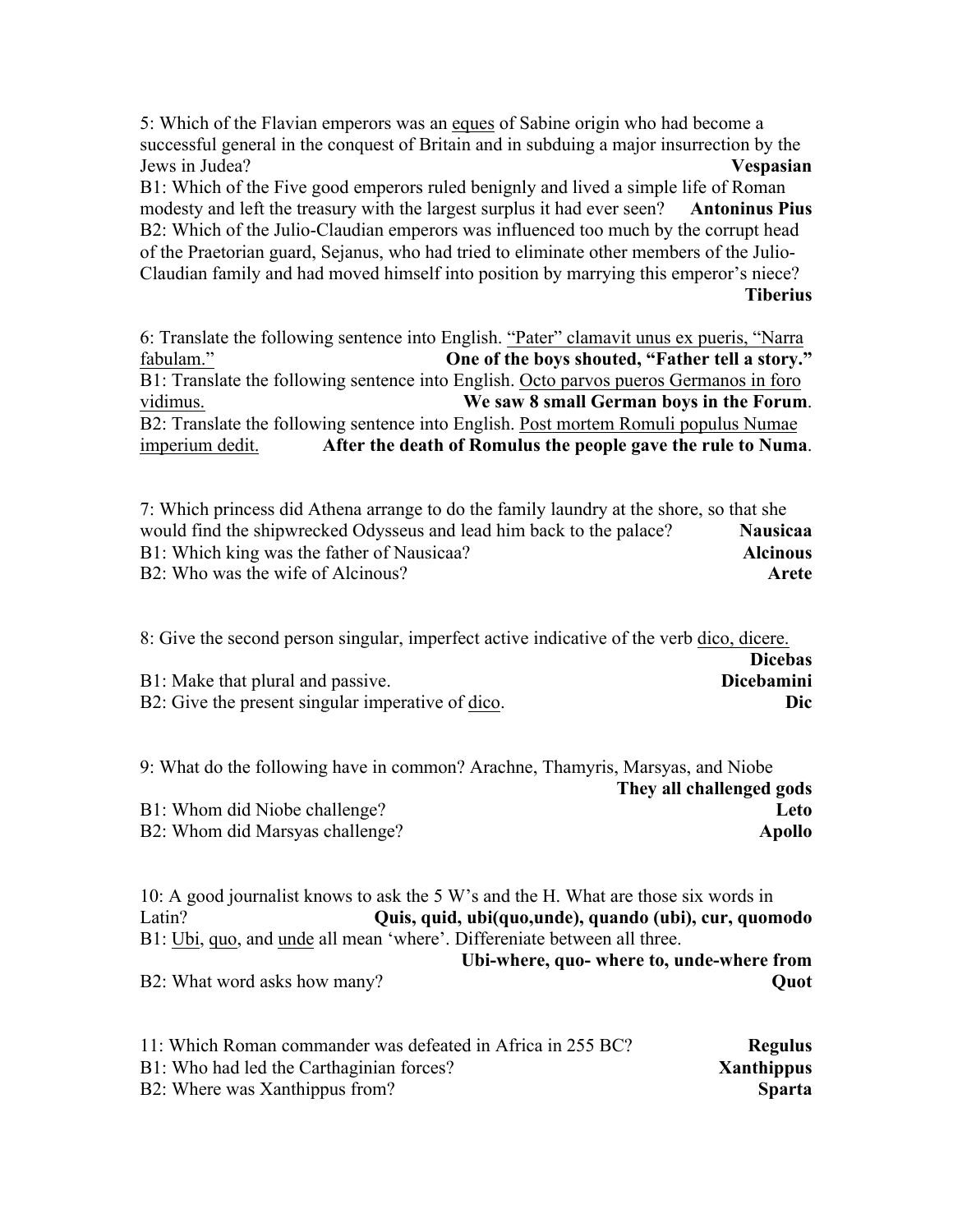12: What is the use of the genitive in this sentence? Magnus numerus servorum est in horto. **Partitive Genitive/Genitive of the whole** B1: What is the use of the genitive in this sentence? Area est plena servorum.

**Gen with special adjectives**

B2: What is the use of the genitive in this sentence? Davus ad casam servorum stat. **Possession**

13: Thetis seduced Hephaestus and convinced him to make armor for which hero? **Achilles**

B1: Venus seduced Vulcan and convinced him to make armor for which hero? **Aeneas**

B2: Eos seduced Hephaestus and convinced him to make armor for which hero? **Memnon**

14: Differentiate between cum, dum, and tum. **Cum-with/when, dum-while, tum-then** B1: Differentiate between manere, monere and munire. **Manere-to remain, monere-to warn, munire-to fortify/build** B2: Differentiate between mens, mensis, and mensa.

**Mens-mind, mensis-month, mensa-table**

15: In August of 48 BC, Caeser's legions defeated Pompey's army at which battle?

|                                                               | <b>Pharsalus</b> |
|---------------------------------------------------------------|------------------|
| B1: To which place did Pompey escape?                         | Egypt            |
| B2: Who had Pompey beheaded and then sent the head to Caesar? | Ptolemy (XIII)   |

16: What Latin verb, and its meaning, is the ultimate root of the English derivative 'surmise'? **Mittere-to send** B1: What Latin verb, and its meaning, is at the root of the English derivative 'taciturn'?

**Tacere- to be silent**

B2: What Latin verb, and its meaning, is at the root of the English derivative 'projectile'? **Iacere- to throw**

17: Her nurses were the seasons, her wedding night lasted 300 years, and she frequently bathed in the spring of Canathus, near Argos, to renew her virginity. Who was this wife of Zeus, whom he seduced in the shape of a cuckoo?

**Hera (accept Juno, before Zeus is read)** B1: Name 4 children of Hera **Ares, Hebe, Eileithyia, Hephaestus (accept Typhaon)** B2: Name someone who tried to seduce Hera, other than Zeus.

**Ixion, Porphyrion, Ephialtes, Endymion**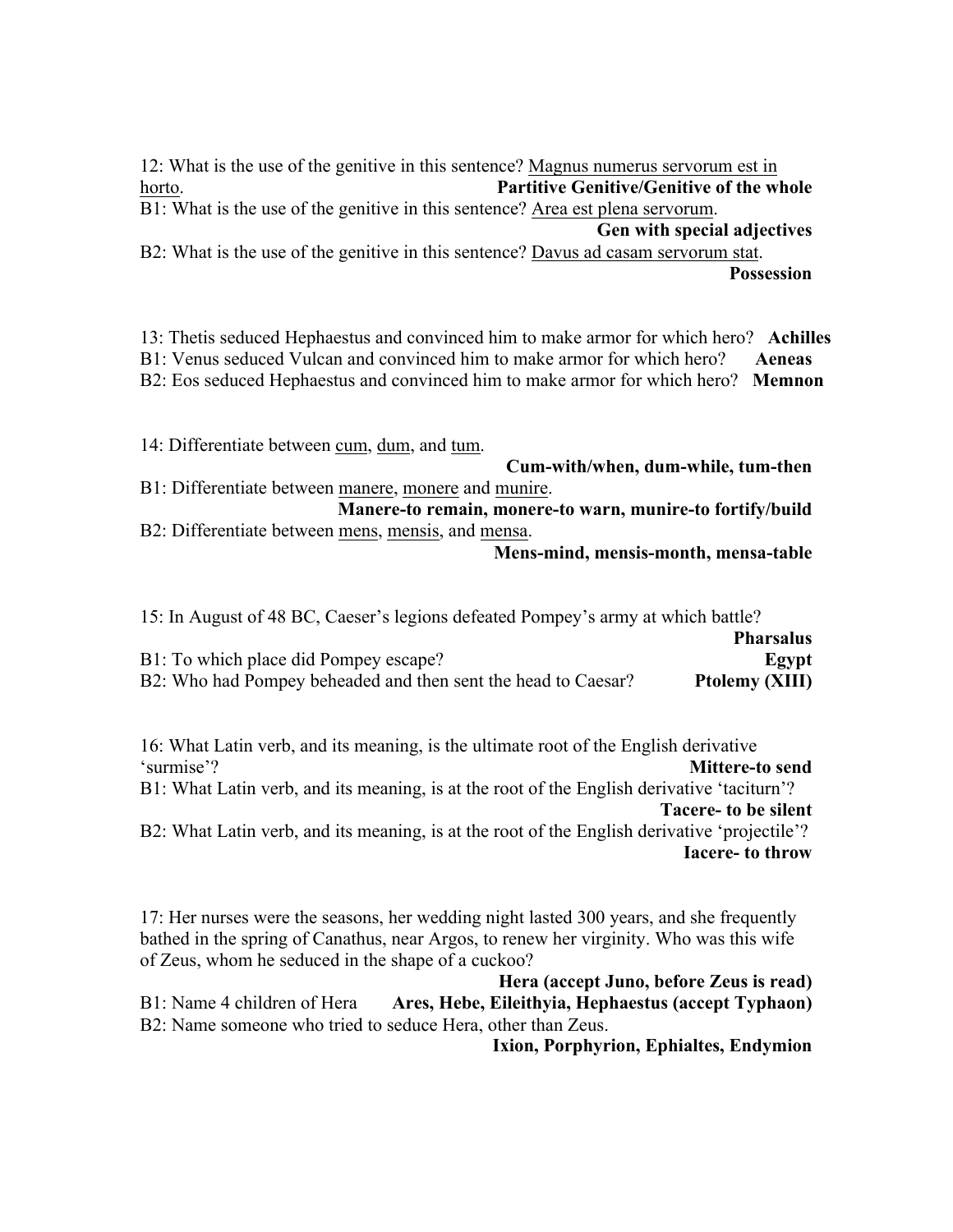| 18: What is a synonym for oppidum?<br>B1: What is a synonym for ostendo?<br>B2: What is a synonym for par?                                                                                           | <b>Urbs</b><br>(De)monstro<br>Aequus |
|------------------------------------------------------------------------------------------------------------------------------------------------------------------------------------------------------|--------------------------------------|
| 19: If you saw wooden eggs and marble dolphins on top of the spina, where would you<br>be?<br>B1: Traditionally how many eggs or dolphins would you see?<br>B2: What were the starting gates called? | <b>Circus</b><br>Carceres            |
| 20: Quot sunt novem plus novem?                                                                                                                                                                      | <b>Duodeviginti</b>                  |

| ZU. OUOL SUIIL NOVEM DIUS NOVEM!                     | <b>Duodeviginti</b> |
|------------------------------------------------------|---------------------|
| B1: Quot sunt duodequadraginta minus novem?          | Undetriginti        |
| B2: Quot sunt undesexaginta minus duodequinquaginta? | Undecim             |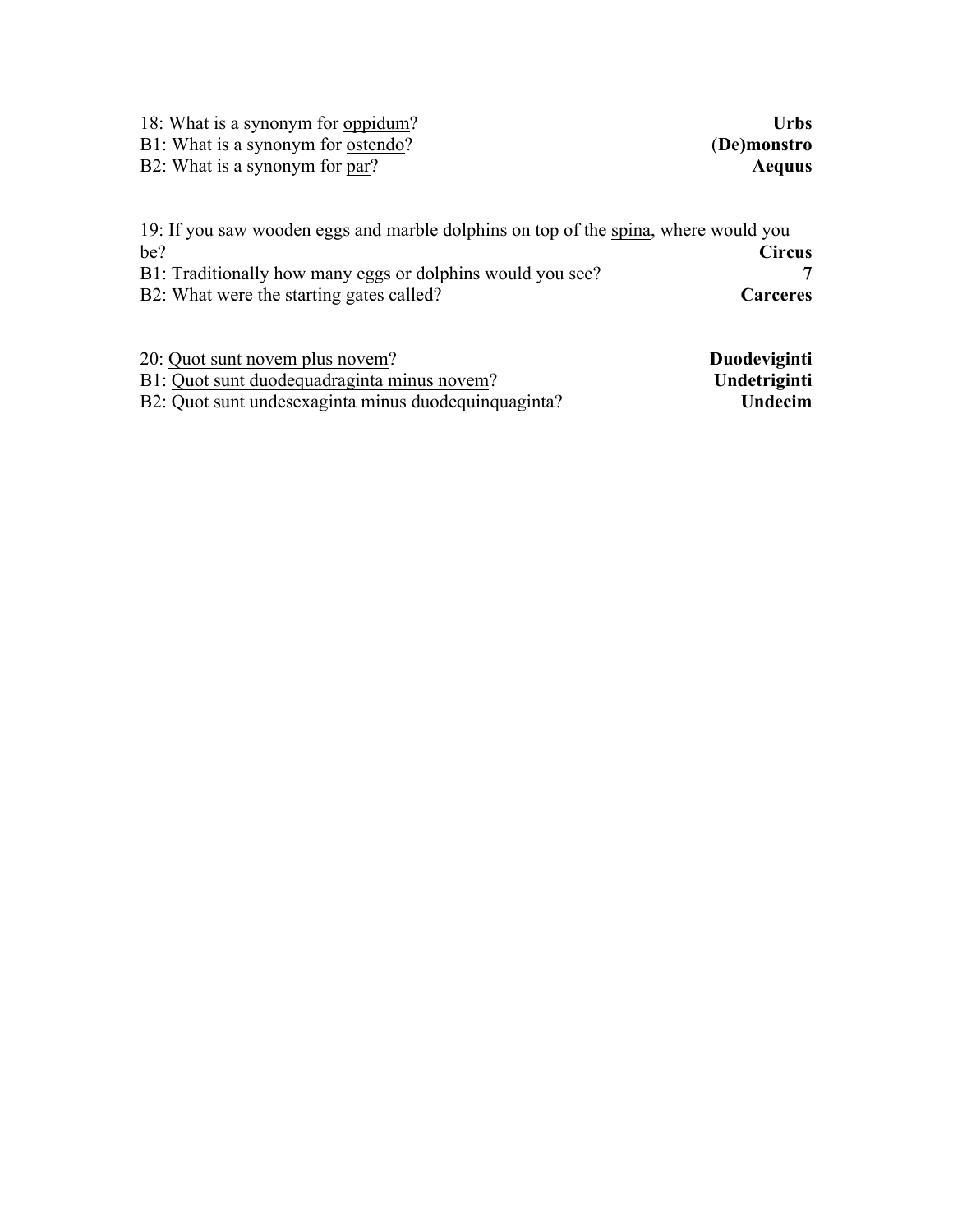# **Novice Extra Questions**

#### ROUND 1

| Mythology: By which of Zeus' sisters did he not have a child? | Hestia              |
|---------------------------------------------------------------|---------------------|
| B1: Name both of Zeus' sons by Hera.                          | Hephaestus and Ares |
| B2: Name 1 of his daughters by Hera.                          | Hebe or Eileithyia  |

| Language: From what Latin verb with what meaning is the English word "scripture" |           |
|----------------------------------------------------------------------------------|-----------|
| derived?<br>Scribere- to write                                                   |           |
| 1st Bonus: What derivative of "scribere" means "to write about"?                 | Describe  |
| 2nd Bonus: What derivative of "scribere" means "to write before"?                | Prescribe |

History/Life: What was the meeting of the patron with his clients called? Salutatio Bonus 1: What were the gifts of money and or food and clothing called? Sportula Bonus 2: In what room did the patron receive his clients? Atrium (accept Tablinum)

#### ROUND 2

| Language: Please give the adverb form of "bonus" and its meaning.                        |                    |
|------------------------------------------------------------------------------------------|--------------------|
|                                                                                          | Bene-well          |
| B1: Please give the adverb form of "celer" and its meaning.                              | Celeriter-quickly  |
| B2: Please give the Latin adverb meaning "next / then."                                  | Deinde             |
| Life/Hist: What would the Romans have called lunch?                                      | Prandium           |
| B1: What would the Romans have called breakfast?                                         | <b>I</b> entaculum |
| B2: What did the Romans call dinner?                                                     | Cena               |
| Mythology: What maiden received the gift of prophecy from Apollo and was punished by     |                    |
| the curse of never being believed?                                                       | Cassandra          |
| B1: Who received from Apollo the gift of prophecy and years of life as numerous as the   |                    |
| grains of sand? She also denied him favors and did not receive eternal youth to go along |                    |
| with her long life.                                                                      | (Cumaean) Sibyl    |
| B2: Who also did not receive the gift of eternal youth to go along with his immortality  |                    |
| and withered away, becoming a grasshopper?                                               | Tithonous          |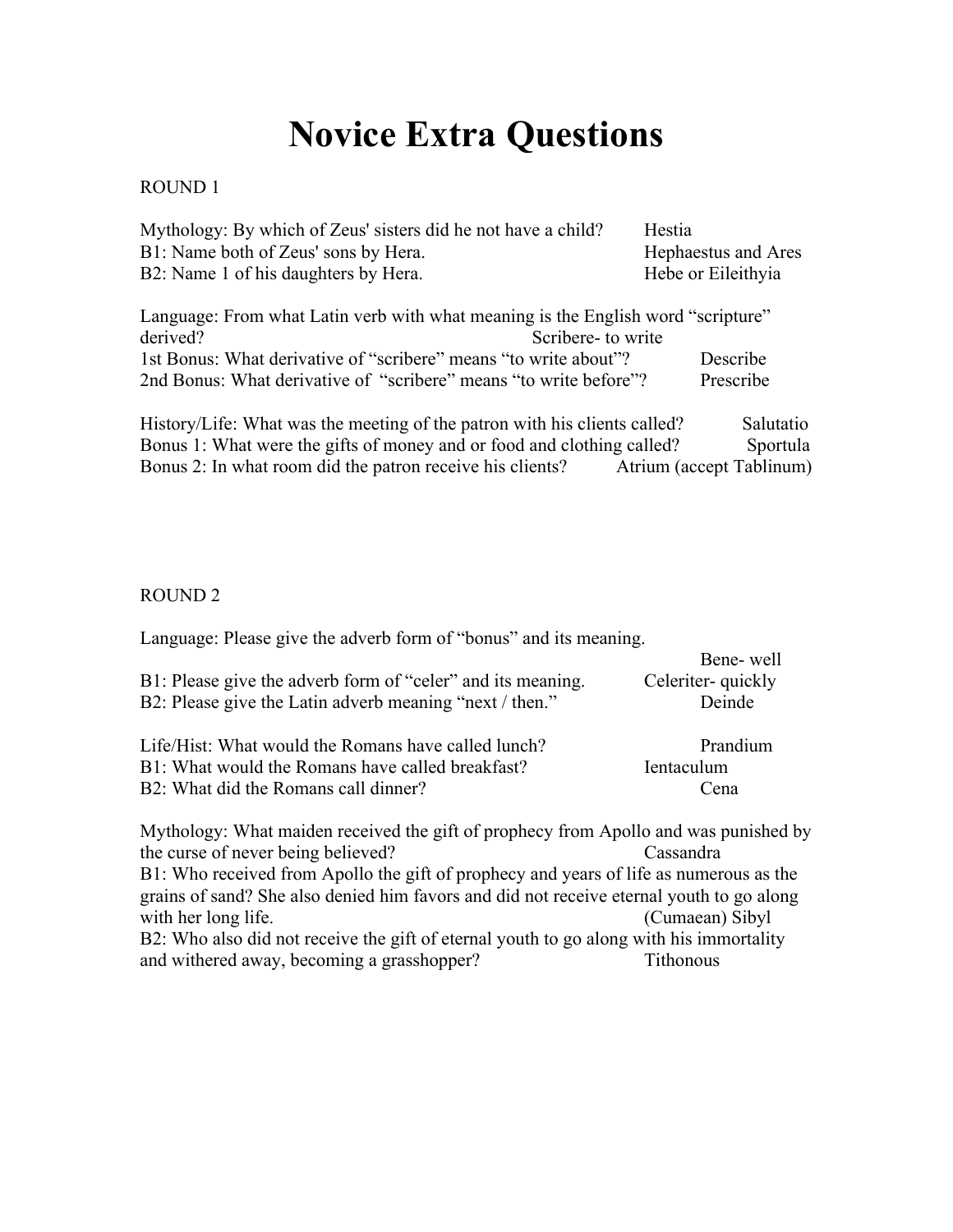#### ROUND 3

| Language: What would a Roman mean if he said, "Est dies frigidus"? |                           |
|--------------------------------------------------------------------|---------------------------|
|                                                                    | It's a cold day           |
| B1: How would he say, "It was a warm day"?                         | Erat (fuit) dies calidus. |
| B2: What would a Roman mean if he said, "Pluit"?                   | It's raining.             |
|                                                                    |                           |

History/Life. Name the imperial dynasty which built the Colosseum. Flavian Bonus 1: In whose reign was the Colosseum dedicated? Titus' Bonus 1: In whose reign was the Colosseum dedicated? Bonus 2: Which emperor had built the artifical lake, which later was filled in to provide a site for the amphitheater? site for the amphitheater?

| Mythology. Name the parents of Zeus                | Cronus & Rhea                          |
|----------------------------------------------------|----------------------------------------|
| B1: Give Zeus' five siblings.                      | Poseidon, Hades, Demeter, Hestia, Hera |
| B2: Of all 6, which 2 are the oldest and youngest? | Zeus & Hestia                          |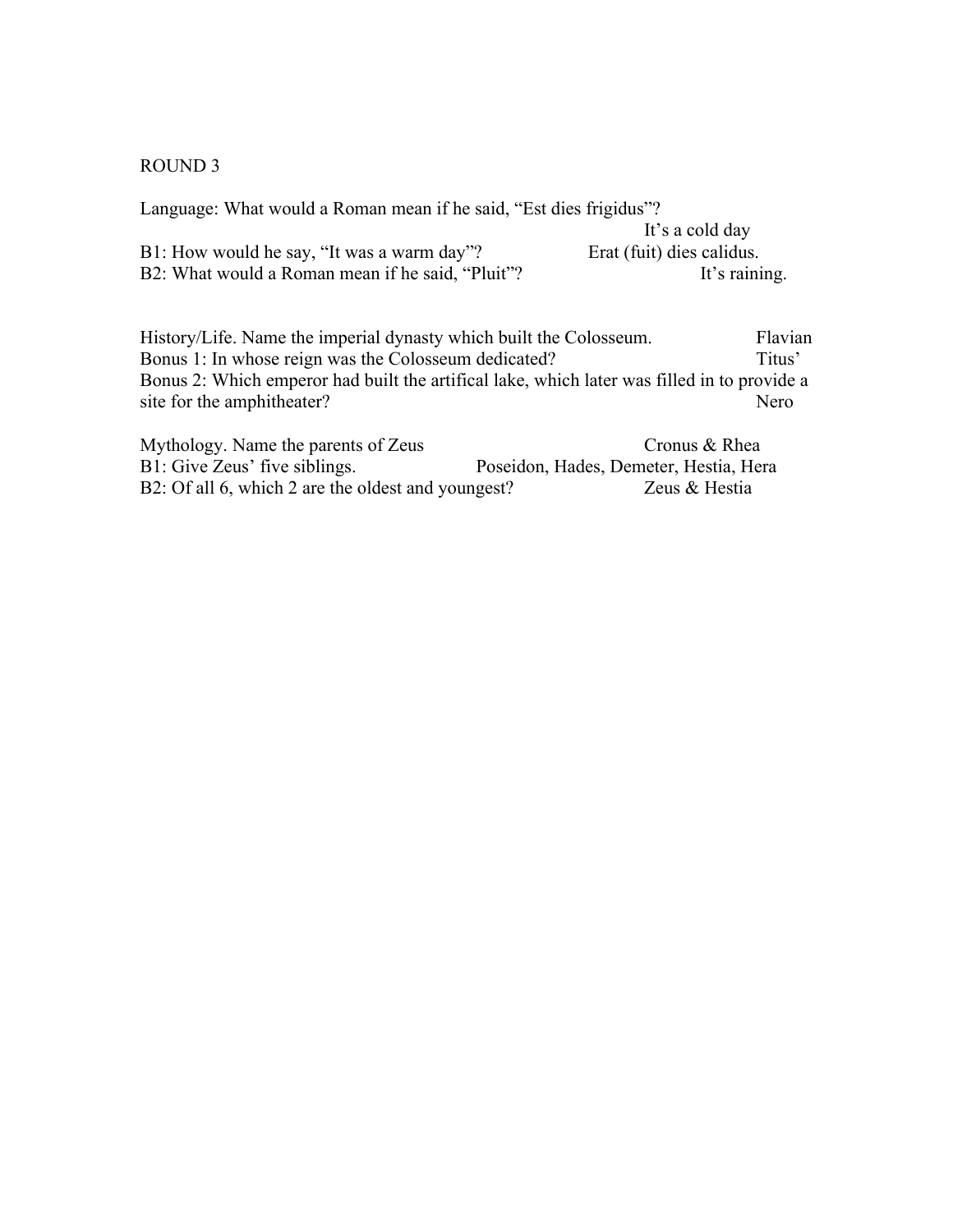| 1: Which hero started out on the voyage of the Argo, but did not complete the journey as     |                           |
|----------------------------------------------------------------------------------------------|---------------------------|
| he abandoned the Argonauts when they stopped at Mysia.                                       | <b>Herakles</b>           |
| B1: According to Apollonius, whom was Herakles searching for when the Argonauts              |                           |
| abandoned him?                                                                               | <b>Hylas</b>              |
| B2: Who accompanied Herakles in his search for Hylas, and was also abandoned by the          |                           |
| Argonauts?                                                                                   | <b>Polyphemus</b>         |
|                                                                                              |                           |
| 2: Which Etruscan king of Rome gained power peacefully, and is said to have established      |                           |
| Games and a system of drainage, both Etruscan influences? He allegedly added 100             |                           |
| members to the senate, reflecting the fact that he encouraged many Etruscan families to      |                           |
| settle in Rome.                                                                              | <b>Tarquinius Priscus</b> |
| B1: Tradition sometimes states that this king of Rome founded the port of Ostia; but         |                           |
| certainly he gained control of the salt-pans there, south of the river. Who was this king of |                           |
| Rome who built the first bridge across the Tiber so that the salt supply could reach         |                           |
| Rome?                                                                                        | <b>Ancus Marcius</b>      |
| B2: This king of Rome had three notable achievements: reorganization of the state by         |                           |
| creating new military units and property classes, protection of the city by encircling       |                           |
| Rome with a stone wall, and the establishment of a cult of Diana on the Aventine Hill.       |                           |
| Who was this king, whom Claudius called Mastarna?                                            | <b>Servius Tullius</b>    |

| 3: What modern day country did the Romans call Hibernia?  | Ireland        |
|-----------------------------------------------------------|----------------|
| B1: What modern day country did the Romans call Batavia?  | <b>Holland</b> |
| B2: What modern day country did the Romans call Sarmatia? | <b>Russia</b>  |

4: What Latin verb and meaning is the ultimate root of the English derivative 'appendage'? **Pendere- hang** B1: What English word derived from pendere means 'superfluous, unnecessary, or extraneous'? **Dispensable/expendable** B2: What English word derived from pendere is an adjective that means 'weighty, heavy,

awkward, clumsy, or corpulent'? **Ponderous**

5: His grandfather was Acrisius, and his father was Zeus.Who was this hero who married Andromeda?

#### **Perseus**

B1: Athena told Perseus that he would need certain objects, held by nymphs, to defeat Medusa. However Perseus needed directions from which group of women to find the nymphs? **Graeae**

B2: Who else besides the nymphs gave Perseus at-least one item with which to defeat Medusa? **Hermes**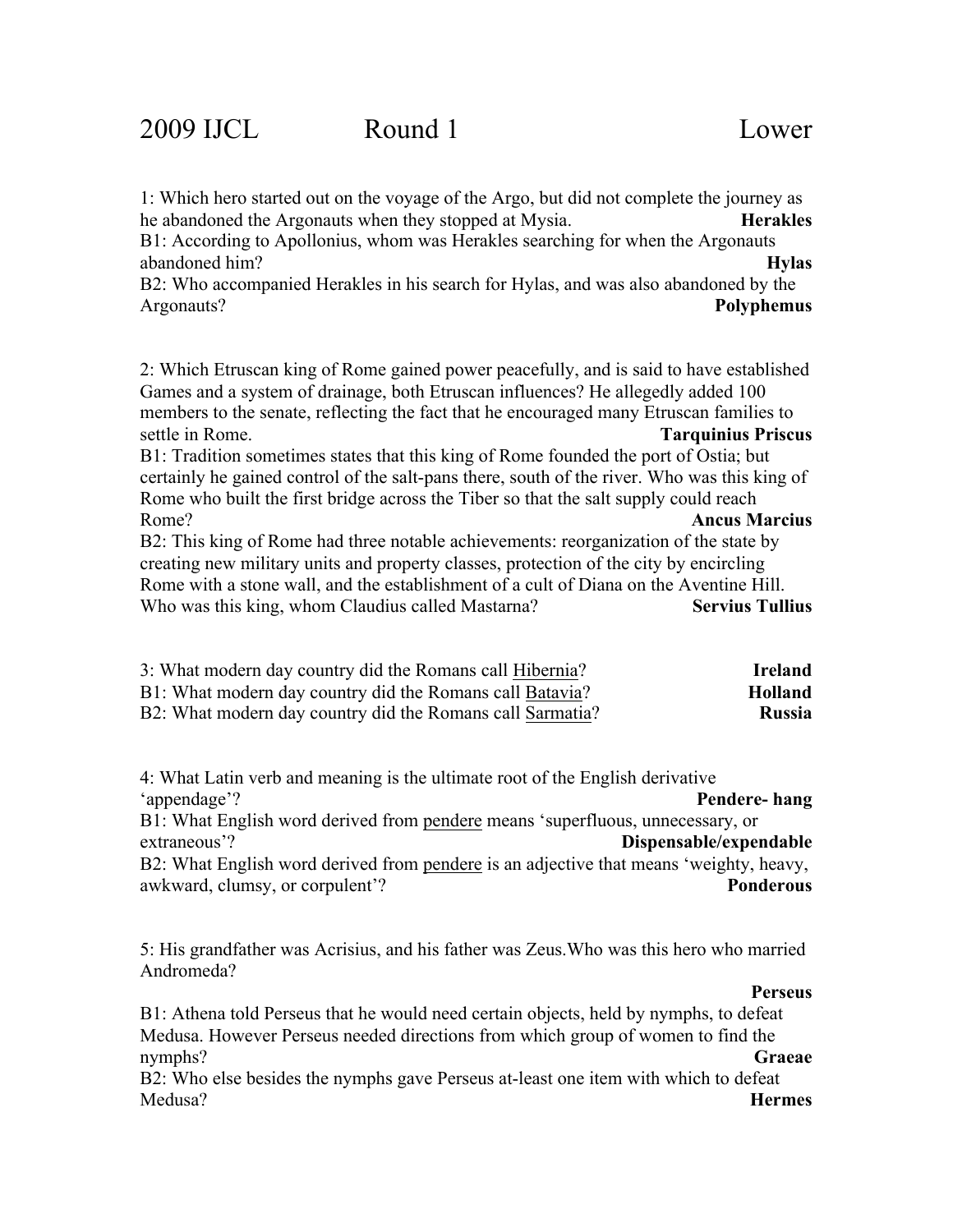6. Translate idiomatically: pedem referre **to retreat** B1: Translate idiomatically: murum perducere **to build a wall** B2: Translate idiomatically: plurimum posse **to be very powerful**

7: Which of the following words is not derived from the same Latin root? translate relation latitude **latent** B1: Which of the following words is not derived from the same Latin root? **decade** occasion occident cadaver B2: Which of the following words is not derived from the same Latin root? reactionary actuary **olfactory** actress

8: What was the large vaulted hall in the thermae, which was gently warmed and located between the frigidarium and caldarium? **Tepidarium** B1: Both the caldarium and the tepidarium were heated by what? **Hypocaust** B2: Where would a Roman bather have left his clothes before bathing? **Apodyterium**

9: What use of the ablative is illustrated in this sentence? Sextus celerius Marco currere potest. **Comparison** B1: What use of the ablative is illustrated in this sentence? In pictura est puella, nomine Cornelia. **Respect** B2: What use of the ablative is illustrated in this sentence? Emi librum decem denariis. **Price**

| 10: Whose horses were named Xanthus and Balius? | <b>Achilles (accept Peleus)</b> |
|-------------------------------------------------|---------------------------------|
| B1: Whose dog was Argus?                        | Odysseus                        |
| B2: Whose dog was Laelaps?                      |                                 |

#### **Cephalus (accept Europa, Minos, Procris or Amphitryon)**

11: Give in Latin: 'the same army' **Idem exercitus** B1: Give in Latin: 'the guest himself' **Ipse hospes** B2: Give in Latin: 'those apples' **Illa/ea mala** 

12: What was the chief priest in Rome called? **Pontifex Maximus** B1: How did the Augures fortell the future? **Flight of Birds** B2: How did the Haruspices fortell the future? **Entrails of animals**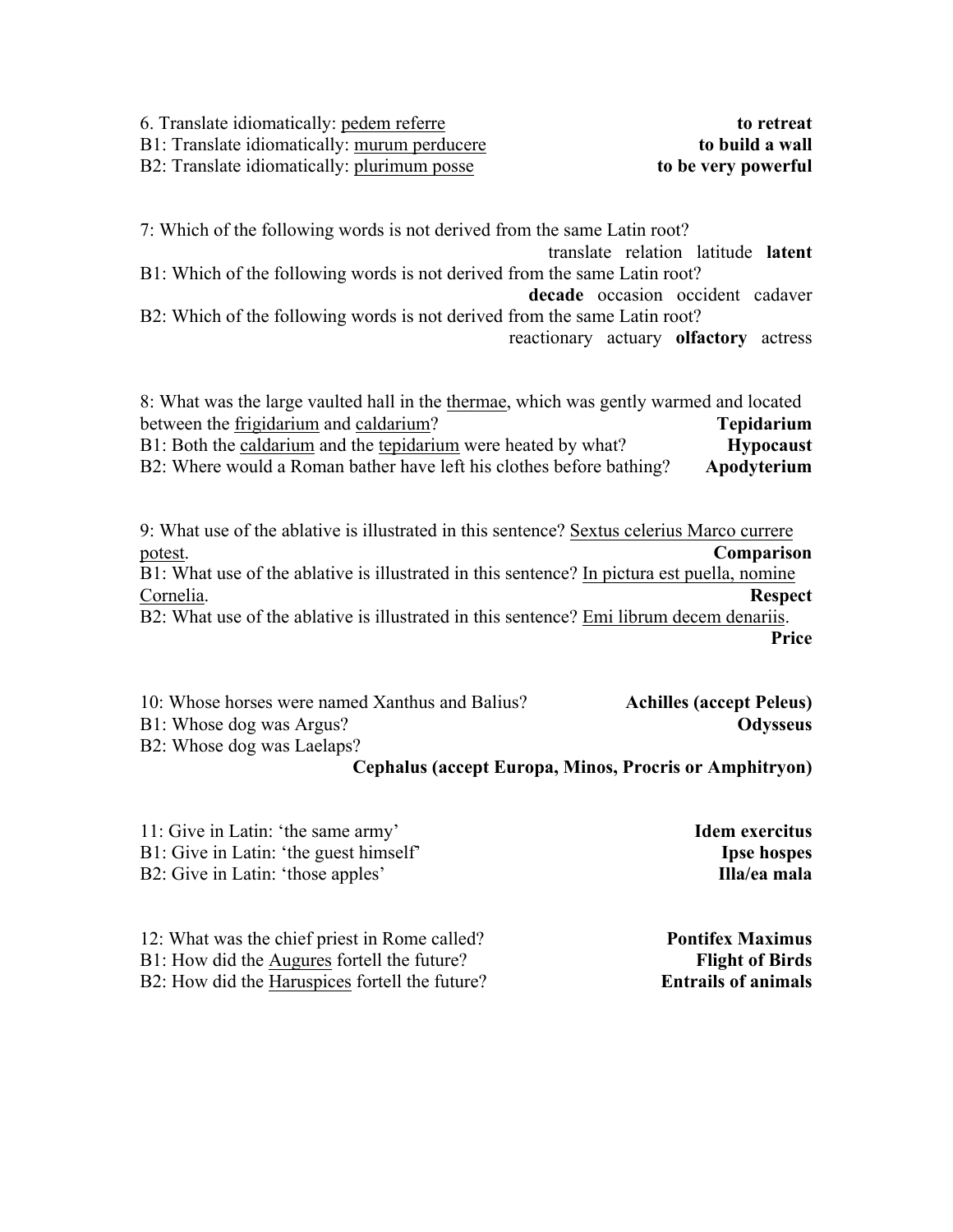13: Give all principal parts for the Latin verb meaning 'to promise' **Polliceor polliceri pollicitus sum** B1: Give all principal parts for the Latin verb meaning 'to suffer' **Patior pati passus sum** B2: Give all principal parts for the Latin verb meaning 'to set out' **Proficiscor proficisci profectus sum**

| 14: What role did Tiphys and Palinurus both have? | <b>Helmsmen/Pilots of ships</b> |
|---------------------------------------------------|---------------------------------|
| B1: Whose ship did Palinurus pilot?               | Aeneas                          |
| B2: Whose ship did Tiphys pilot?                  | Jason                           |

15: Listen carefully to the sentence and answer in Latin the question about it. Tam defessus eram ut totam noctem dormirem.

| Ego                 |
|---------------------|
| <b>Tam defessus</b> |
| <b>Totam noctem</b> |
|                     |

| 16: The conflict over which city led to the First Punic War?            | <b>Messana</b>   |
|-------------------------------------------------------------------------|------------------|
| B1: Which city had Hannibal attacked which led to the Second Punic War? | Saguntum         |
| B2: Which Numidian King provoked the Third Punic War?                   | <b>Masinissa</b> |

| 17: Quid significat? genu   | Knee     |
|-----------------------------|----------|
| B1: Quid significat? crus   | Shin/leg |
| B2: Quid significat? pollex | Thumb    |

18: What case is used to complete the meaning of adjectives such as: idoneus, aptus, inimicus, par, and gratus? **Dative** B1: What case is used to complete the meaning of adjectives such as: plenus, cupidus, peritus, refertus, and memor? **Genitive** B2: Give an adjective that uses an ablative to complete its meaning. **Dignus, indignus, fretus, contentus, laetus (more)**

| 19: The west pediment of the Parthenon depicted which two deities contesting for the |                    |
|--------------------------------------------------------------------------------------|--------------------|
| partonage of Athens?                                                                 | Athena & Poseidon  |
| B1: What gift did Athena give to the city?                                           | <b>Olive Tree</b>  |
| B2: What gift did Poseidon give to the city?                                         | <b>Salt Spring</b> |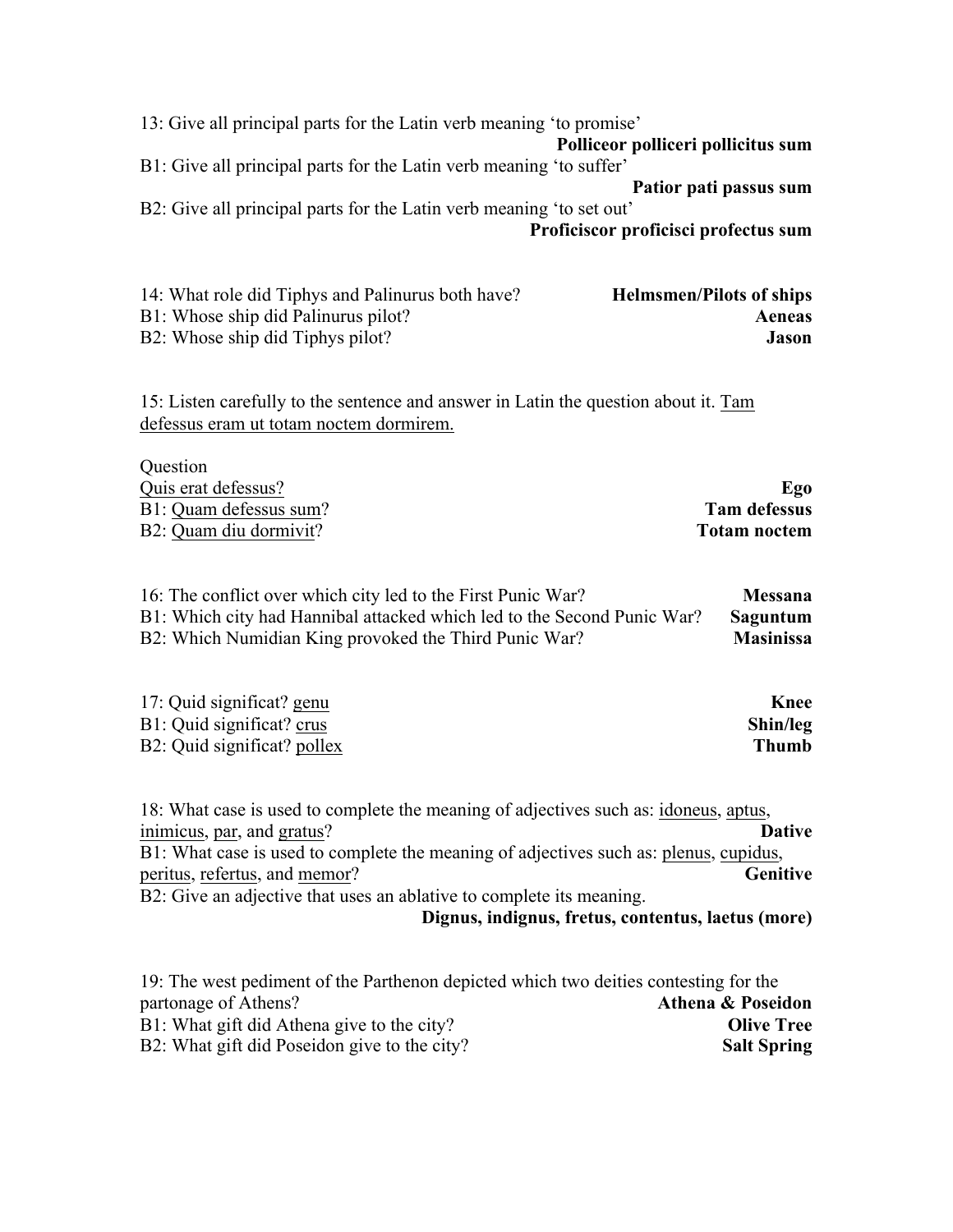20: Translate the following sentence into English. Cum nuntius missus esset, Caesar responsum exspectavit.

**When the messenger had been sent, Caesar awaited a response**. B1: Translate the following sentence into English. Caesari persuasit ne maneret. **He persuaded Caesar not to remain**. B2: Translate the following sentence into English. Tantum est periculum ut incolae fugiant. **There is such danger that the inhabitants flee**.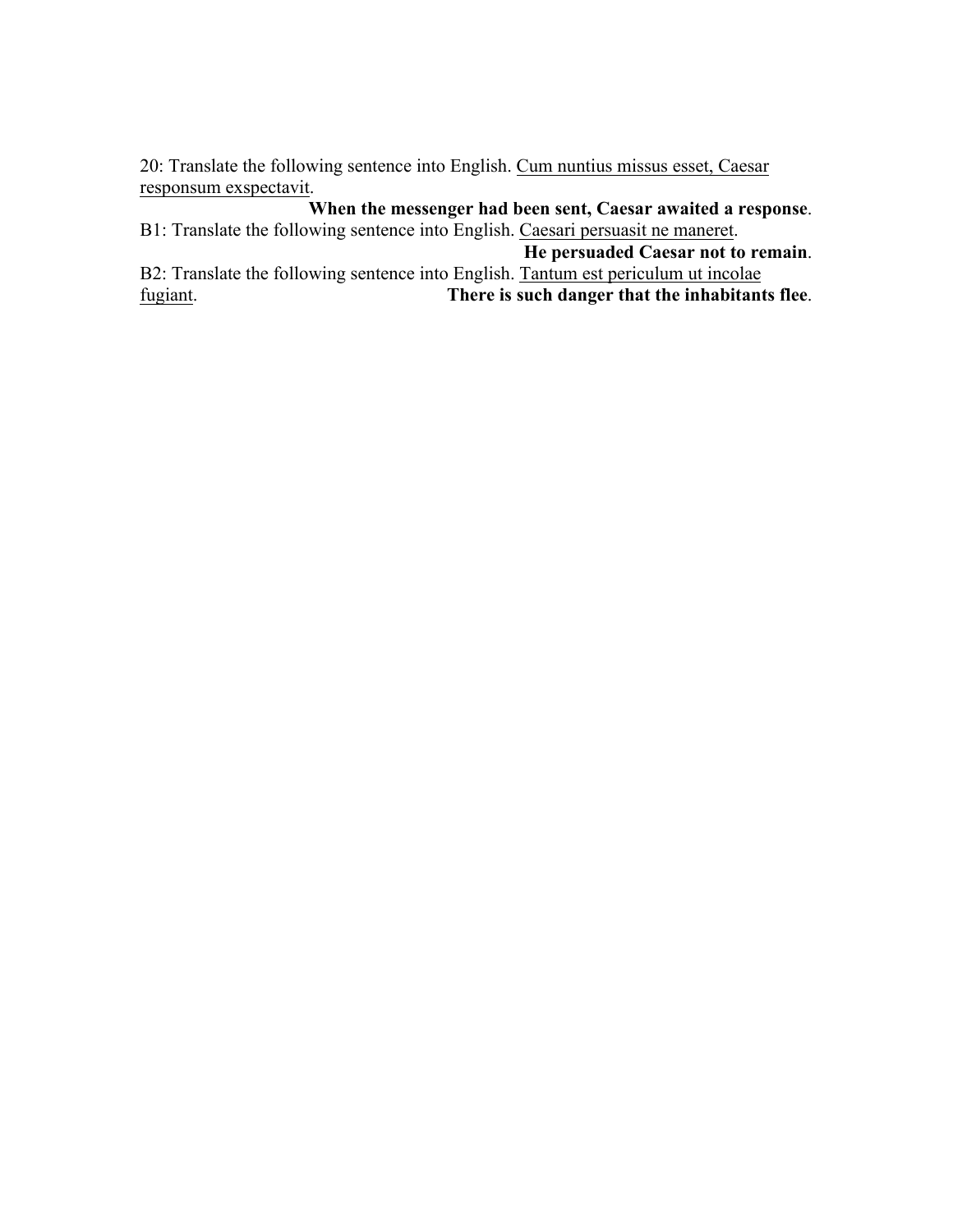### 2009 IJCL Round 2 Lower

| 1. Put the following events in chronological order                                   |                                          |
|--------------------------------------------------------------------------------------|------------------------------------------|
| Tribunate of Tiberius Gracchus, Consulship of Crassus and Pompey, Censorship of Cato |                                          |
|                                                                                      | <b>Censorship, Tribunate, Consulship</b> |
| B1: Put the following battles in chronological order                                 |                                          |
|                                                                                      | Mylae, Lake Trasimene, Asculum           |
|                                                                                      | Asculum, Mylae, Lake Trasimene           |
| B2: Put the following laws in chronological order                                    |                                          |
|                                                                                      | Lex Canuleia, Lex Claudia, Lex Hortensia |
|                                                                                      | Canuleia, Hortensia, Claudia             |
|                                                                                      |                                          |
|                                                                                      |                                          |
| 2: Give the present plural imperative of sum.                                        | <b>Este</b>                              |
| B1: Give the present plural form of fio.                                             | <b>Fite</b>                              |

B2: Give the present plural form of conor. **Consumersion** 

3: What does the following quotation by Publius Syrus mean in English? Stultum est timere quod vitare non potes. **It is foolish to fear what you can not avoid** B1: What does the following quotation by Caesar mean in English? Libenter homines id quod volunt credunt. **Men gladly believe that which they wish for/want** B2: What does the following quotation by Ovid mean in English? Leve fit, quod bene fertur, onus. **The burden which is born well becomes light**.

| 4: Differentiate between accido and occido. | Accido-happen, occido-kill |
|---------------------------------------------|----------------------------|
| B1: Differentiate between morior and moror. | Morior-die, moror-delay    |
| B2: Differentiate between latus and latus.  | Latus-side, lātus-wide     |

| 5: Whose nephew was turned into a partridge by Athena, because she pitied him, as his |                 |
|---------------------------------------------------------------------------------------|-----------------|
| only crime was being inventive?                                                       | <b>Daedalus</b> |
| B1: What had Perdix invented that made Daedalus jealous?                              | Saw or compass  |
| B2: What inspired Perdix to invent the saw?                                           | Fishbone        |

6: Translate the following sentence into Latin. Let us fight bravely.

**Fortiter pugnemus**

B1: Translate the following into Latin. Let us fight bravely in order to defend the city. **Fortiter pugnemus ut urbem defendamus**

B2: Translate the following into Latin. Let us fight as bravely as possible so as not to lose the city. **Quam fortissime pugnemus ne urbem amittamus/perdamus**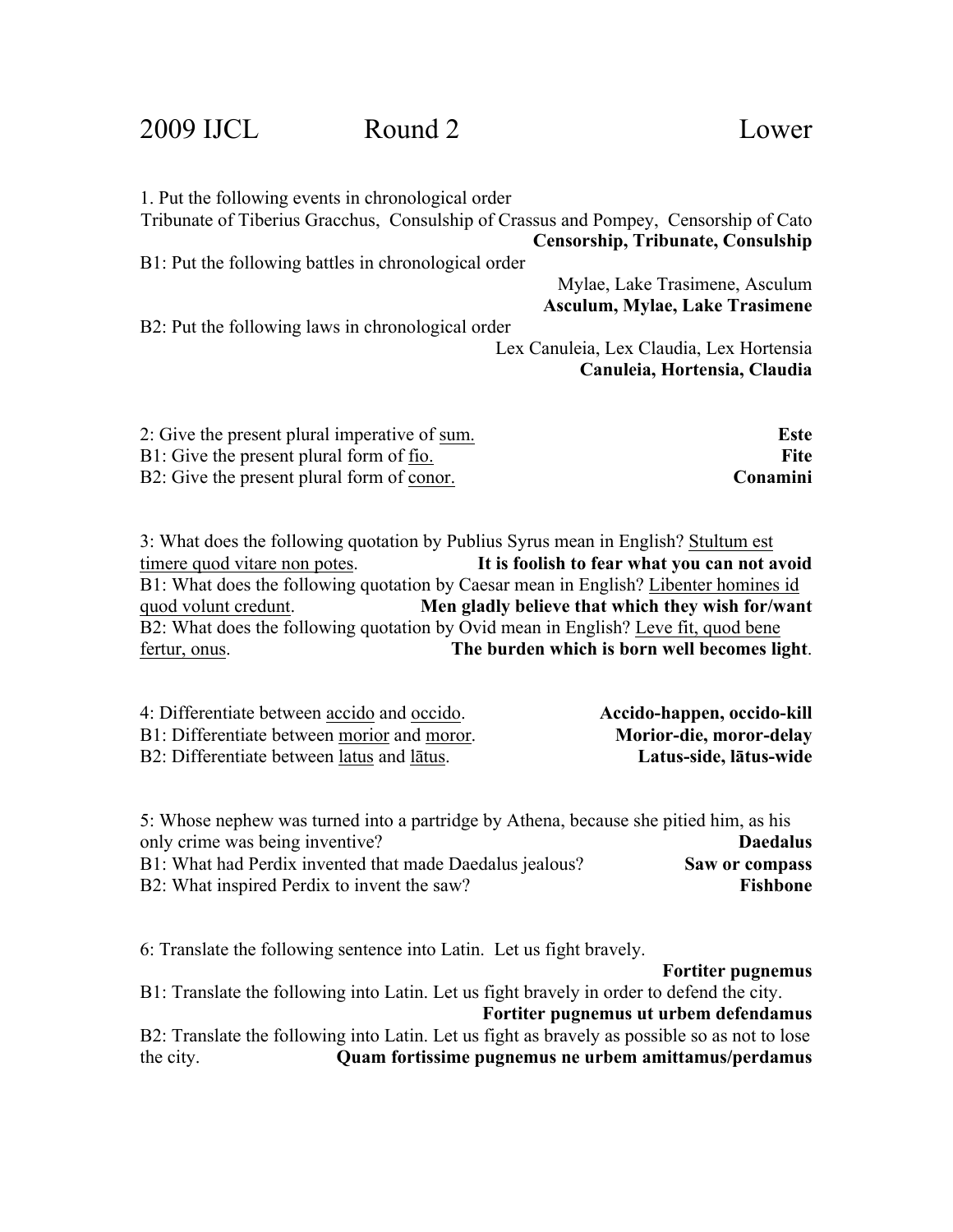7. How many centuries are there in a full strength legion? **60** B1: What is the title of the officer in charge of the smallest unit of a legion? **Centurion** B2: What is the title of the officer in charge of the smallest unit of a cavalary wing? **Decurion**

| 8. What is a somnambulist?    | A sleepwalker                 |
|-------------------------------|-------------------------------|
| B1: What is a ventriloquist?  | One who speaks from the belly |
| B2: What is prestidigitation? | <b>Magic</b>                  |

9. Who aided Herakles in defeating the Lerneaen Hydra? **Iolaus** B1: Who gave Herakles the bronze castanets with which he frightened the Stymphalian birds? **Athena** B2: Who gave Herakles the golden cup which he used to travel to the get the cattle of Geryon? **Helius**

10. Give the Latin and English for the following abbreviation: ad lib. **ad libitum- at pleasure** B1: Give the Latin and English for the following abbreviation: b.i.d. **bis in die- twice a day** B2: Give the Latin and English for the following abbreviation: R.I.P.

**Requiescat in pace- Let him rest in peace**

11. Where would one hear cheers for the Prasini, Albati, Veneti, or the Russati? **Circus Maximus (a chariot race)** B1: What was used to begin a chariot race? **Mappa(prompt on napkin)** B2: What was the name of the sites used for Greek chariot races? **Hippodromes** 

12. Who was the grandson of Pittheus, who lifted a rock to find the sword and sandals left by his father? **Theseus** B1: In what city was Theseus conceived and born? **Troezen** B2: Who was the mother of Theseus? **Aethra**

13. Responde Latine. Tres viri sub arbore mane cotidie sedebant. Unus malum edebat et duo viri ova edebant. Quot viri edebant? **Tres** B1: Ubi erant? **Sub arbore** B2: Quotiens edebant? **Cotidie**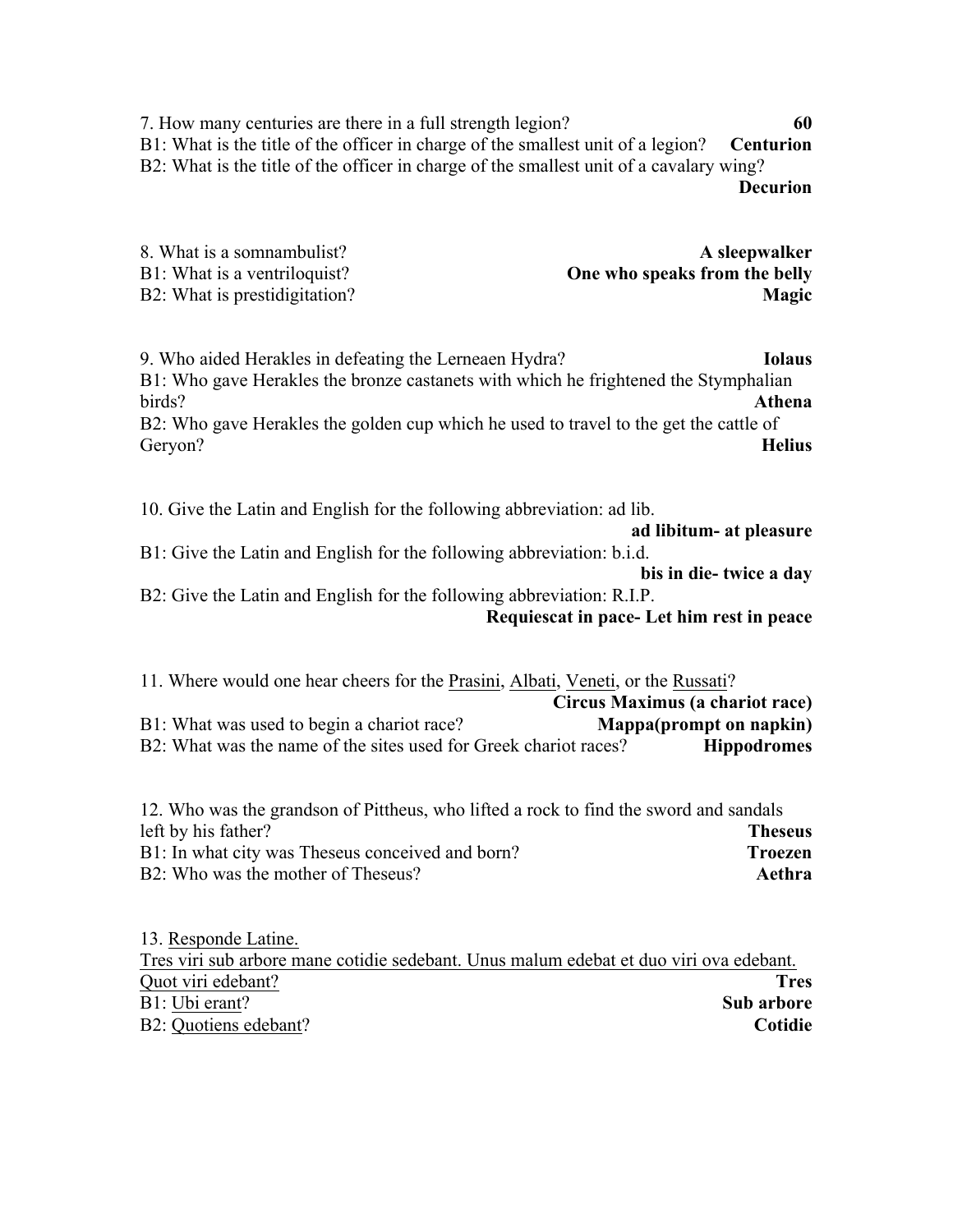14. Who is missing from this group: Nero, Augustus, Claudius, Caligula. **Tiberius** B1: Who is missing from this group: Marcus Aurelius, Nerva, Hadrian, Antonius Pius.

**Trajan**

B2: Who is missing from this group: Caracalla, Severus Alexander, Elagabalus, Geta. **Septimius Severus**

15. What is the use of the dative in this sentence? Nocte naves nobis deducendae sunt. **Dative of agent** B1: What is the use of the dative in this sentence? Puero canis erat **Dative of possession**

B2 How does the dative function in this sentence? Duas legiones praesidio oppido reliquit.

#### **Double dative (purpose and reference)**

16: Which Olympian, at the marriage of Cadmus and Harmonia, was seduced by Iasion in a thrice-plowed field? She bore Iasion two sons, Plutus and Philomelus, though her more well-known daughter from Zeus is Kore, sometimes called Persephone.

**Demeter (accept Ceres before Zeus is read)** B1: What invention of Philomelus delighted his mother a great deal? **Wagon** B2: Some authors also say that Demeter was the mother of a remarkable horse, called Arion. Who was the father of Arion? **Poseidon**

17. There were four civil wars in the first century BC; give the principal opponents in one of these wars.

 $B1:$  Give another.

B2: Give two more.

#### **Marius v. Sulla, Caesar v. Pompey, Octavian v. Antony Octavian & Antony v. Brutus & Cassius**

| 18: Responde Anglice. Quo signo Romani scribebant nomen 'Gaius?     | $\mathbf C$ |
|---------------------------------------------------------------------|-------------|
| B1: Responde Anglice. Quo signo Romani scribebant nomen 'Gnaeus?    | Cn          |
| B2: Responde Anglice. Quo signo Romani scribebant nomen 'Tiberius'? | Ti          |

19: Vergil states in the opening lines of the Aeneid that Juno hates the Trojans for 3 reasons. Whose judgement is given as the first? **Paris** B1: The second refers to the Trojans as the hated race. Which illegimate son of Jupiter and Electra was the founder of this race? **Dardanus** B2: The third reason refers to the snatched honors of Ganymede. Whose honors did Ganymede snatch? **Hebe**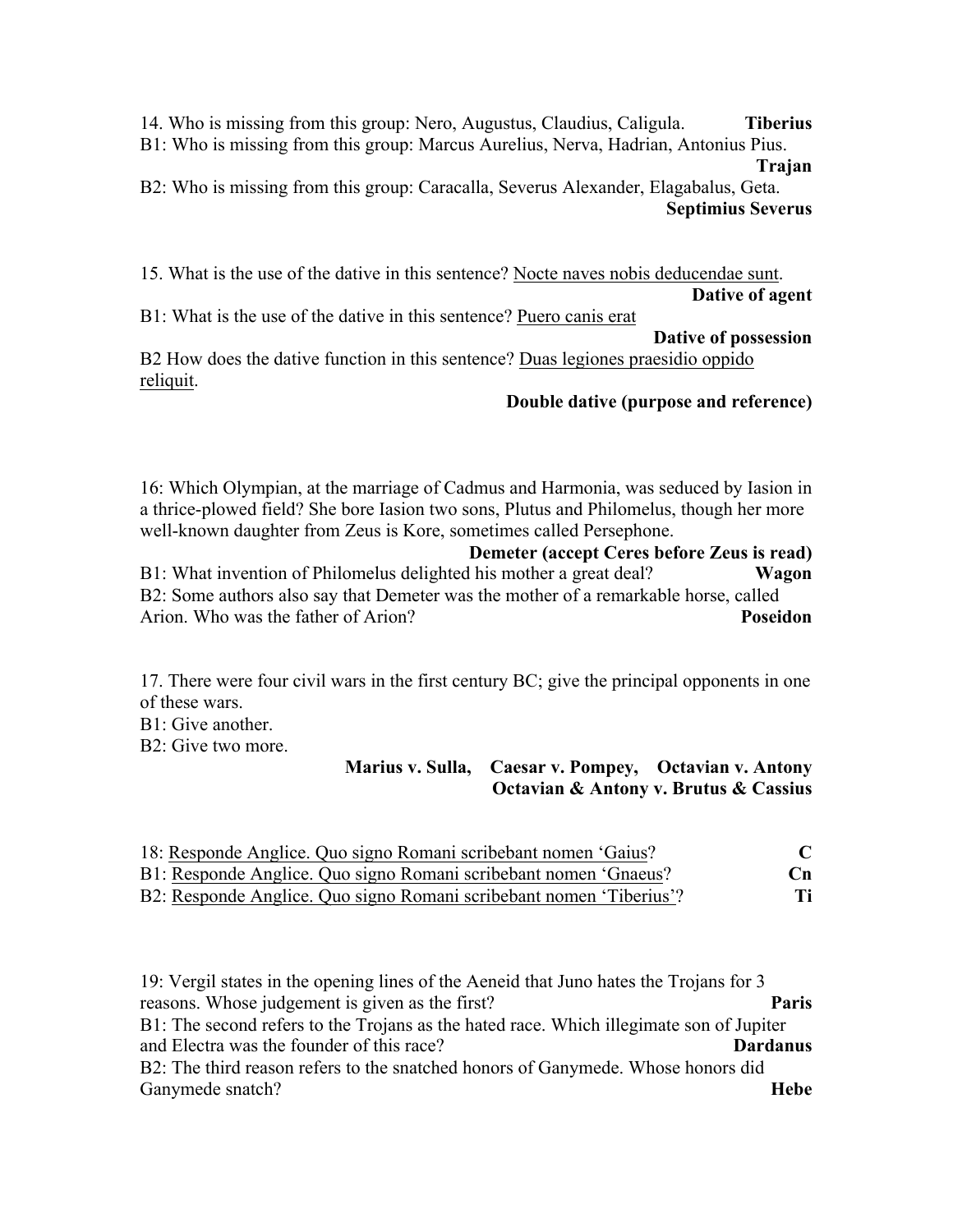20. What English noun is derived from the Latin word for 'day', that means "a book which is written in daily"? **Diary/Journal** B1: What English noun is derived from the Latin verb for 'to be strong', that means "to become healthy after a sickness"? **Convalescense** B2: What English noun is derived from the Latin verb for 'to arrive', that means "an exciting or dangerous experience"? **Adventure**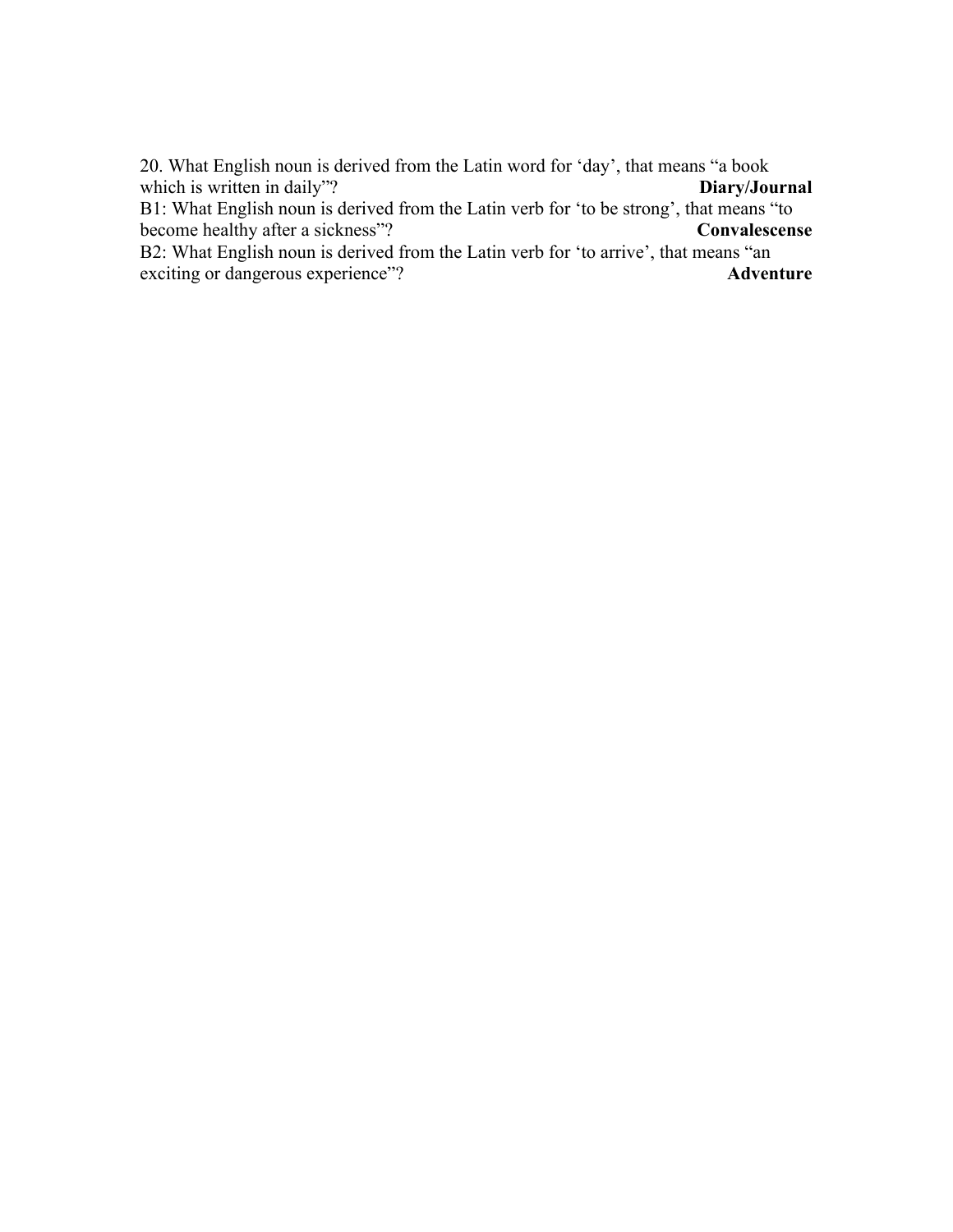2009 IJCL Round 3 Lower

| 1: Define: bubo     | Owl     |
|---------------------|---------|
| B1: Define: columba | Dove    |
| B2: Define: pavo    | Peacock |

2: What is the use of the subjunctive in this sentence? Erant tot aedificia ut omnia videre non possem. **Result Clause** B1: What is the use of the subjunctive in this sentence? Me monuit ne venirem. **Indirect command (substantive clause of purpose)** B2: What is the use of the subjunctive in this sentence? Vereor ne non veniat. **Fear clause**

3: It was in the Pactolus river, where which fool washed off his gift from Dionysus, the ability to turn anything he touched to gold? **Midas** B1: What other punishment did he receive when he disagreed with Timolus, that Pan was a better musican than Apollo? **Donkey's ears** B2: Who discovered his plight of donkey ears? **His barber** 

4: Who was the last wife of Augustus? **Livia** B1: Who was the beloved wife of Tiberius whom he divorced at Augustus' request? **Vipsania** B2: Who was Nero's first wife? **Octavia**

5: Zeetes and Calais, Daedalus, Pegasus, and the Harpies, all have what in common? **They all have wings (they can fly)** B1: Arachne, Thamyris, Marysas, and Niobe all have what in common? **They all challenged gods (and lost)** B2: What do Hesione and Andromeda have in common? **Rescued from sea monsters (saved by Heroes/sacrificed by parents)** 6: Listen to the sentence and answer in Latin the question that follows. Centurio, ab ignavis militibus vexatus, iussit eos laborare. Qui centurionem vexaverant? **Milites** B1: Quis imperavit militibus ut laborarent? **Centurio**

B2: Quales erant milites? **Ignavi**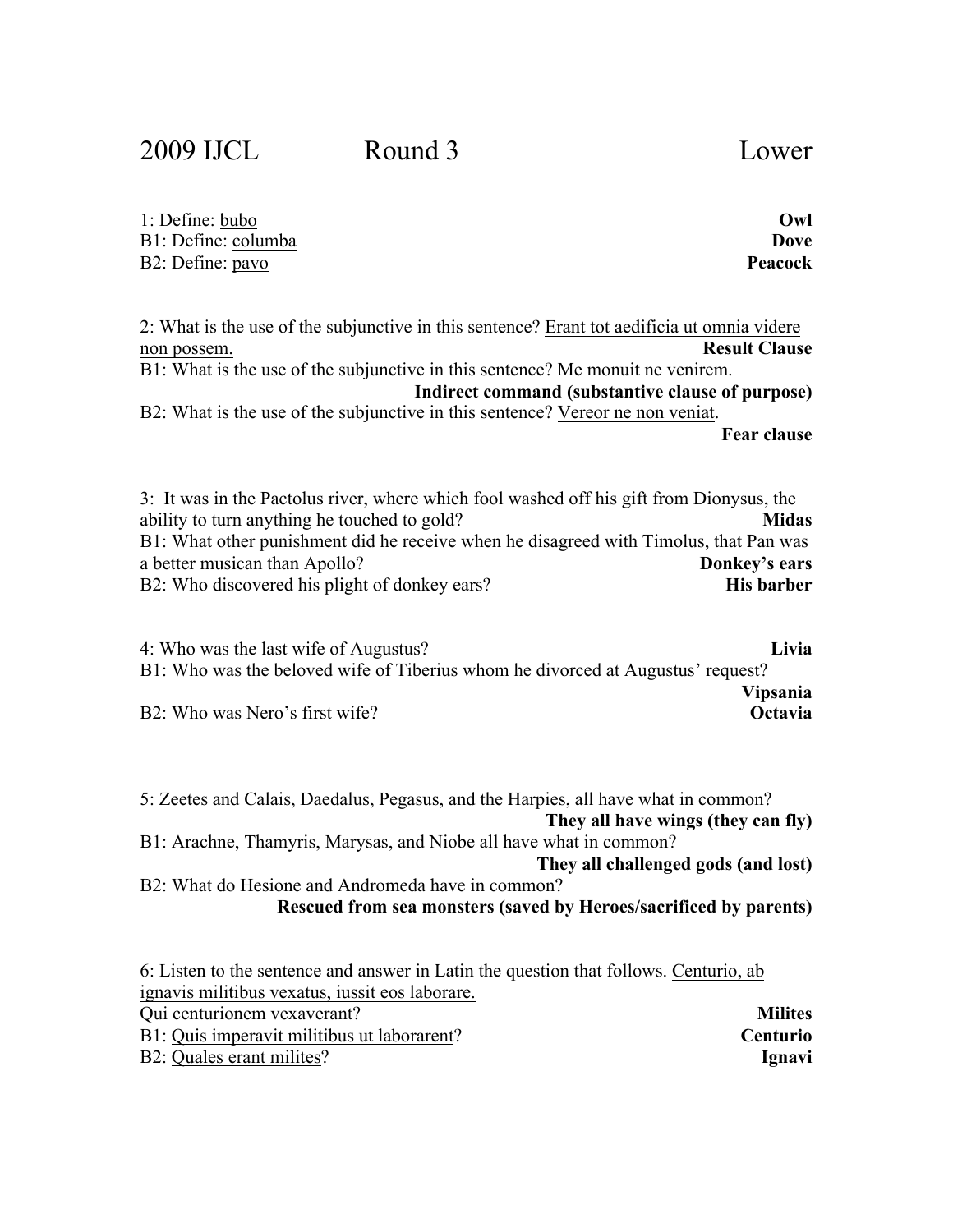7: Which type of gladiator wore a visored helmet and carried a short sword and a large oblong shield? **Samnite**

B1: Which type of gladiator carried a small round shield and a curved scimitar?

#### **Thracian**

B2: Which type of gladiator was armed with a large shield and a sword and wore a helmet with a fish emblem on it? **Murmillo**

8: We often talk about the great accomplishments of the heroes but less often talk of their deaths. That being said, how did Heracles meet his end?

#### **Poisoned Robe/ Funeral pyre lit by Philoctetes/ Lightening bolt/ Deification** B1: How did Jason meet his end? **Part of his ship fell on him**

B2: How did Bellerophon meet his end?

**Fell off Pegasus (while trying to ascend Olympus)**

9: What is the grammatical term, used to indicate neccessity or obligation? **Future Passive Periphrastic (Second Periphrastic)** B1: What two parts make up a passive periphrastic? **Gerund+ form of sum** B2: What three words can be used with a gerund/gerundive to show purpose? **Ad, causa, gratia**

| 10: What does 'deviate' mean?  | Wander/digress/defect/to go from the path |
|--------------------------------|-------------------------------------------|
| B1: What does 'obviate' mean?  | Ward off/discourage/prevent               |
| B2: What does 'pervious' mean? | Absorbent/permeable/porous                |

| 11. Give an antonym for: invenio  | Amitto       |
|-----------------------------------|--------------|
| B1: Give an antonym for: eques    | <b>Pedes</b> |
| B2: Give an antonym for: angustus | Latus        |

12: At which battle in 47 BC, did Caesar defeat King Pharnaces in Pontus, an area of Asia minor? **Zela** B1: At which battle in 46 BC, did Caesar defeat the remants of the Pompeian forces in north Africa? **Thapsus** B2: At which battle in 45 BC, did Caesar defeat the army commanded by the sons of Pompey in Spain? **Munda** 

13: Name the two Roman popular assemblies which administered the elective and administrative business of the state. **Comitia Centuriata & Comitia Tributa** B1: Which of the of the following officials was not elected by the Comitia Tributa? Tribune **Censor** Quaestor Aedile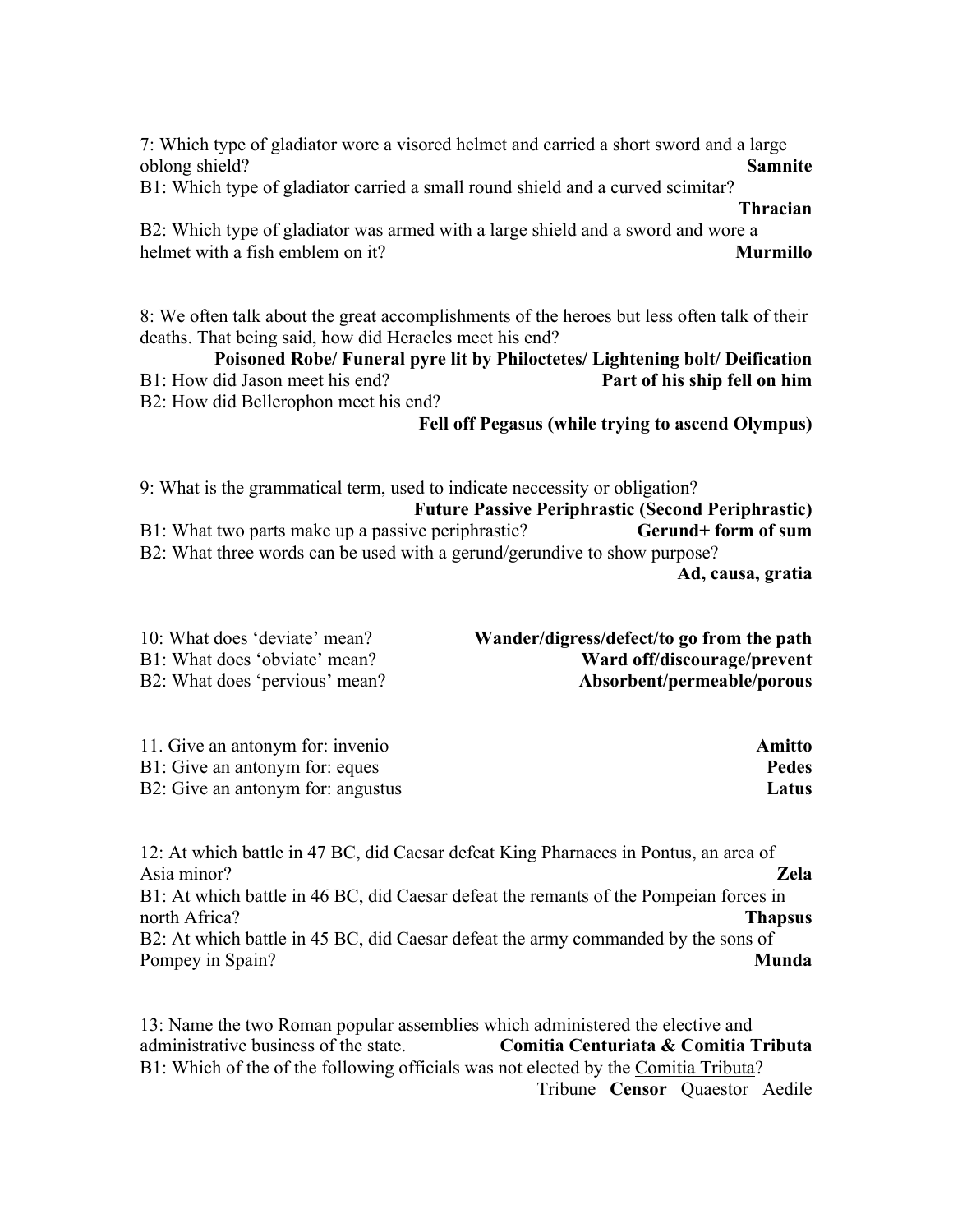| B2: How many quaestors served at one time?                                                                                                                                                                                                                                                                                                                                                                   | 20                                                            |
|--------------------------------------------------------------------------------------------------------------------------------------------------------------------------------------------------------------------------------------------------------------------------------------------------------------------------------------------------------------------------------------------------------------|---------------------------------------------------------------|
| 14: Whom did Odysseus travel to the underworld to speak with?                                                                                                                                                                                                                                                                                                                                                | <b>Teiresias</b>                                              |
| B1: Whom did Aeneas travel to the underworld to speak with?                                                                                                                                                                                                                                                                                                                                                  | Anchises (prompt on father)                                   |
| B2: Who accompanied Theseus to the underworld?                                                                                                                                                                                                                                                                                                                                                               | <b>Pirithous</b>                                              |
| 15: Give the Latin for 'no wine'                                                                                                                                                                                                                                                                                                                                                                             | Nihil vini                                                    |
| B1: Give the Latin for 'the rest of the men'                                                                                                                                                                                                                                                                                                                                                                 | Reliqui viri                                                  |
| B2: Give the Latin for 'ten of the soliders'                                                                                                                                                                                                                                                                                                                                                                 | Decem e militibus                                             |
| 16: Translate the following into English. Corneliam et Flaviam clamantes audivimus.<br>We heard Cornelia and Flavia shouting.<br>B1: Translate the following into English. Coquus vocatus ab omnibus laudatus est.<br>The cook, having been called, was/has been praised by all.<br>B2: Translate the following into English. Scivimus Titum sero perventurum esse.<br>We knew that Titus would arrive late. |                                                               |
| 17. Hypermnestra and Lynceus both had how many siblings, who were all killed on their<br>wedding night?<br>B1: Who was the father of Hypermnestra and her 49 sisters?<br>B2: How were the 49 punished in Tartarus?                                                                                                                                                                                           | 49<br><b>Danaus</b><br><b>Eternally carry water in sieves</b> |
| 18: Quot sunt undeviginti plus decem?                                                                                                                                                                                                                                                                                                                                                                        | Undetriginta                                                  |
| B1: Quot sunt undetriginta plus undecim?                                                                                                                                                                                                                                                                                                                                                                     | Quadraginta                                                   |
| B2: Quot sunt undeviginti plus undequadraginta?                                                                                                                                                                                                                                                                                                                                                              | Duodesexaginta                                                |
| 19: Who led the Macedonians in the Second Macedonian War?<br>B1: Who led the Romans against them?<br>B2: At what battle in 197 BC, did Flaminius defeat Philip V, thereby ending the Second<br>Macedonian War?                                                                                                                                                                                               | <b>Philip V</b><br><b>Flaminius</b><br>Cynoscephalae          |

20: What Latin verb and meaning is at the root of the English derivative 'sponsor'? **Spondere- to pledge, promise** B1: What Latin verb and meaning is at the root of the English derivative 'dissolute'? **Solvere- to loosen** B2: What Latin verb and meaning is at the root of the Enlgish derivative 'dissident'? **Sedere- to sit**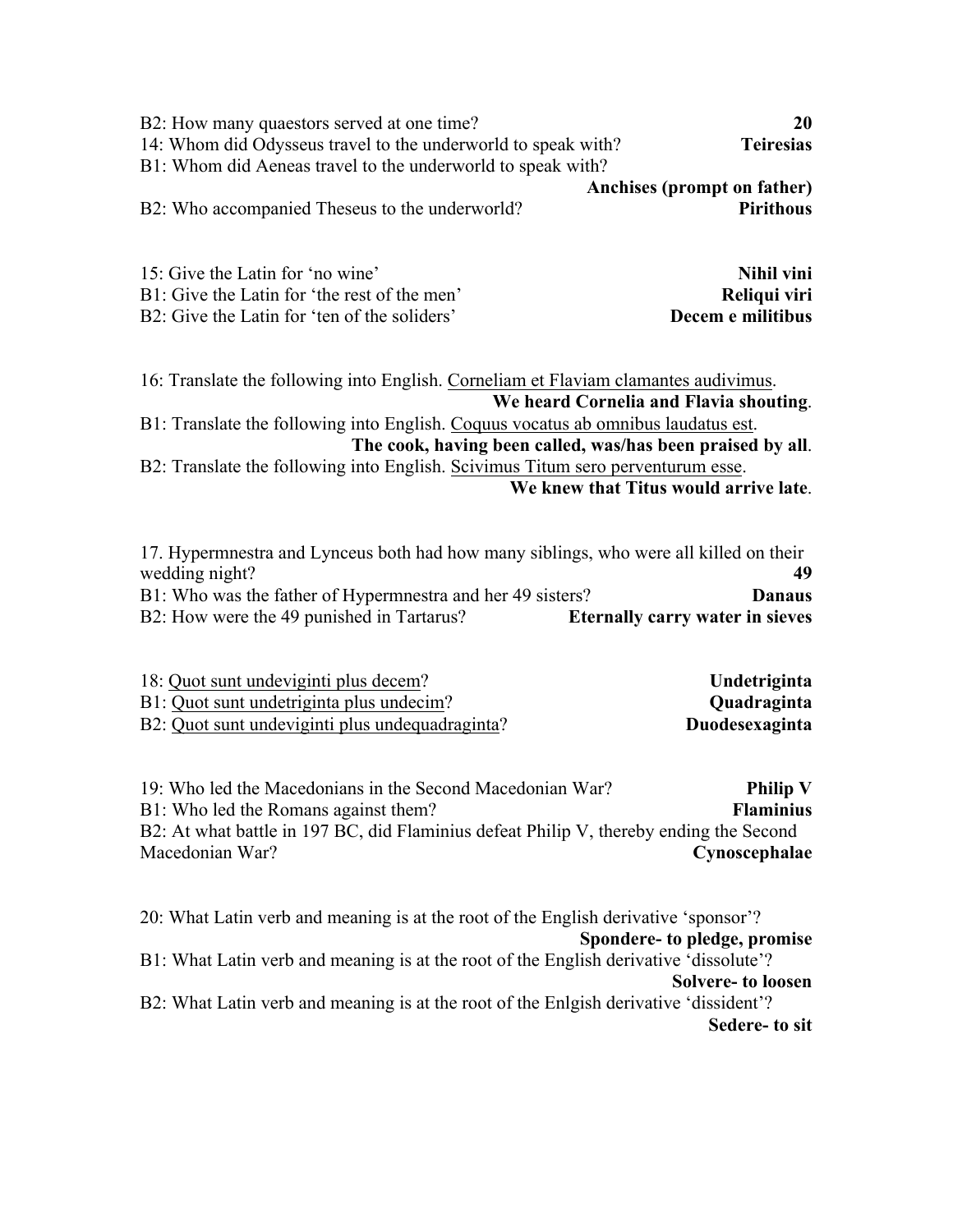### 2009 IJCL Round Final ® Lower

1: Which of the following words is not derived from the same Latin root? native pregnant natural **natant** naïve B1: Which of the following words is not derived from the same Latin root? elevator levy **level** irrelevant lever B2: Which of the following words is not derived from the same Latin root? **syndicate** prejudice edict dedicate addict

2: Say in Latin: We did not know why we had come. **Nescivimus cur venissemus** B1: Say in Latin: He knows what is happening. **Scit quid accidat** B2: Say in Latin: They learned where he was sailing. **Cognoverunt quo navigaret**

3: Which god, sometimes called Zagreus, was the father of Priapus by Aphrodite, and often carried a thyrsus? **Dionysus** B1: What were the sailors who tried to abduct Dionysus turned into? **Dolphins** B2: With whom does Dionysus father Thoas, Staphylus, Oenopion, and Peparethus? **Ariadne**

4: Which of the Five Good Emperors died at Vindobona in AD 180?

**Marcus Aurelius** B1: Which of the Five Good Emperors died at Selinus in Cilicia in AD 117? **Trajan** B2: Which of the Five Good Emperors died at Baiae, a health resort on the bay of Naples,<br>in AD 138?<br>**Hadrian** in AD 138? **Hadrian**

5: Complete the following analogy. Tisiphone, Alecto, and Megaera :: Furies as Clotho, Lachesis, and Atropos :: ? **Fates/Moerae/Parcae** B1: Linus & Hercules :: music, as Eurytus & Hercules :: ? **Archery** B2: Chiron :: Centaur as Pholus :: ? **Centaur**

6: Respondete Latine. Si vos amarem, domi manerem. Hodie in Foro omnem diem ero. Vosne amo? **Minime (nos non amas)** B1: In quo loco ero? **In foro** B2: Quam diu ibi manebo? **Omnem diem**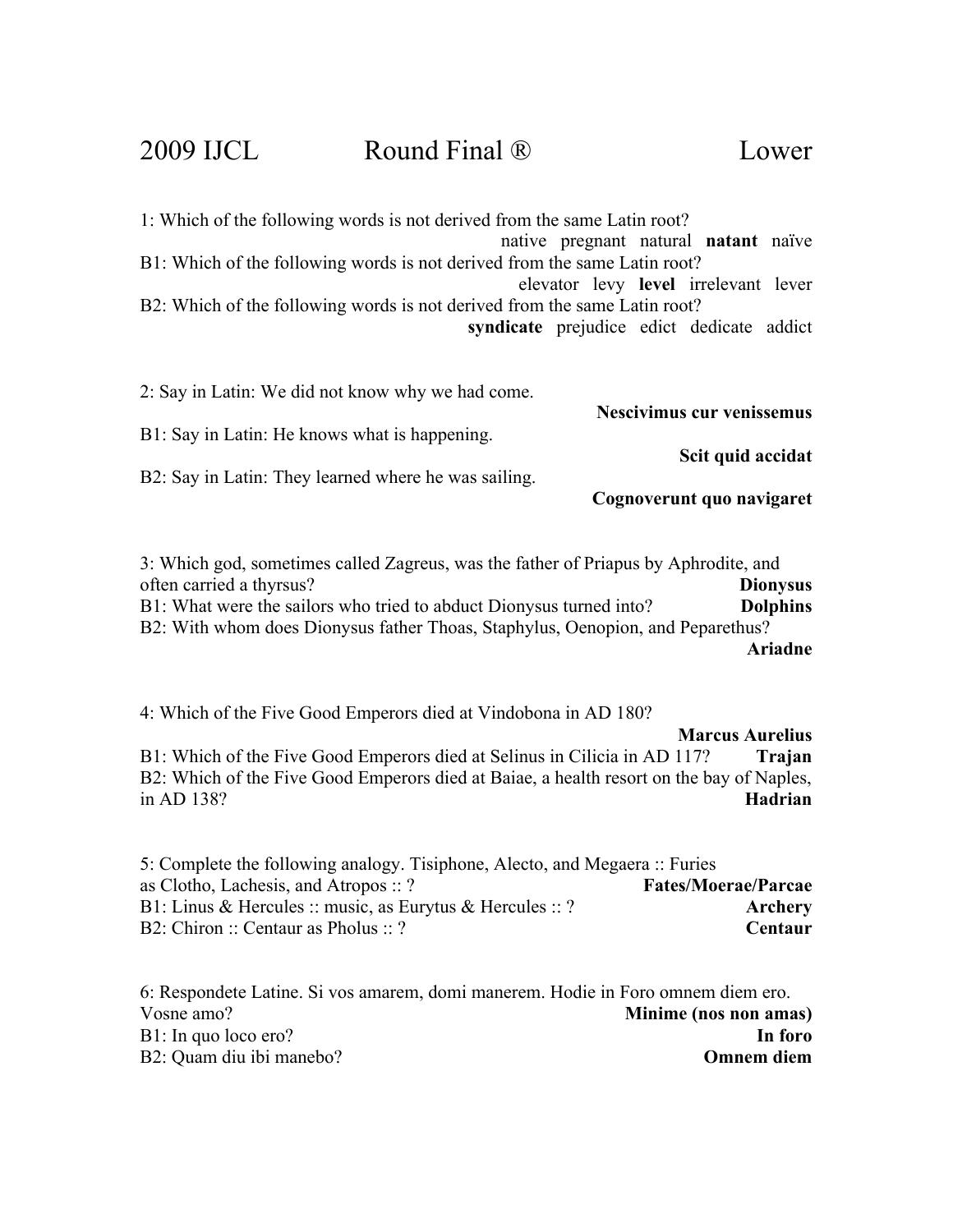7: What road led through the Roman Forum? **Via Sacra** B1: What road led from Rome northeast toward Umbria? **Via Flaminia** B2: What military road led from Rome along the the west coast toward Gaul? **Via Aurelia**

8: Give the English translation of the motto of South Carolina. Dum spiro, spero **While I breathe, I hope** B1: Give the English translation of the motto of Arizona. Ditat Deus. **God enriches**

B2: Give the English translation of the motto of New Mexico. Crescit eundo. **It grows by going**

9: What is the use of the genitive in the following sentence? Publius erat poeta optimus omnium. **Partitive genitive (of the whole)** B1: What is the use of the genitive in the following sentence? Marcus inquit, "Quanti est ille canis in fenestra?" **Gentive of indefinite value (or price)** B2: What is the use of the genitive in the following sentence? In Gallia Caesar erat dux copiarum. **Objective genitive**

10: According to Ovid, Themis gave which couple the oracle that stated, "Loosen your robes and throw your mother's bones behind you." **Deucalion & Pyrrha** B1: To whom did the Delphic oracle say, "Do not loosen the spigot of the wineskin until you reach Athens." **Aegeus** B2: To whom did the Delphic oracle say, "Seek not to beget children against the will of heaven; for if you beget a son, he shall kill you, and your entire house shall wade through blood." **Laius**

| 11: Give a synonym for 'consuetudo' | <b>Mos</b>  |
|-------------------------------------|-------------|
| B1: Give a synonym for 'subsidium'  | Auxilium    |
| B2: Give a synonym for 'litus'      | <b>Ripa</b> |

12: What two deaths, one in 54 and the other in 53 BC, set the stage for the civil war between Julius Caesar and Pompey? **Julia & Crassus** B1: Where did Crassus die? **Carrhae/in Parthia** B2: What did Pompey do in January of 49 BC when Caesar crossed the Rubicon with his army? **Withdrew to Greece**

13: Using the verb egredior, give the second person singular subjunctive? **Egrediaris** B1: Change egrediaris to the imperfect. **Egredereris**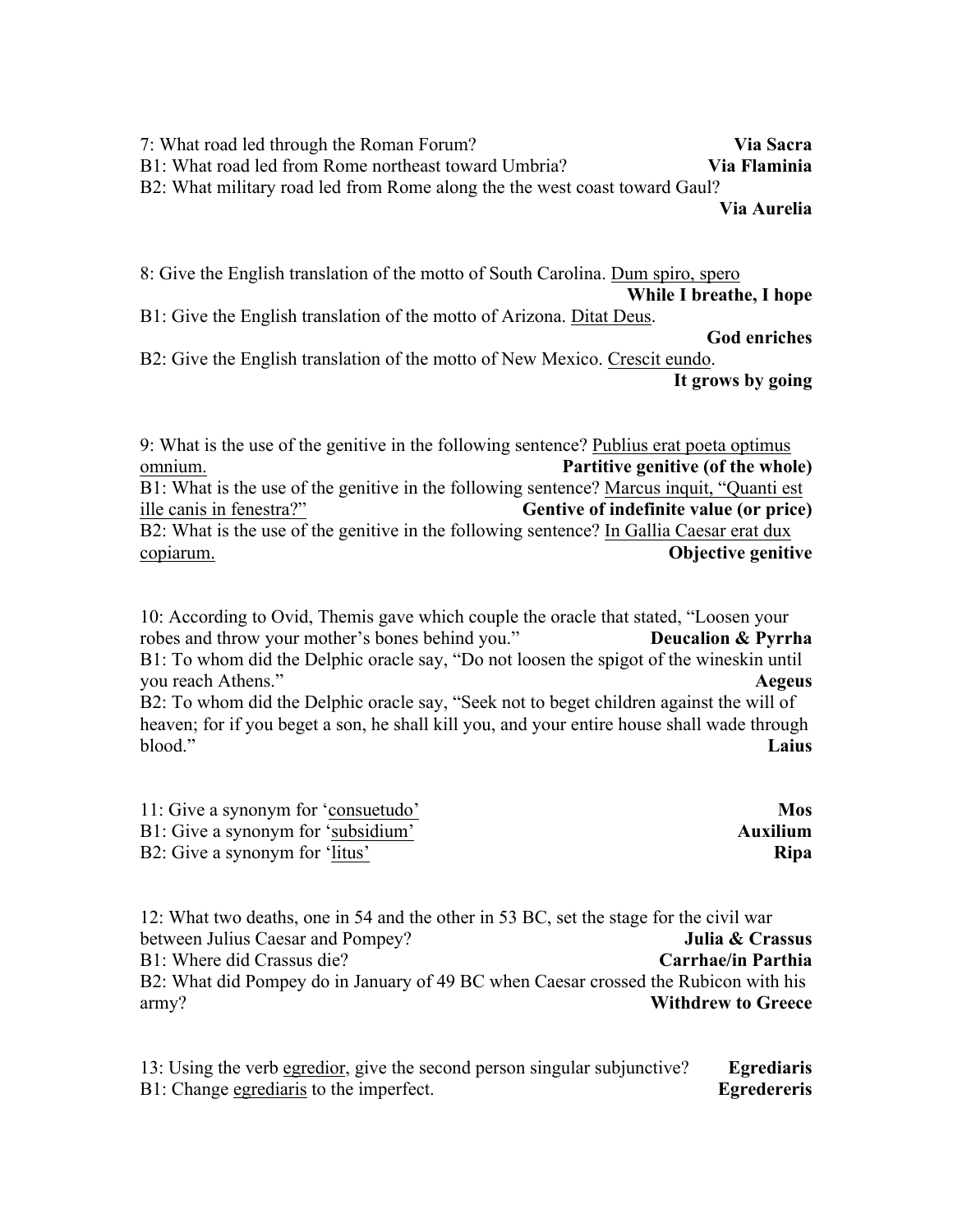B2: Change egredereris to the perfect **Egressus,a,um sis** 14: At which river did Caesar stop the Helvetians, as they tried to cross into western France? **Rhone** B1: Near which city did the Helvetians try to cross? **Geneva** B2: After they were stopped, they tried to pass through land of which tribe, which then sollicted aid from the Romans? **Aedui**

15: What English adjective meaning 'toxic, cancerous, or inoperable' is derived from the Latin adjective meaning 'bad'? **Malignant** B1: What English verb meaning to 'sympathize, commiserate, or empathize' is derived from the Latin verb meaning 'to grieve, feel pain, or suffer'? **Condole** B2: What English noun meaning 'ancestry, lineage, or extraction' is derived from the Latin noun meaning 'foot'? **Pedigree**

16: Who was told that she must never look upon her husband, but saw him by candle light? **Psyche** B1: Who swam the Hellespont nightly to be with his lover Hero? **Leander** B2: Which lovers were supposed to meet at the tomb of Ninus? Pyramus & Thisbe

17: Differentiate between tam, tamen, and tandem. **Tam-so, tamen-however, tandem-finally** B1: Differentiate between liber, līber, and līberi. **Liber-book, līber-free, līberi-children** B2: Differentiate between cado, cedo, and caedo. **Cado-fall, cedo-yield/go, caedo-kill/cut**

| 18: Whom did Zeus seduce as Amphitryon? | <b>Alcmena</b> |
|-----------------------------------------|----------------|
| B1: Whom did Zeus seduce as a swan?     | Leda           |
| B2: Whom did Zeus seduce as a flame?    | Aegina         |

| 19: At the Roman commissatio the 'Arbiter Bibendi' was chosen by throwing |                  |
|---------------------------------------------------------------------------|------------------|
| knucklebones; what did the Romans call these?                             | Tali             |
| B1: Out of what were the tali thrown?                                     | <b>Fritillus</b> |
| B2: What was the Roman equivalent of our Chess?                           | Latrunculi       |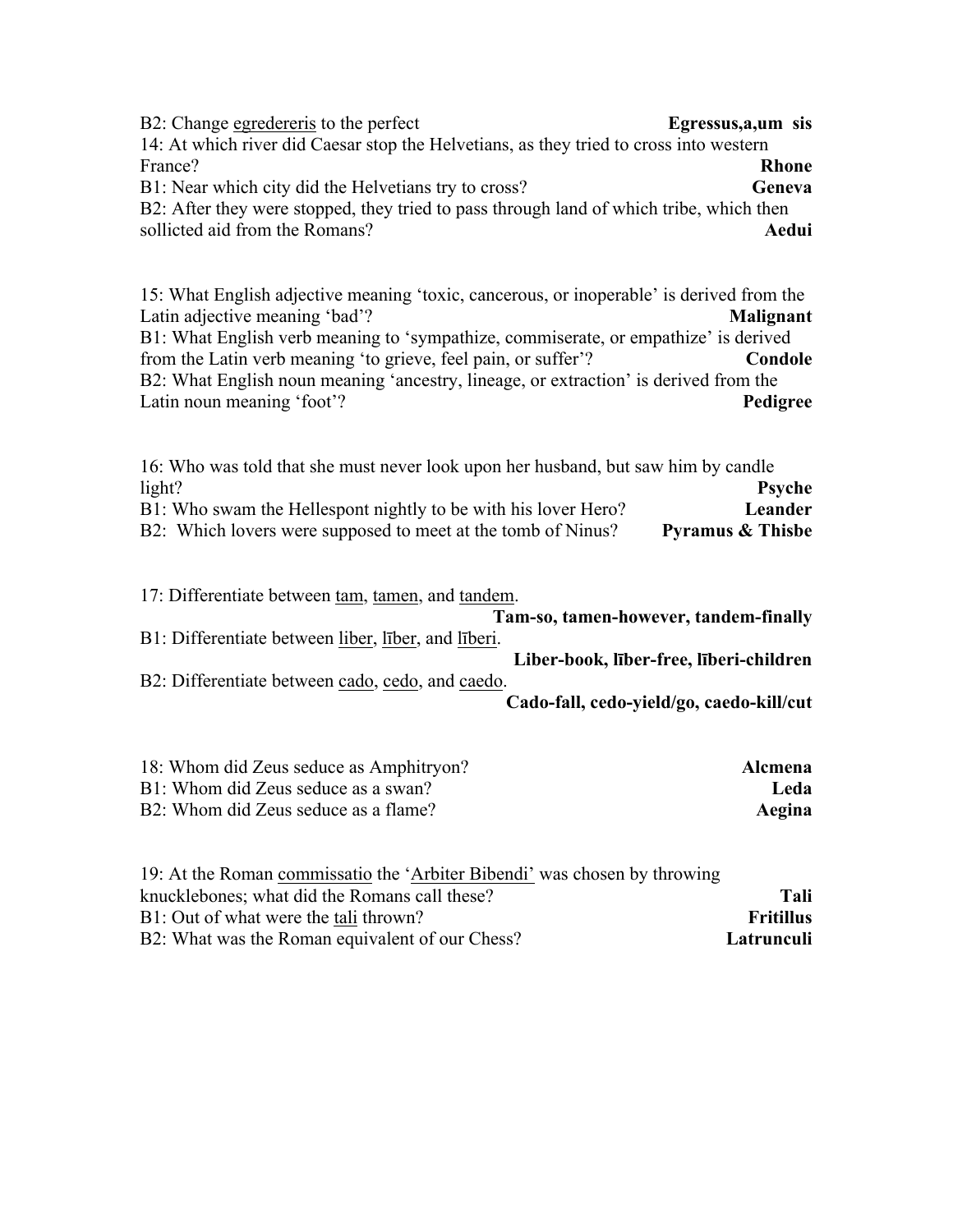20: When called upon, perform the indicated task. Sta et dic illa verba Caesaris quae post proelium Zelae dixit.

**Student should stand and say "Veni, Vidi, Vici"**  B1: Nunc omnes state et dicite illa verba Caesaris quae dixit post Rubiconem transiverat. **All members stand and say, "Alea iacta est"** 

*(if winning team is answering)*

B2: Translate this sentence into Latin: In this contest, we have now surpassed everyone. **In hoc Certamine, nunc superavimus omnes**

*(if winning team is not answering)*

B2: Nunc sta et dic ultima verba Caesaris. **One student should stand and say, "et tu, Brute" (accept the English)**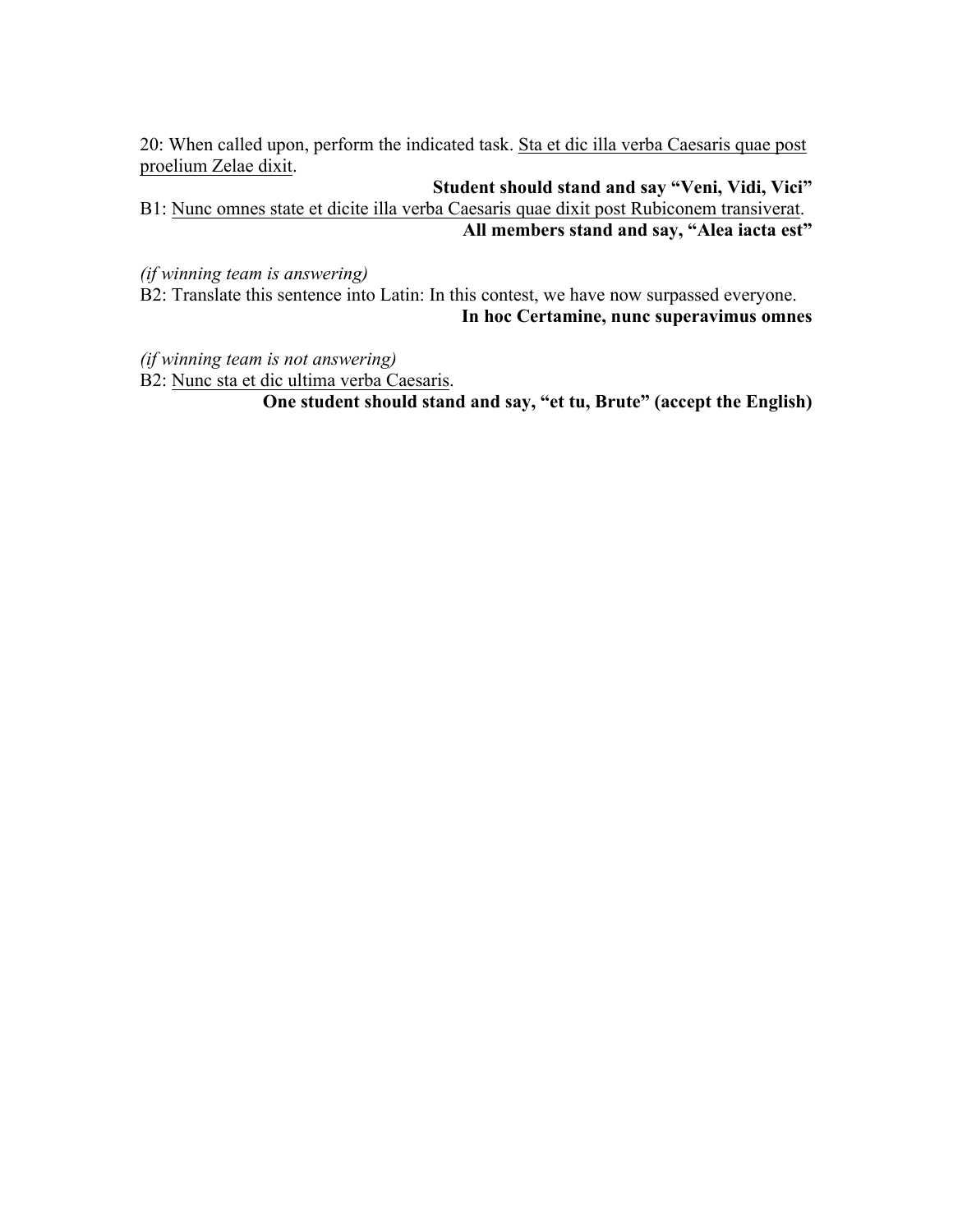# **Lower Extra Questions**

#### ROUND 1

| Hist/Life. What catasrophe occurred at Rome in A.D. 64?                                | fire         |
|----------------------------------------------------------------------------------------|--------------|
| B1: Who was the emperor in A.D. 64 during the fire of Rome?                            | Nero         |
| B2: Who was blamed for the fire of Rome in A.D. 64?                                    | Christians   |
| Language. Please turn the Latin adjective "neglegens" into an adverb.                  | neglegenter  |
| B1: Please turn the Latin adjective "facilis" into an adverb.                          | facile       |
| B2: Please turn the Latin adjective "parvus" into an adverb.                           | paulum       |
| Mythology. Who is sometimes said to have been born parthenogenetically, by his mother  |              |
| Hera?                                                                                  | Hephaestus   |
| B1: On what island is the chief seat of Hephaestus' cult?                              | Lemnos       |
| B2: Who is the offspring of Hephaestus, which sprouts from his semen which was spilled |              |
| on the ground after he attempted to violate Athena?                                    | Erichthonius |
|                                                                                        |              |

#### ROUND 2

| Life/Hist. What eminent republican and novus homo opposed Hellenism and the growth  |                        |
|-------------------------------------------------------------------------------------|------------------------|
| of luxurious life in Rome? He was famous for his phrase, "Carthago delenda est."    |                        |
|                                                                                     | Cato the elder/censor  |
| B1: What prominent general and statesman did Cato attack and force into retirement? |                        |
|                                                                                     | Scipio Africanus Maior |
| B2: In what year was Carthage finally destroyed?                                    | 146 BC                 |

| Language. From what Latin noun with what meaning is the word "murine" derived? |               |
|--------------------------------------------------------------------------------|---------------|
|                                                                                | mus-mouse/rat |
| B1: From what Latin noun with what meaning is the word "vaccine" derived?      |               |
|                                                                                | vacca-cow     |
| B2: What kind of animal is kept in an apiary?                                  | bees          |

Mythology. What Greek hero punished the villain Procustes, killed Corunetes, Pityocamptes, and Sciron? I could also add that he killed the Minotaur?

Theseus

| B1: What did the villain Procrustes do to hapless travelers? |
|--------------------------------------------------------------|
| Lopped off their limbs or stretched them to fit his bed.     |
| B2: What did Sciron do to hapless travelers?                 |
| Kick them off a cliff (to be eaten by a huge turtle)         |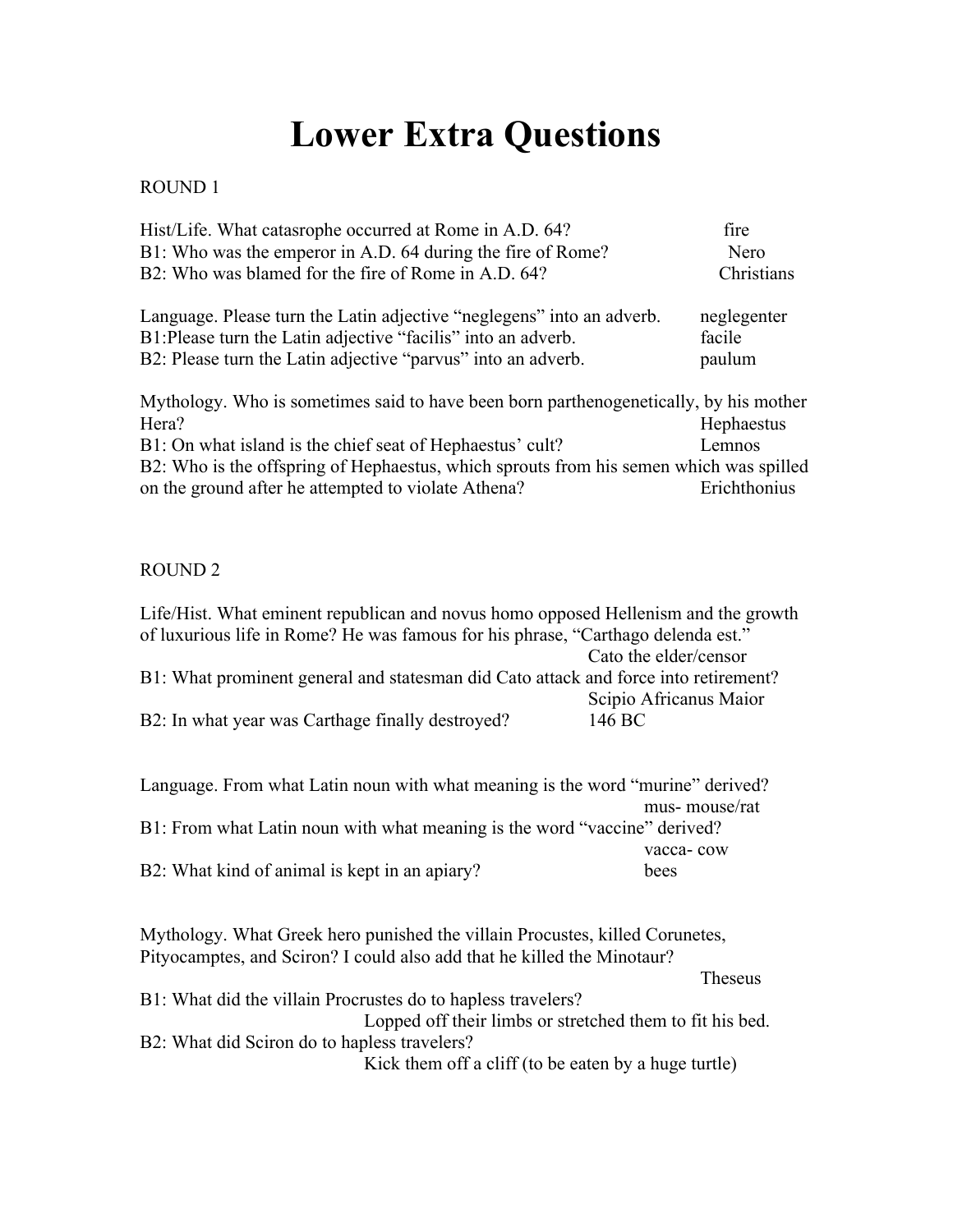#### ROUND 3

Language. Please translate into English the phrase "eadem mulier." The same woman B1: Please translate into English the phrase "quoddam onus." A certain load/burden B2: Please translate into English the phrase "ea holera." These/those vegetables

Hist/Life. Name the leader of the Huns who invaded Gaul in A.D. 451. Attila B1: Name the Roman general who defeated Attila and his Huns in battle. Aetius B2: Aetius was the de facto ruler of the Western Empire for what child emperor? Valentinian (III)

Mythology. What handsome young man turned into a flower after falling in love with his reflection? Narcissus B1: Aphrodite (Venus) loved what handsome youth who was killed by a wild boar? Adonis B2: What sprang from the blood of Adonis? A flower- rose or anenome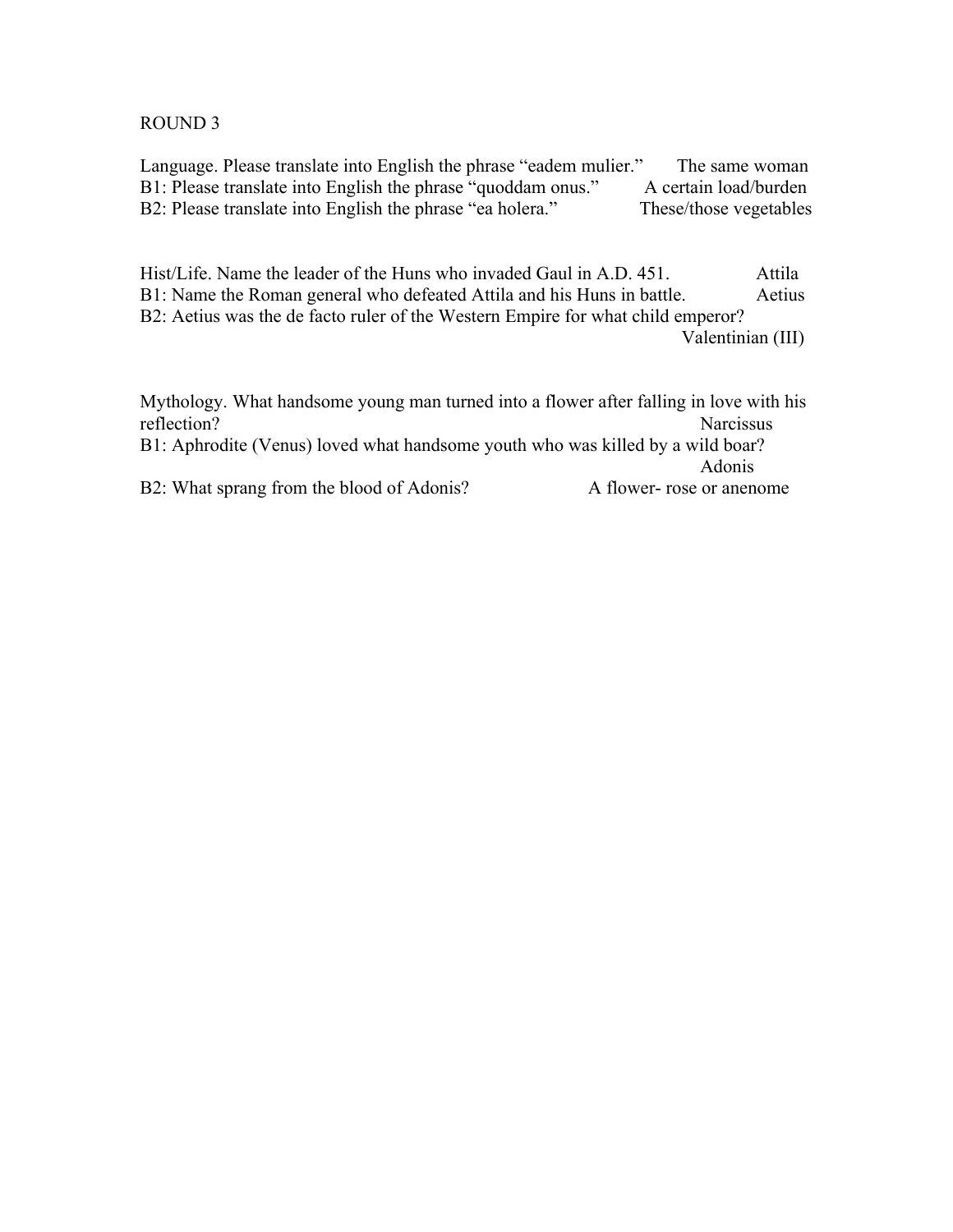1: Translate the following legal phrase into English. De minimis non curat lex **The law does not concern itself with with trifles(accept similar)** B1: Translate this legal phrase into English. Ex comparatione scriptorum **By the comparing of handwriting(accept similar)** B2: Translate this legal phrase into English. Ex desuetudine amittuntur privilegia **The rights are lost from disuse(accept similar)**

2: Which Spartan youth was accidently killed by Apollo with a discus? **Hyacinthus** B1: Which woman chose a mortal over Apollo as her lover? **Marpessa** B2: Which woman never got over Apollo, turning into a sunflower, forever following him across the sky? **Clytie**

| 3: What color is fulvus?                     | Brown, tawny, yellow |
|----------------------------------------------|----------------------|
| B1: What color could be viridis or prasinus? | Green                |
| B2: What color could be rufus or puniceus?   | Red                  |

4: Which member of the First Trivumvirate was born in the same year as Cicero?

|                                                            | <b>Pompey</b>     |
|------------------------------------------------------------|-------------------|
| B1: In what year and in what city was Cicero born?         | 106 BC in Arpinum |
| B2: What other famous Roman was born at Arpinum in 157 BC? | <b>Marius</b>     |

| Calliope         |
|------------------|
|                  |
| <b>Thalia</b>    |
|                  |
| <b>Melpomene</b> |
|                  |

6: What Latin verb and meaning is the ultimate root of the English derivative 'compel'?

### **Pellere- to drive, push**

B1: What English derivative is derived from pellere meaning 'to strike, batter, pummel, or clobber'? **Pelt**

B2: What English derivative is derived from pellere meaning 'momentum, drive, force, or thrust'? **Propulsion**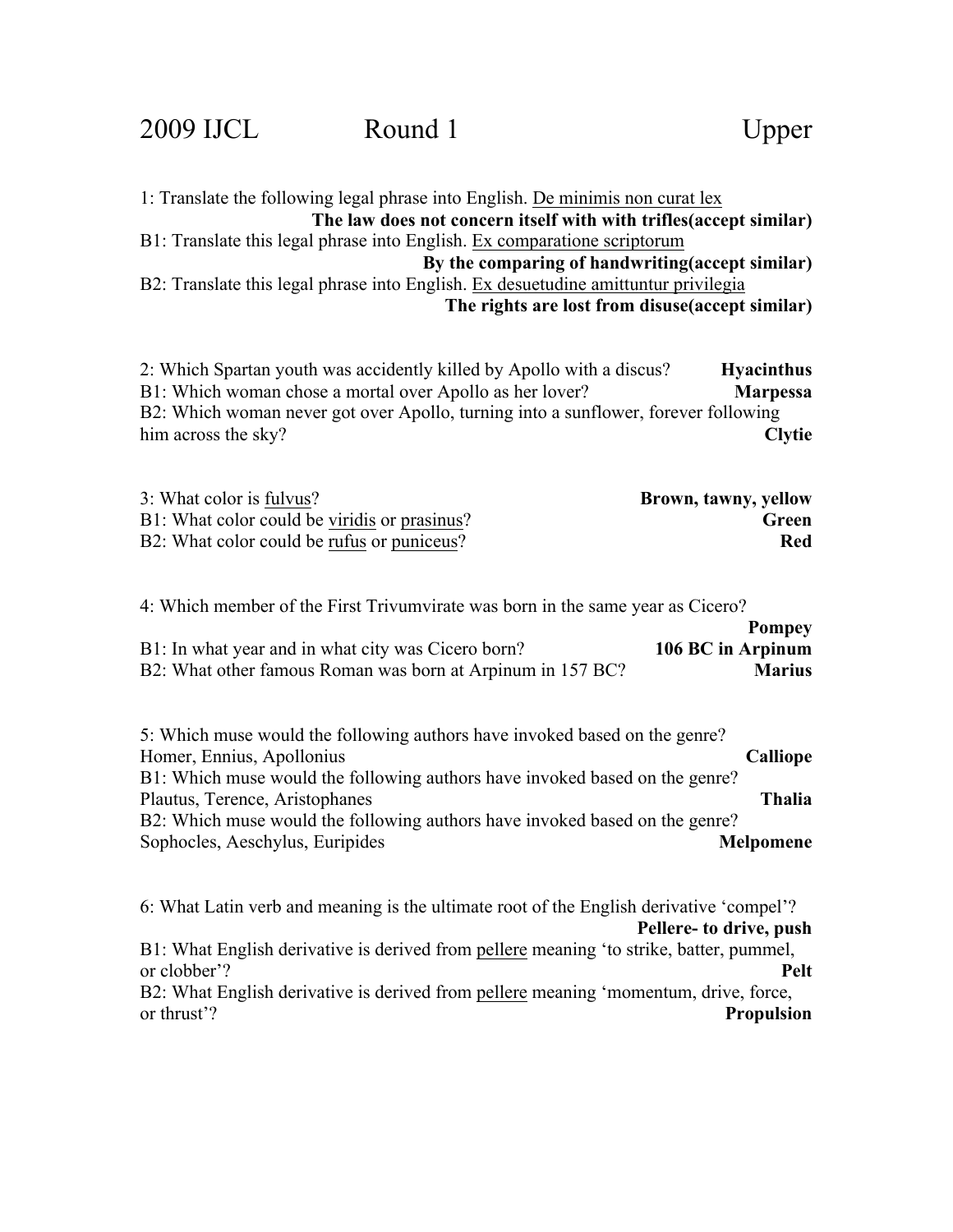| 7: In what city did Oedipus die?                                                                                                                                                                                                                                 | <b>Colonus</b>                                    |
|------------------------------------------------------------------------------------------------------------------------------------------------------------------------------------------------------------------------------------------------------------------|---------------------------------------------------|
| B1: In what city was Oedipus born?                                                                                                                                                                                                                               | <b>Thebes</b>                                     |
| B2: In what city was Oedipus reared?                                                                                                                                                                                                                             | Corinth                                           |
| 8: What was the first wooden bridge built across the Tiber?                                                                                                                                                                                                      | <b>Pons Sublicius</b>                             |
| B1: Who built it?                                                                                                                                                                                                                                                | <b>Ancus Marcius</b>                              |
| B2: What was the first stone bridge built across the Tiber?                                                                                                                                                                                                      | <b>Pons Aemelius</b>                              |
| 9. Who wrote the following two lines?<br>Exegi monumentum aere perennius<br>regalique situ pyramidum altius<br>B1: In what meter are those two lines written?<br>B2: The first Asclepiadean meter consists of Glyconic lines lengthened by what kind of<br>foot? | Horace<br>First (Lesser) Asclepiadean<br>Choriamb |
| 10. Which of Cicero's speeches was a series of fourteen bitter attacks against Antony,<br>which ultimiday led to his proscription and death?<br>B1: Which of Cicero's works was written as a dialouge between Cato the Elder and two<br>young men?               | <b>Phillipics</b><br>De Senectute                 |

B2: Who was Cicero's best friend to whom he addressed 16 books of letters? **Atticus**

| 11: What was a 'pistor'?   | Baker          |
|----------------------------|----------------|
| B1: What was a 'sutor'?    | Shoemaker      |
| B2: What was an 'aurifex'? | <b>Jeweler</b> |

12: 'Crepusculum' would be the title of which blockbuster movie recently in theaters based on the novel by Stephanie Meyers? **Twilight** B1: The Two novel in that series is called 'New Moon'. Please render that title into Latin**Nova Luna** B2: The Fourth and final novel is called 'Breaking Dawn'. Please render that title into Latin. **Frangens prima lux(Aurora)**

13: Recita mihi primum versum Aeneidis.

|                                   | Arma virumque cano Troiae qui primus ab oris |
|-----------------------------------|----------------------------------------------|
| B1: In quo libro Polites moritur? | Duo(secundo)                                 |
| B2: In quo libro Pallas moritur?  | Decem(decimo)                                |

14. In what form does Zeus seduce Mnemosyne? **Shepherd**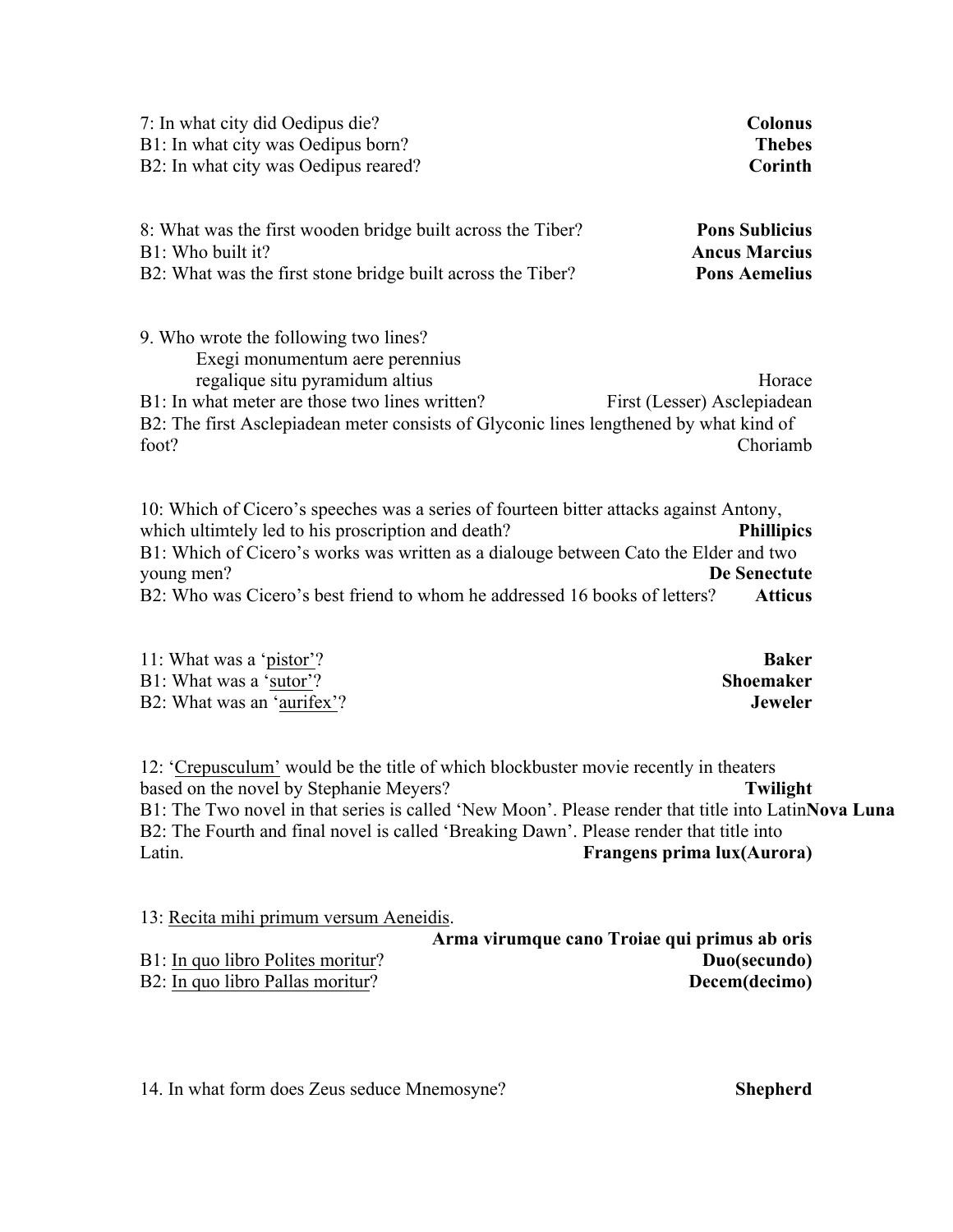15. P. Rutilius Lupus, Q. Servilius Caepio, L. Julius Caesar, Cn. Pompeius Strabo, and L. Cornelius Sulla were the Roman commanders in which war? **Social War** B1: Which of these commanders defeated the Samnites? **Sulla** B2: Marius, taking control after the death of Lupus, defeated which of the other revolting allies? **Marsi**

| <b>Indirect Question</b>                                                            |
|-------------------------------------------------------------------------------------|
|                                                                                     |
| Habetis autem eum consulem qui parere vestris decretis non dubitet et vos defendere |
| <b>Relative Clause of Characteristic</b>                                            |
|                                                                                     |
| <b>Relative Clause of Purpose</b>                                                   |
|                                                                                     |

17. What is the diminutive form of the Latin noun for mouth, which means 'kiss'? **Osculum** B1: What is the frequentive form of the Latin verb for 'to train' which means 'to keep at work'? **Exercito** B2: What is the inceptive form of the Latin word for 'rest' which means 'to repose'? **Quiesco**

- 18: The 'Panegyricus' is the only surviving speech by what author? **Pliny** B1: The only surviving Roman tragedies were written by whom? **Seneca**
- B2: 'Metamorphoses' is the only wholly extant Roman novel written by which author? **Apuleius**
- 19: Translate the following into Latin. They came to see the animals.
- B1: Translate it again differently
- B2: Translate it again differently

**Venerunt animalia visum / ad animalia videnda / animalium videndorum causa(gratia) ut animalia viderent / qui animalia viderent**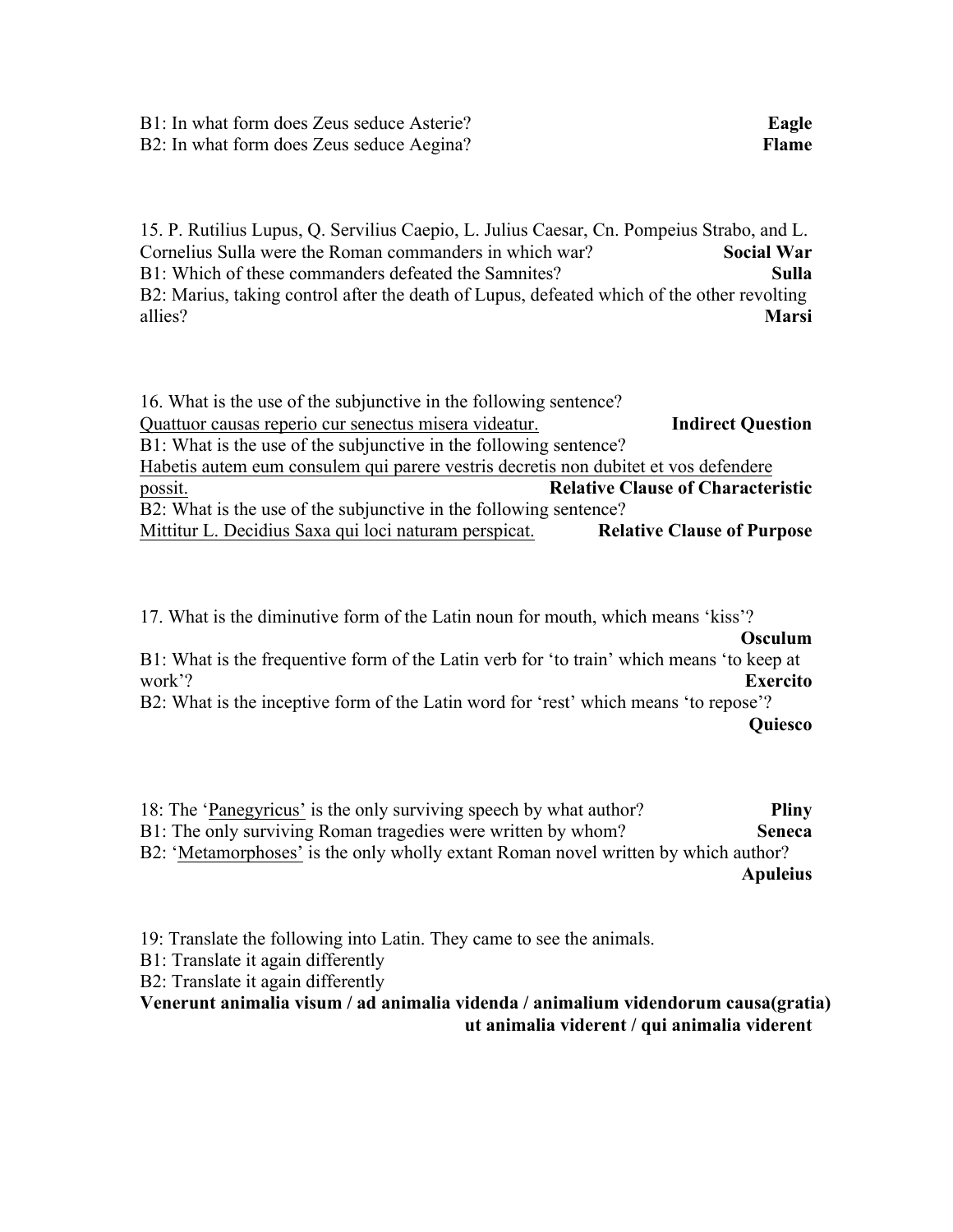20: Who killed himself in shame after not winning the armor of Achilles?

**Ajax son of Telamon/Ajax the Greater (prompt on Ajax)** B1: The night Troy fell, who violated Cassandra in the temple of Athena?

**Ajax son of Oileus/Ajax the Lesser (prompt on Ajax)** B2: How did Ajax the Lesser die?

**Athena struck him with lightning (or Poseidon with a trident)**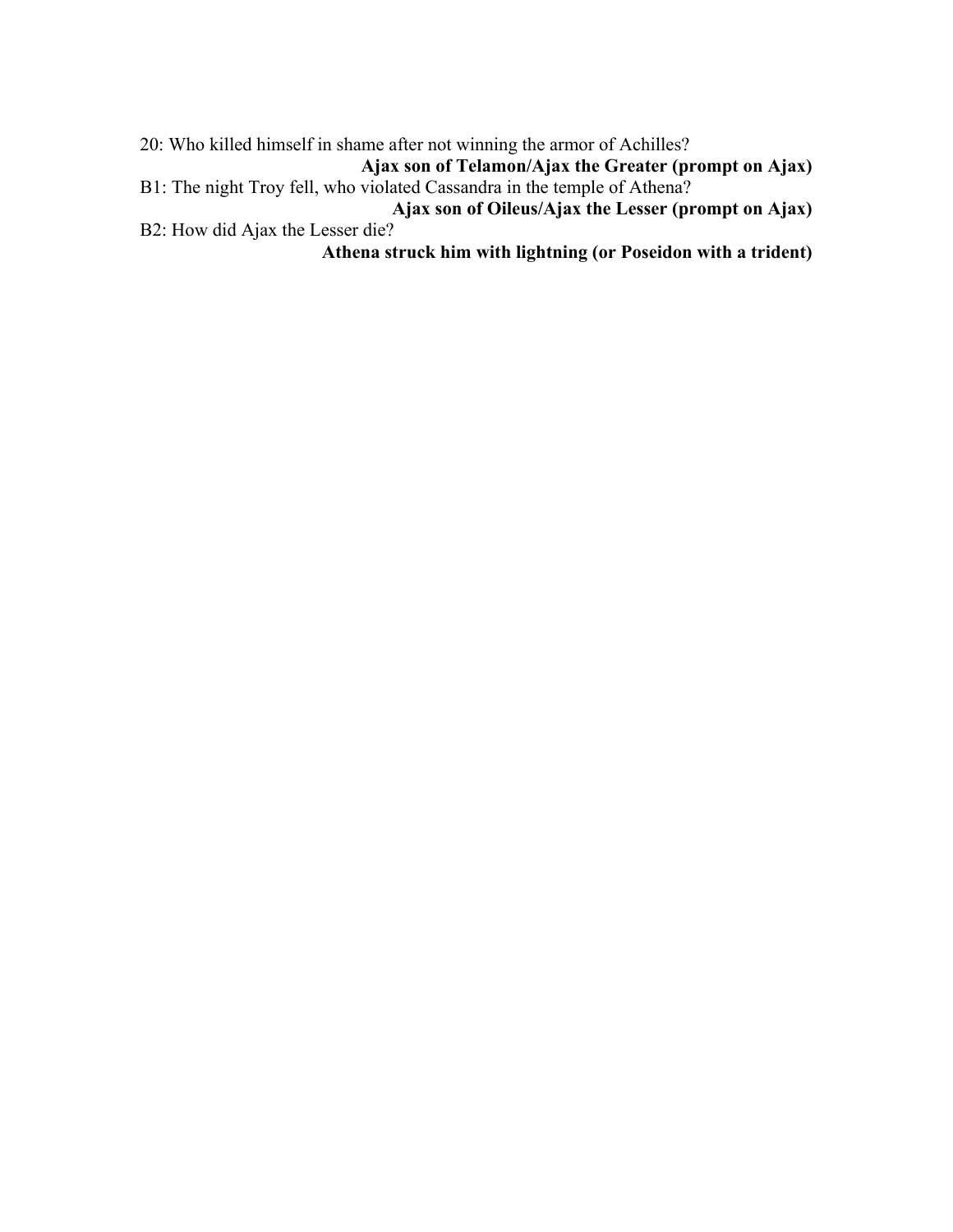### 2009 IJCL Round 2 Upper

| 1: Distinguish in meaning between luceo and lugeo.                                                                                                                                                                                                                                                                                           |                                                                                                                        |
|----------------------------------------------------------------------------------------------------------------------------------------------------------------------------------------------------------------------------------------------------------------------------------------------------------------------------------------------|------------------------------------------------------------------------------------------------------------------------|
| B1: Distinguish in meaning between velo and vello.                                                                                                                                                                                                                                                                                           | Luceo-shine, Lugeo-mourn                                                                                               |
| B2: Distinguish in meaning between niteo and nitor.                                                                                                                                                                                                                                                                                          | Velo-to cover/veil, Vello-pluck                                                                                        |
|                                                                                                                                                                                                                                                                                                                                              | Niteo-shine, Nitor-to lean on/strive                                                                                   |
| 2: The daughters of Danaus murdered their husbands on their wedding night. How were<br>they punished in the underworld?<br>B1: Ixion of course is punished in the underworld by being chained to a fiery wheel, but<br>for what crime is he punished?<br>B2: A lesser known man punished in Tartarus is Oncus. How is he eternally punished? | Carry water in sieves<br><b>Seducing Hera</b><br>He must plait a rope continually eaten by the donkey on which he sits |
| 3: What is the use of the dative in this phrase by Horace?<br>Egomet mihi ignosco                                                                                                                                                                                                                                                            | Intransitive verbs(special verbs)                                                                                      |
| B1: What is the use of the ablative in this phrase?<br>Gutta cavat lapidem, non vi, sed saepe cadendo                                                                                                                                                                                                                                        | <b>Means</b>                                                                                                           |
| B2: What is the case and usage of tibi in this phrase?<br>Hoc tibi est honori                                                                                                                                                                                                                                                                | Dative of reference                                                                                                    |
| 4: What was the treasury in Rome called?<br>B1: In what temple was the Aerarium housed?<br>B2: In what temple was the Roman mint located?                                                                                                                                                                                                    | Aerarium<br><b>Temple of Saturn</b><br><b>Temple of Juno Moneta</b>                                                    |
| 5: Give in Latin the genitive singular for: one small hand<br>B1: Give in Latin the ablative singular for: this falling statue<br>B2: Give in Latin the accusative singular for: the same easy hope                                                                                                                                          | Unius parvae manus<br>Hac cadente statua                                                                               |
|                                                                                                                                                                                                                                                                                                                                              | Quandam facilem spem                                                                                                   |
| 6: Which Roman woman betrayed the Roman citadel to the attacking Sabines in return,<br>she thought, for their golden bracelets?<br>B1: Who was the Sabine king who captured the citadel through Tarpeia's treachery?                                                                                                                         | <b>Tarpeia</b>                                                                                                         |

**Titus Tatius** B2: With which Roman king did Titus Tatius later co-rule?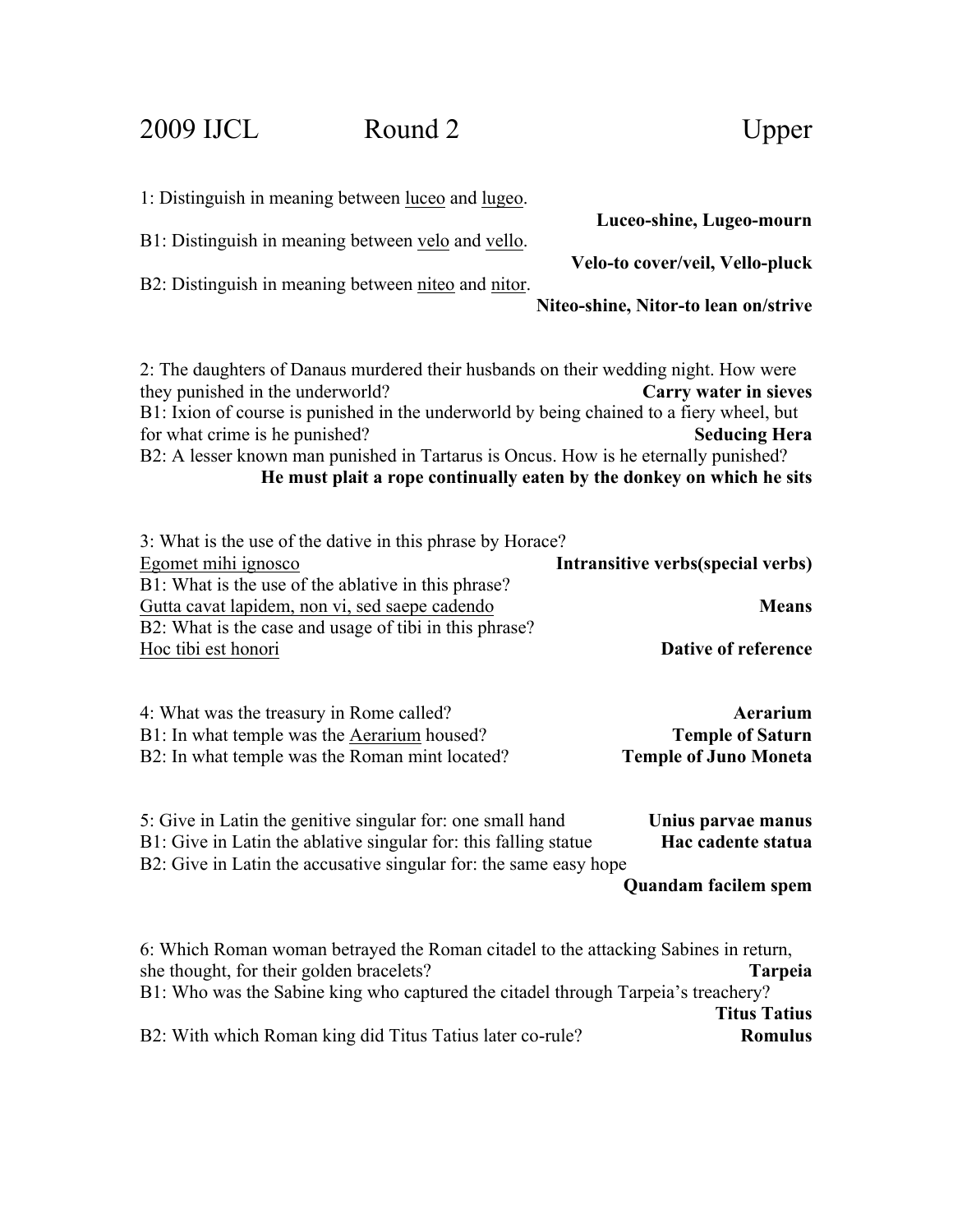7: Listen to the following passage from Vergil which I will read twice as prose. Then answer the questions that follow in Latin.

'infelix Dido, verus mihi nuntius ergo venerat exstinctam ferroque extrema secutam? funeris heu tibi causa fui? per sidera iuro, per superos et si qua fides tellure sub ima est, invitus, regina, tuo de litore cessi.

**Ouestion** 

| Invitus                       |
|-------------------------------|
| <b>Verus</b>                  |
| Per sidera and/or per superos |
|                               |

8: Translate this medical phrase into English. Si vires permittant **If strength allows**  B1: Translate this medical phrase into English. Redigatur in pulverem **Let it be reduced to powder, it should be crushed** B2: Translate this medical phrase into English. Cras mane sumendus **To be taken tomorrow morning**

9: What rhetorical device is the use of 'redundancy' and 'piling up of words of similar meaning to make a point'? **Pleonasm** B1: What is 'the transference of an adjective to a noun when in meaning it applies to another'? **Transferred Epithet/Hypallage** B2: What is 'two nouns joined by a conjunction but really a singular concept'? **Hendiadys**

| 10: In quot partes est Gallia divisa? | <b>Tres</b>                       |
|---------------------------------------|-----------------------------------|
| B1: Qui unam partem incolunt?         |                                   |
| B2: Qui aliam partem incolunt?        | Aquitani / Belgae / Galli(Celtae) |

11: What Olympian goddess and her son are depicted as the constellation 'Pisces,' in reference to the story in which they lept into the Euphrates river disguised as fish to escape the monster Typhon? **Aphrodite & Eros (Venus & Cupid)** B1: Who pursues the Pleiades in the sky? **Orion** B2: Who does Zeus transport to the stars as the constellation 'Arctos', the great bear? **Callisto**

| 12. Give an antonym for: jubeo  | Pareo                   |
|---------------------------------|-------------------------|
| B1: Give an antonym for: siccus | Umidus, uvidus, madidus |
| B2: Give an antonym for: minuo  | Augeo, addo, adicio     |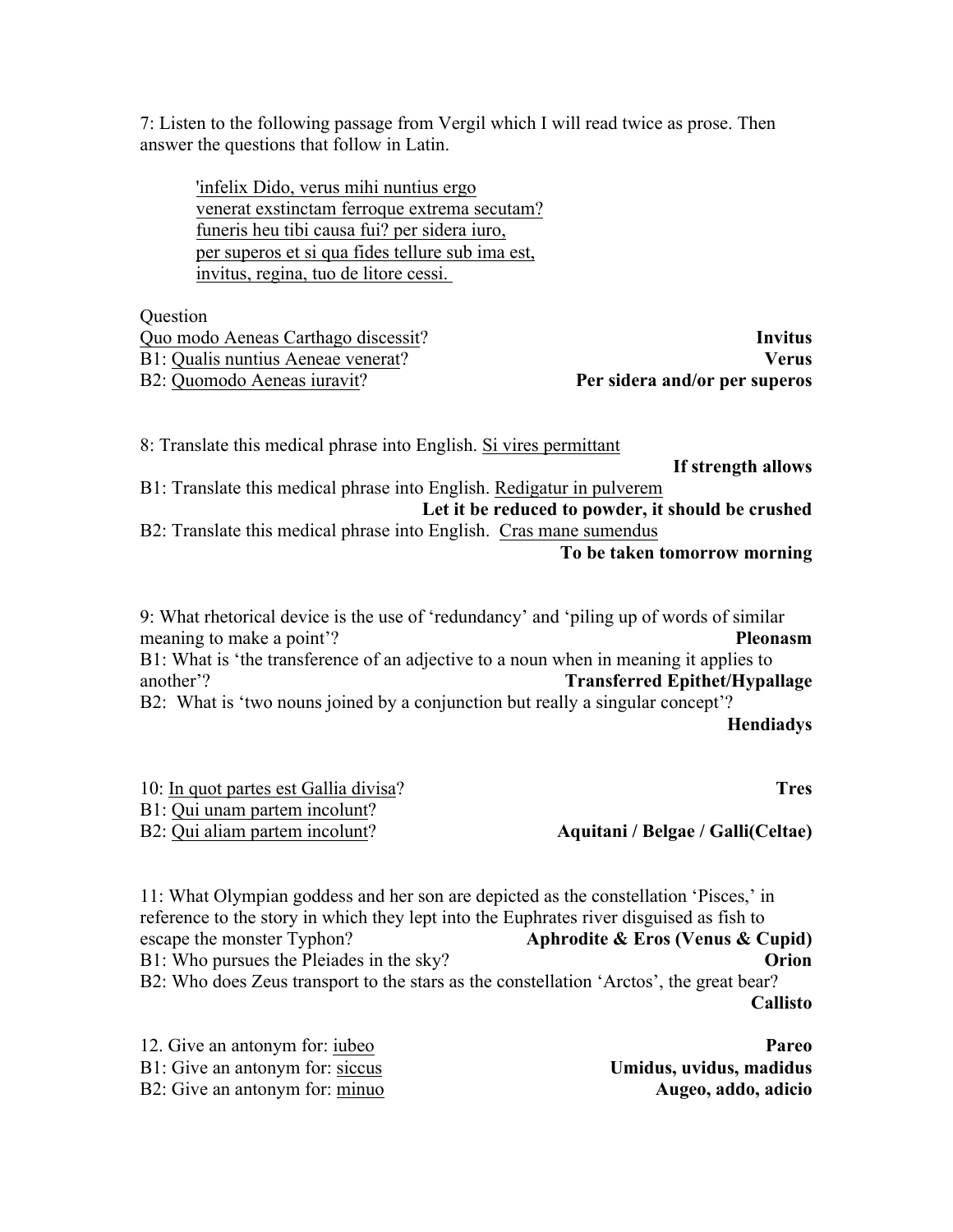| 13: Who discovered the body of the Trojan Polydorus?                                      | Aeneas            |
|-------------------------------------------------------------------------------------------|-------------------|
| B1: Who had killed Polydorus?                                                             | <b>Polymestor</b> |
| B2: Who was the wife of Polymestor and the sister of Polydorus?                           | <b>Ilione</b>     |
|                                                                                           |                   |
| 14: About which emperor does Josephus write the following passage?                        |                   |
| While at Caesarea Maritima, he celebrated his brother Domitian's birthday in the grand    |                   |
| style, reserving much of his vengence on the Jews for this notable occasion.              | <b>Titus</b>      |
| B1: About which emperor does Suetonius write the following passage?                       |                   |
| For because of these works there was added to the old Museum at Alexandria a new one      |                   |
| called after his name, and it was provided that in the one his Etruscan History should be |                   |
| read each year from beginning to end, and in the other his Carthaginian, in the manner    |                   |
| of public recitations.                                                                    | <b>Claudius</b>   |
| B2: About which emperor does Dio write the following passage?                             |                   |

*After Germanicus' death, he changed his course in many respects. Perhaps he had been at heart from the first what he later showed himself to be, and had merely been shamming while Germanicus was alive, because he saw his rival lying in wait for the sovereignty?* **Tiberius** 

| 15: In what city was Ovid born?   | <b>Sulmo</b>   |
|-----------------------------------|----------------|
| B1: In what city was Cicero born? | <b>Arpinum</b> |
| B2: In what city was Livy born?   | Padua          |

16: 'Coccinea littera' would be the title of which  $19<sup>th</sup>$  century novel by Nathaniel Hawthorne? **The Scarlet Letter** B1: The Romans would have called the daughter of the book's protaganist, Margarita. What did Hawthorne call her? **Pearl** B2: Another book you may have read in your English class is 'Lord of the Flies.' Please put that title into Latin. **Dominus Culicum**

17: Who was appointed the first state-paid professor of rhetoric by Vespasian, who after a lifetime of teaching at the request of his students, put his theories of education into twelve books called the 'Institutio Oratoria'? B1: Who wrote a book called 'Saturnalia', a collection of stories about literary and

historical subjects told by a group of men who meet on the day of Saturnalia? **Macrobius** B2: Who wrote 'Noctes Atticae', a collection of stories written in the cool winter nights in Greece, meant to amuse and instruct children? **Aulus Gellius**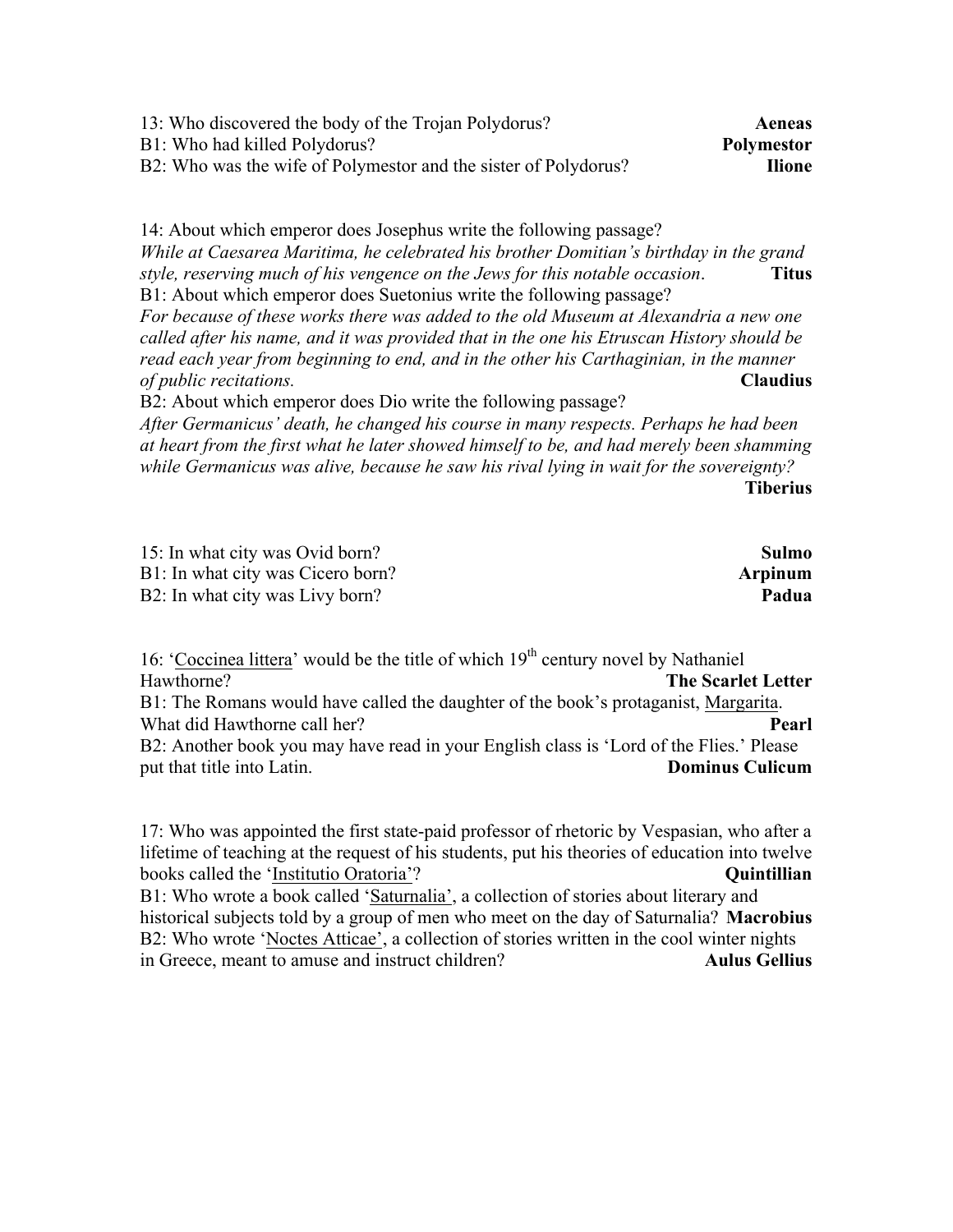18: Name the battle of March  $17<sup>th</sup> 45$  BC, in which Julius Caesar defeated the sons of Pompey. **Munda** 

B1: Which of Caesar's former lieutenants fought against him and died in the battle? **T. Labienus**

B2: In what country was Munda located? **Spain** 

19: Which of the following words is not derived from the same Latin root? pendant propensity pension **penance** suspense B1: Which of the following words is not derived from the same Latin root? deportment **portrait** important report portfolio B2: Which of the following words is not derived from the same Latin root? exquisite prerequisite **sequester** quest inquire

20: Who was the wife of the founder of Thebes? **Harmonia** B1: Who was the mother of the founder of Thebes? **Telephassa** B2: Who was the father of the founder of Thebes? **Agenor**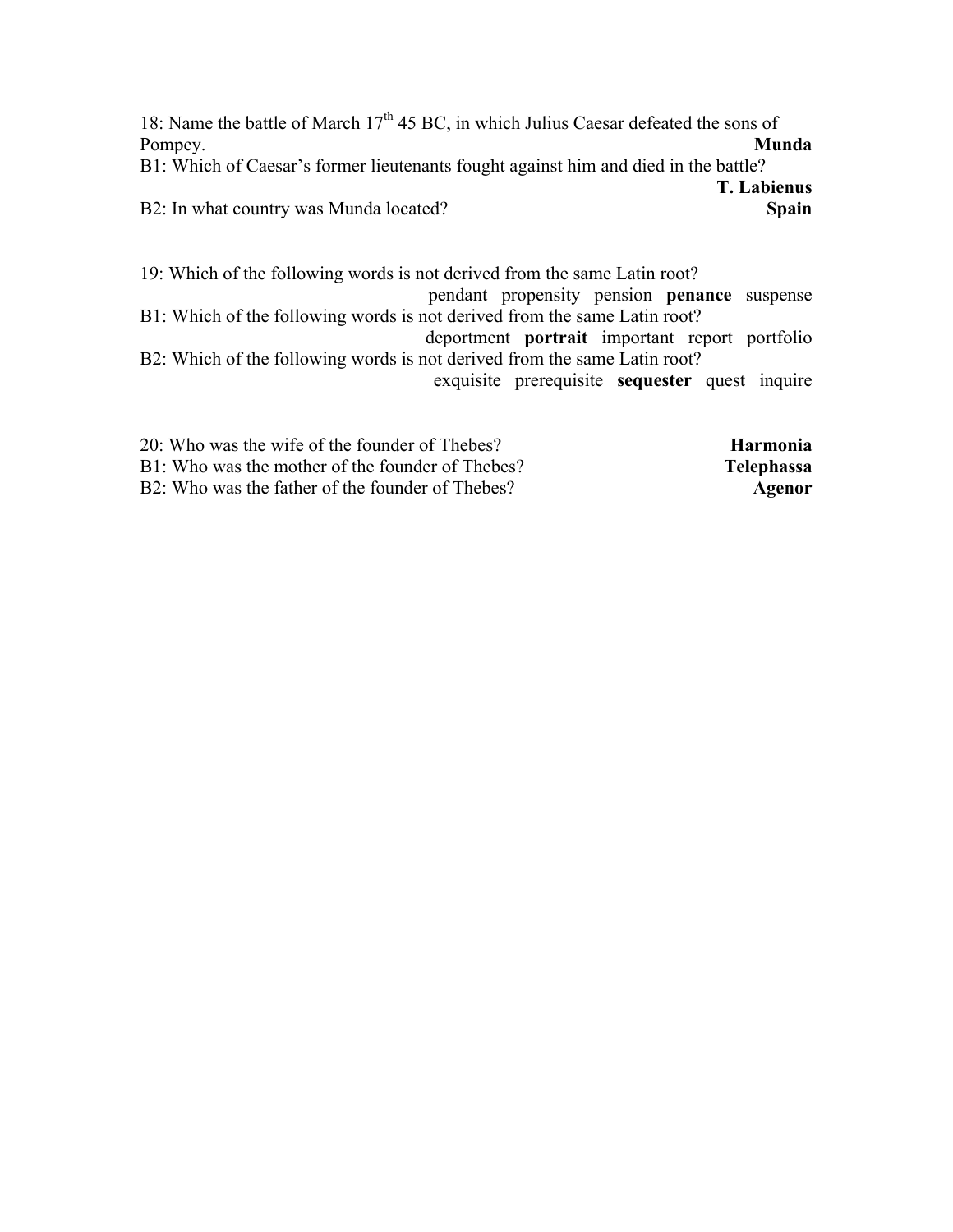1: What English adjective meaning 'capable, competent, or productive' is derived from the the Latin verb facio, facere? **Efficient** B1: What English noun is derived from facio, facere meaning 'enlightenment, education, improvement, or guidance'? **Edification** B2: What English verb derived from facio, facere meaning 'to sermonize, lecture, or harangue'? **Pontificate**

| 2: Which river in the underworld surrounds Tartarus?                                 | Phlegethon                    |
|--------------------------------------------------------------------------------------|-------------------------------|
| B1: Name the other four.                                                             | Styx, Lethe, Cocytus, Acheron |
| B2: In the Underworld the blessed resided in Elysium and the wicked in Tartarus, but |                               |
| which plain did most shades in habit for eternity?                                   | Asphodel                      |

3: At the battle of Alesia in 52 BC, whom did Caeser defeat? **Vercingetorix** B1: Who was the general of the Suebi whom Caesar routed at the foot of the Vosges, which ultimately caused their confederacy to fall to pieces? **Ariovistus** B2: Who was Caesar's principal opponent in Britain? **Cassivellaunus**

4: O Tite tute Tati, tibi tanta, tyranne, tulisti is a striking example of what rhetorical device written by Ennius? **Alliteration** B1: What rhetorical device other than anaphora does Cicero use in this line? Cum quiescunt probant, cum patiuntur, decernunt, cum tacent, clamant **Oxymoron**

B2: What rhetorical device is illustrated here by Vergil? Submersas obrue puppis **Prolepsis/Anticipation (accept Hysteron Proteron)**

| 5: What do we commonly call dies Mercurii? | Wednesday          |
|--------------------------------------------|--------------------|
| B1: What did the Romans call Tuesday?      | <b>Dies Martis</b> |
| B2: What did the Romans call Monday?       | Dies Lunae         |

| 6: Who entertained Aeneas and the Trojans in Sicily?       | <b>Acestes</b> |
|------------------------------------------------------------|----------------|
| B1: What follower of Odysseus did Aeneas rescue on Sicily? | Achaemenides   |
| B2: Who was Dido's African suitor?                         | <b>Iarbas</b>  |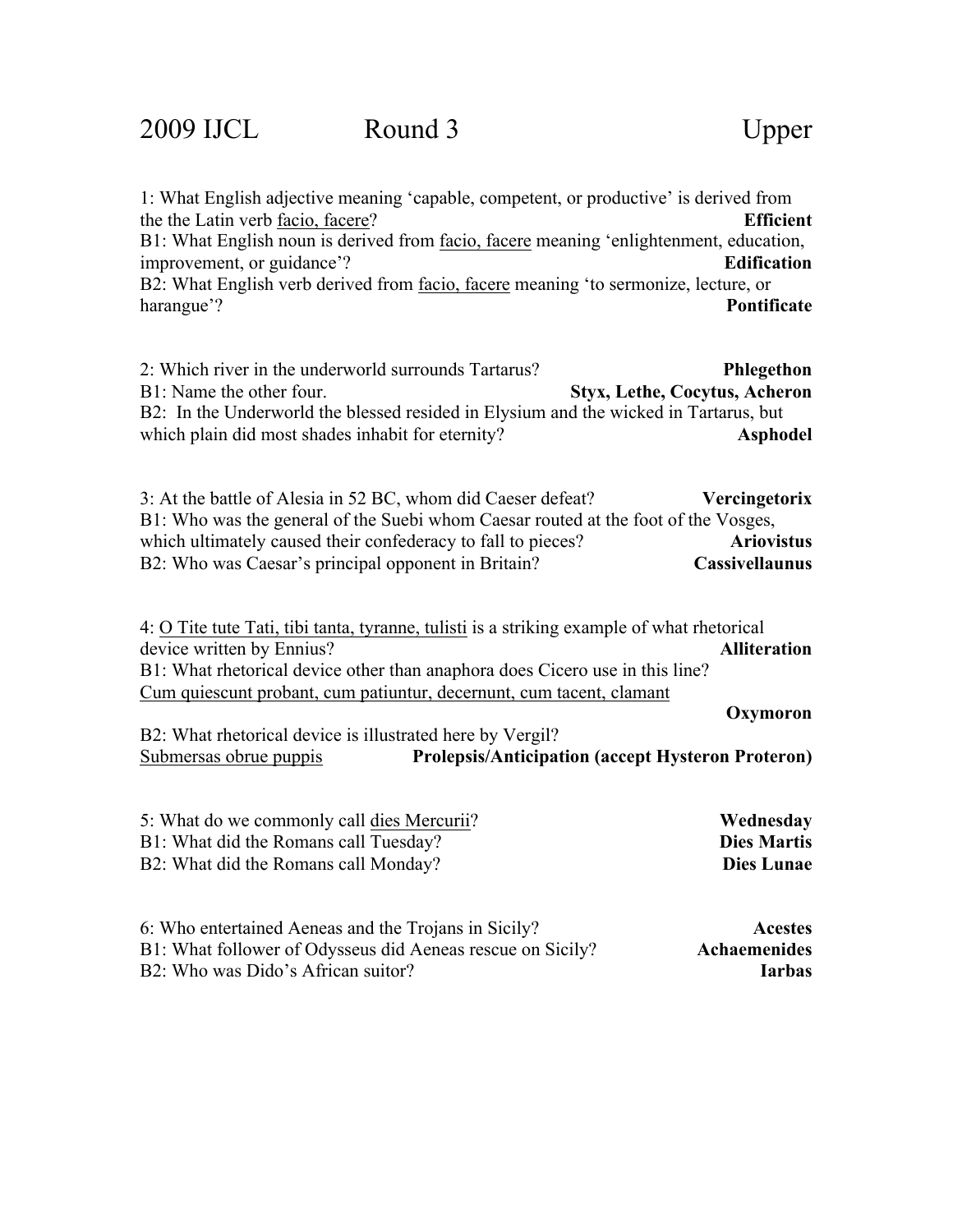| 7: What use of the ablative does Vergil use in the following line from the 'Aeneid'?<br><b>Abl Absolute (accept Quality)</b><br>Et iam Argiva phalanx instructis navibus ibat<br>B1: What use of the accusative does Vergil use here?<br>Ardentesque oculos suffecti sanguine et igne<br>Acc of respect (Greek Acc)<br>B2: What use of the genitive does Vergil use here?<br>Achate, quae regio in terris nostri non plena laboris<br>Gen with special adj |
|------------------------------------------------------------------------------------------------------------------------------------------------------------------------------------------------------------------------------------------------------------------------------------------------------------------------------------------------------------------------------------------------------------------------------------------------------------|
| 8: To whom was command against the pirates conferred by the Lex Gabinia in 67 BC?<br><b>Pompey</b><br>B1: What law the following year gave Pompey command against Mithridates?<br>Lex Manilia<br>B2: What Roman general did Pompey supersede when he took command against<br>Mithridates?<br>Lucullus                                                                                                                                                      |
| 9: Give a synonym for timor.<br><b>Metus</b><br>B1: Give a synonym for obsideo.<br>Oppugno<br>B2: Give a synonym for cruor.<br><b>Sanguinis</b>                                                                                                                                                                                                                                                                                                            |
| 10: With what are the following terms associated? libitinarius, sacrificium novendiale,<br><b>Funerals</b><br>rogus, praeficae, urna, and designator<br>B1: Which two of those terms pertain only to cremation?<br>Rogus & Urna<br>B2: In a funeral procession, a train of men wearing the portrait-masks of the deceased's<br>ancestors who had held curule office. What were these masks called?<br><b>Imagines</b>                                      |
| 11: What is the Latin and English for the abbreviation 'viz.'?<br><b>Videlicet-namely</b><br>B1: Where might one find the abbreviation 'H.I.S.'?<br>On a tombstone<br>B2: Where might one find the abbreviation 'pinx.'?<br>On a painting                                                                                                                                                                                                                  |
| 12: What was the name given to the following 7 sisters? Taygete, Alcyone, Asterope,<br>Electra, Maia, Merope, and Celaeno.<br><b>Pleiades</b><br>B1: Which of the seven was the only one to not have an affair with a god?<br><b>Merope</b><br>B2: Which mortal did Merope marry?<br><b>Sisyphus</b>                                                                                                                                                       |
| 13: What is the full form of the verb fuere?<br><b>Fuerunt</b><br><b>Fuisse</b><br>B1: What is the perfect infinitive of this verb?<br>B2: What is the common contraction for futurum esse?<br>Fore                                                                                                                                                                                                                                                        |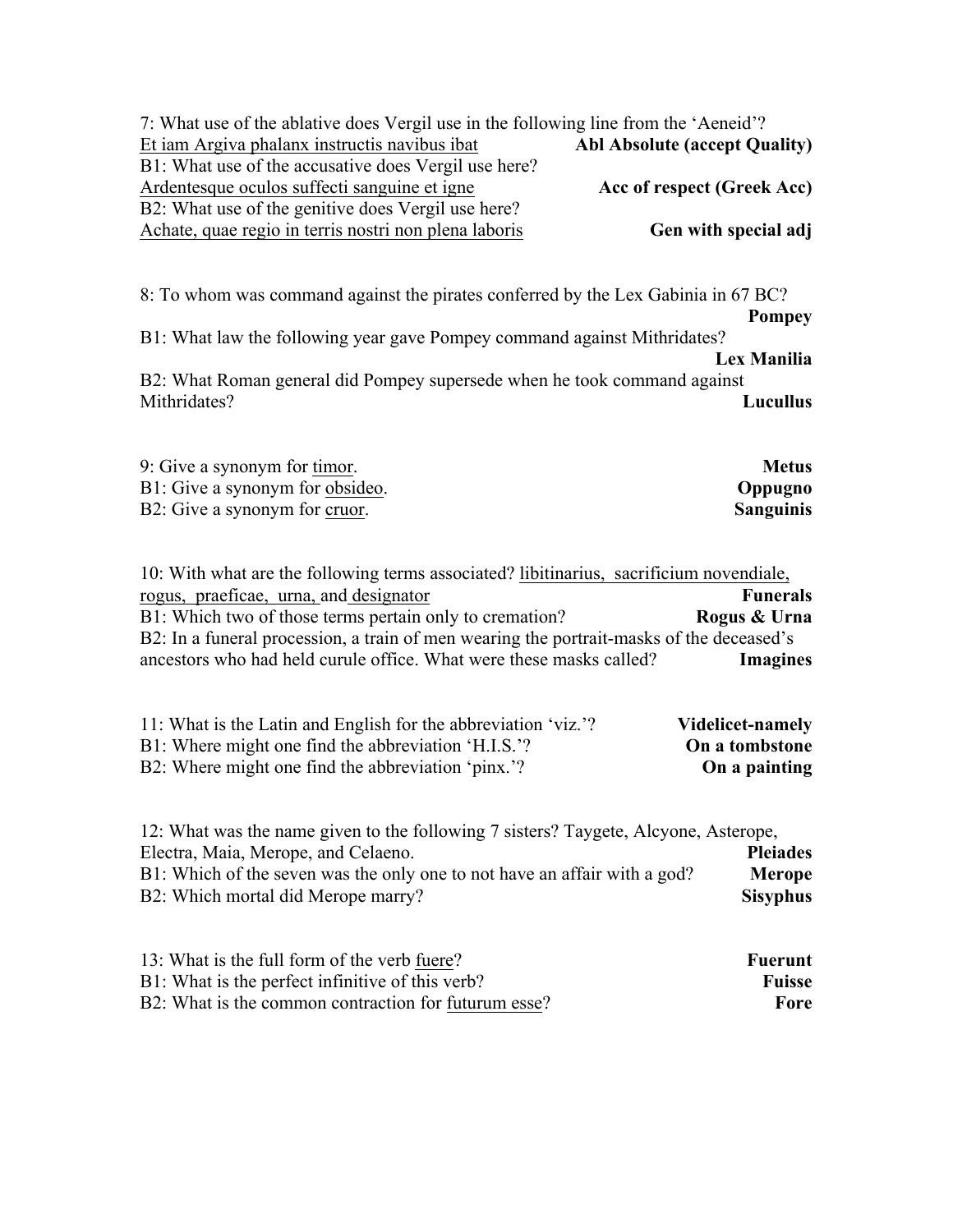14: Where did the Romans win their first naval battle in 260 BC? **Mylae** B1: Name the Roman who won this battle and celebrated the first naval triumph? **Gaius Duilius** B2: Duilius had designed a grappling hook for securing ships together, which was used

for the first time in this battle. What was this hook called? **Corvus**

15: Listen to the following passage from Catullus which I will read twice as prose. Then answer the questions that follow in Latin.

Miser Catulle, desinas ineptire, et quod vides perisse perditum ducas. fulsere quondam candidi tibi soles, cum ventitabas quo puella ducebat amata nobis quantum amabitur nulla.

**Ouestion** Quis ineptire desinat? **(Miser) Catulle** B1: Quod Catullus perditum esse ducat? **Quod perisse videt Quod perisse videt** B2: Qui Catullo quondam fulserunt? **Soles (candidi)**

16: Ammianus Marcellinus is said to be the last great Roman historian, who wrote a continuation of whose histories? **Tacitus** B1: What comtemporary of Marcellinus translated the Bible into Latin? **Jerome/Hieronymus** B2: What contemporary of Marcellinus and Jerome wrote a treatise on the duties of priests, modelled on Cicero's 'De Officiis', as well as many hymns which are still sung today? **Ambrose** 17: Translate this phrase by Erasmus into English. Homo homini aut deus aut lupus **To man, man is either a god or a wolf** B1: When would the following phrase be heard? Habemus Papam! **Upon the election of a new Pope** B2: What does this phrase mean, uttered by Pope Gregory the Great, upon seeing youths for sale at the slave market in Rome? Non Angli sed anglei **Not Angles(English) but angels**

| 18: What is another name for Vergil's 'Eclouges'?                     | <b>Bucolics</b>   |
|-----------------------------------------------------------------------|-------------------|
| B1: What does the word Eclouges literally mean?                       | <b>Selections</b> |
| B2: Which Greek poet is credited with the creation of pastoral poems? | <b>Theocritus</b> |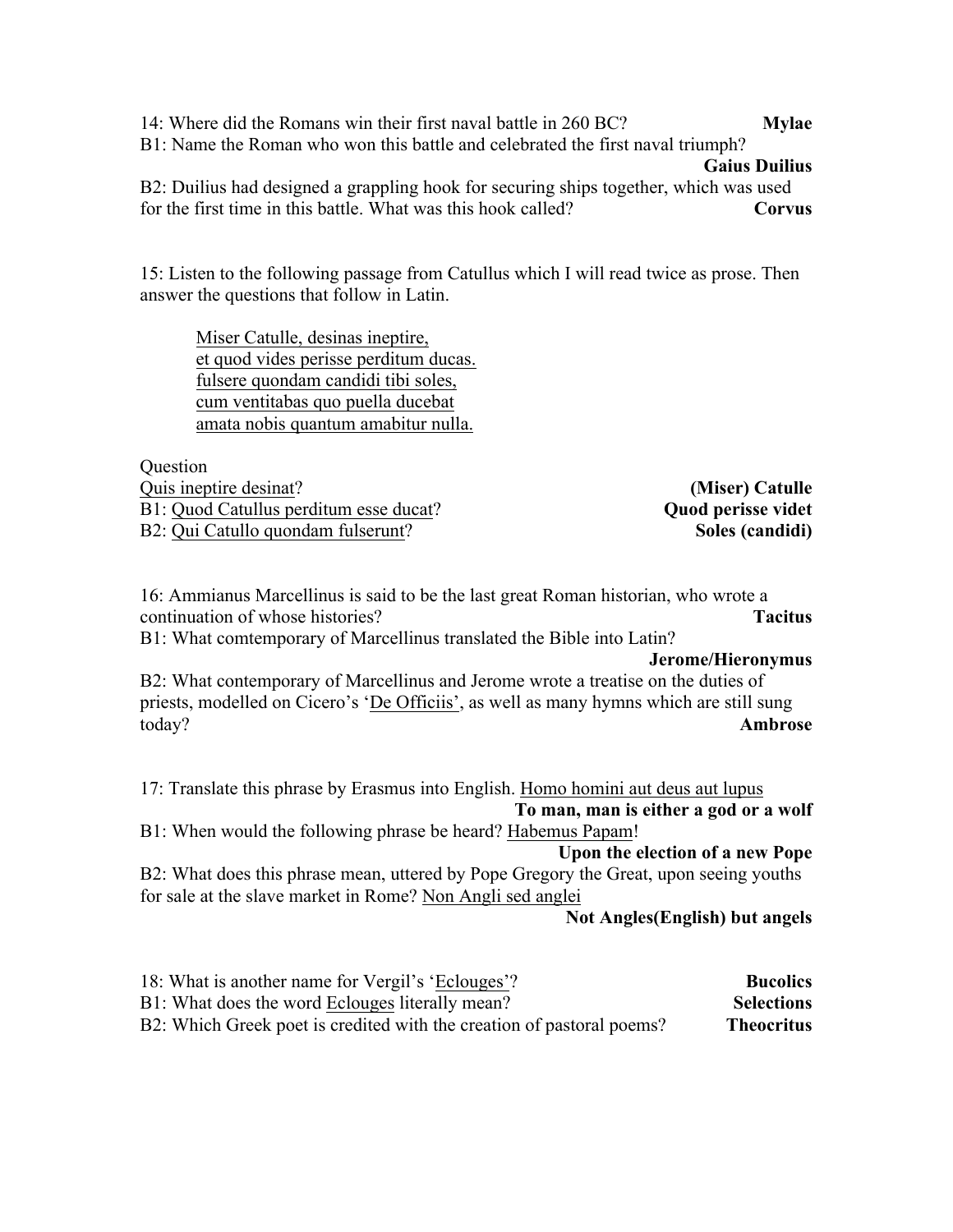19: Give the third person singular, imperfect indicative for the verb loquor loqui.

|                                               | Loquebatur  |
|-----------------------------------------------|-------------|
| B1: Make that plural and subjunctive.         | Loquerentur |
| B2: Now give the singular present imperative. | Loquere     |

20: Who were the Atreidae? **Agamemnon & Menelaus (prompt on sons of Atreus)** B1: Who was their mother, the wife of Atreus? **Aerope** B2: Who was the brother-in-law of Aerope, whom she is said to have loved more than Atreus? **Thyestes**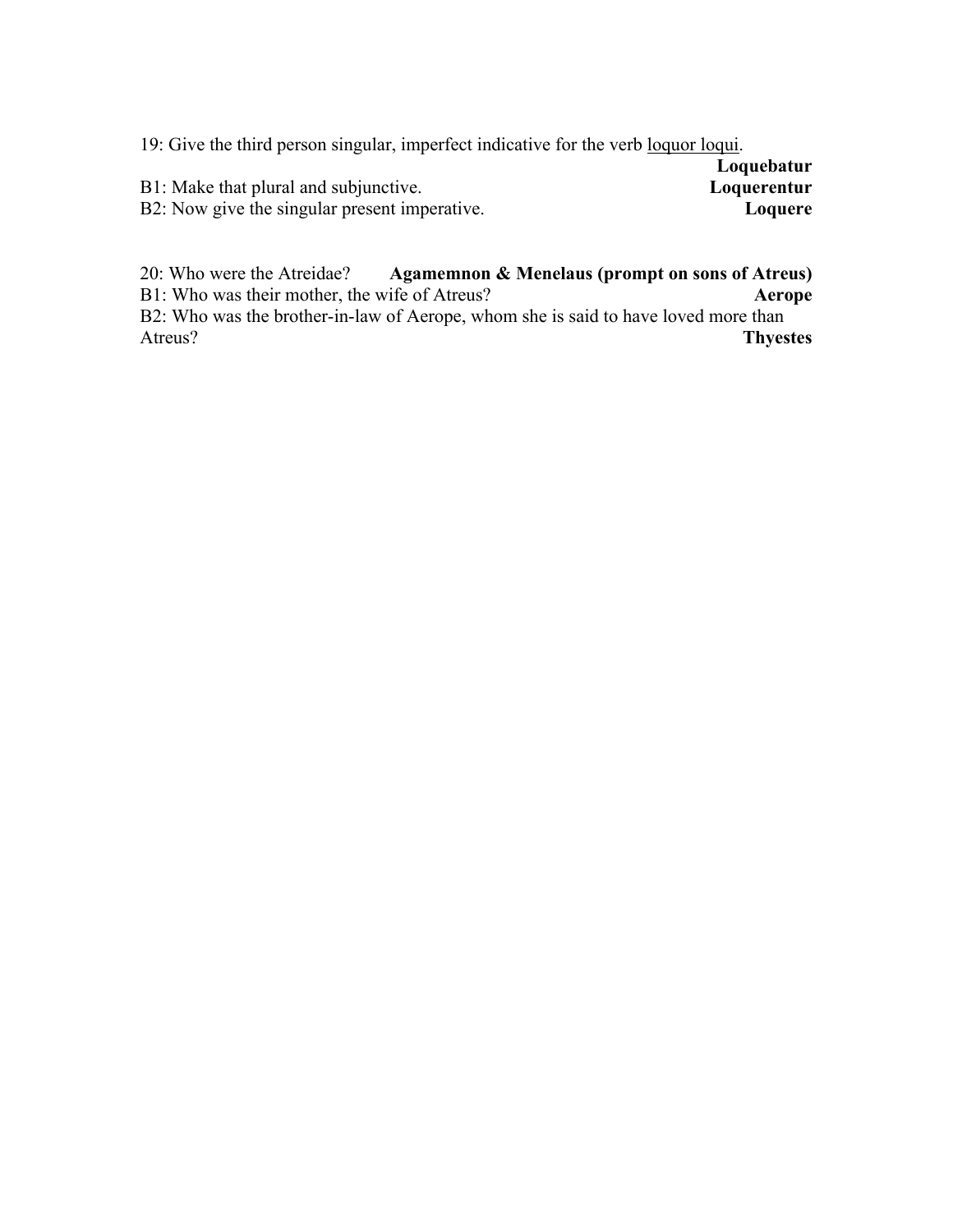2009 IJCL Round Final ® Upper

| 1: Who discussed Epicurean philosophy and the atomic theory in an epic poem called 'De<br>Rerum Natura'?<br>Lucretius                                                                                                                                                                                                                                                                                             |
|-------------------------------------------------------------------------------------------------------------------------------------------------------------------------------------------------------------------------------------------------------------------------------------------------------------------------------------------------------------------------------------------------------------------|
| 6                                                                                                                                                                                                                                                                                                                                                                                                                 |
| B1: How many books was 'De Rerum Natura'?<br>B2: Whom does Lucretius invoke in the opening lines of his poem?<br><b>Venus</b>                                                                                                                                                                                                                                                                                     |
| 2: Translate into Latin. 'Lucius, I accuse you of laziness.'<br>Luci, accuso te inertiae/oti                                                                                                                                                                                                                                                                                                                      |
| B1: Translate into Latin. 'Marcus, forget the fires.'                                                                                                                                                                                                                                                                                                                                                             |
| Marce, obliviscere incendiorum/ignum                                                                                                                                                                                                                                                                                                                                                                              |
| B2: Translate into Latin. 'Aeneas pities Dido.'                                                                                                                                                                                                                                                                                                                                                                   |
| Didonis Aenean miseret.                                                                                                                                                                                                                                                                                                                                                                                           |
| 3: The Teleboans were conquered by Amphitryon when Comaetho the daughter of<br>Pterelaus pulled out his golden lock which kept the Teleboans invincible. Which other<br>king was defeated when he lost his purple lock of hair because his daughter cut it off?<br><b>Nisus</b><br><b>Scylla</b><br>B1: Who was the daughter of Nisus?<br>B2: With whom was Nisus at war with when this happened?<br><b>Minos</b> |
| 4: Give one word that can introduce a clause of proviso.<br>Dum, modo, dummodo                                                                                                                                                                                                                                                                                                                                    |
| B1: Negated or questioning verbs of doubt and uncertainty may be followed by the<br>subjunctive and introduced by which word?<br>Quin<br>B2: Quamvis introduces a concessive clause only in the subjunctive, quamquam<br>introduces a concessive clause only in the indicative, but which word can introduce a<br>concessive clause in either the subjunctive or indicative?<br>Etsi, etiamsi, tametsi            |
| 5: What battle of 279 BC is the source of the familiar phrase 'Pyrrhic Victory'?<br><b>Asculum</b>                                                                                                                                                                                                                                                                                                                |
| B1: In what final battle of 275 BC was Pyrrhus defeated by the consul Dentatus?<br><b>Beneventum</b>                                                                                                                                                                                                                                                                                                              |
| B2: What was Pyrrhus doing between the battle of Asculum and Beneventum?<br>He was assisting the Greeks in Sicily against the Carthaginians                                                                                                                                                                                                                                                                       |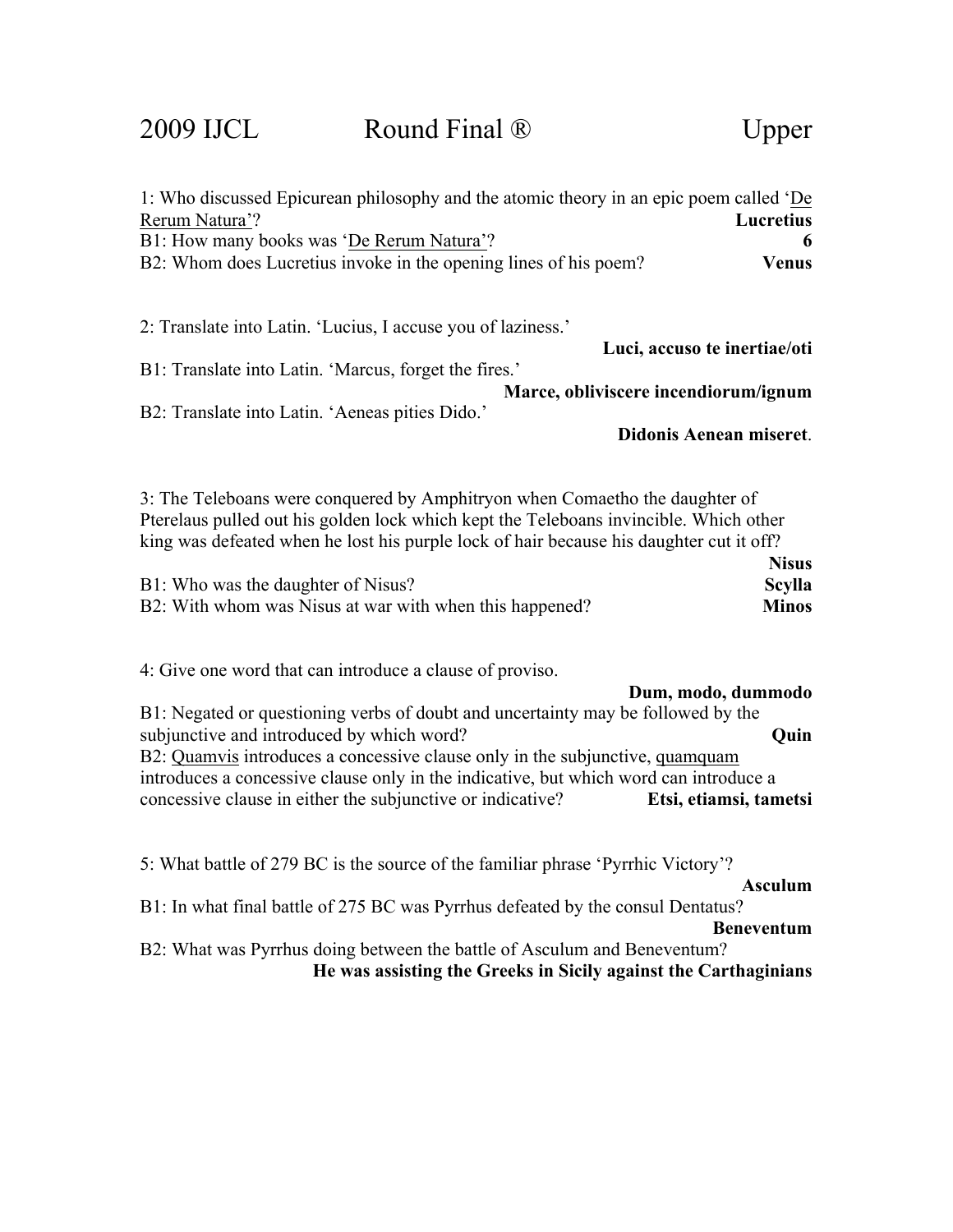6: What is the Latin idiom for the expression, 'according to my custom'?

**Ex consuetedine mea**

B1: What is the Latin idiom for the expression, 'at home and in the field'?

**Domi militiaeque** B2: What is the Latin idiom for the expression, 'to enjoy good luck'?

**Fortuna secunda uti**

7: Which three offices did it elect and where did it meet, it being the 'Comitia Centuriata'? **The Campus Martius; consul, praetors, censor** B1: The 'Comitia Tributa' met where, and elected which officials?

**The Forum; quaestors, aediles**

B2: The 'Comitia Curiata' met where, and elected what officials? **The comitium (outside of the curia in the Forum); they did not elect officials**

8: What use of the genitive does Cicero employ in this sentence? L. Optimus consul videret ne quid res publica detrimenti caperet.

**Partitive(of the whole)**

B1: What 2 uses of the ablative does Cicero employ in this sentence? Luce sunt clariora nobis tua consilia omnia, quae iam mecum licet recognoscas.

**Comparison and accompaniment**

B2: What use of the dative does Cicero employ in this sentence? Quam diu mihi consuli designato, Catilina, insidiatus es non publico me praesidio, sed privata diligentia defendi. **Dat with special verbs**

9: Who was the master musician, who was saved by dolphins after jumping overboard when returning from Sicily victorius from a musical festival? **Arion** B1: To which port city was Arion trying to return? **Corinth** B2: Name another man to be saved by dophins. **Enalus, Phalanthus, Icadius**

10: Sibilat, grunnit, and ululat are examples of what rhetorical device? **Onomatopoeia** B1: Quid animal sibilat? **Serpens/anguis**

B2: Surgite et sonite similis animalibus quae grunniunt

**All team members should stand and oink**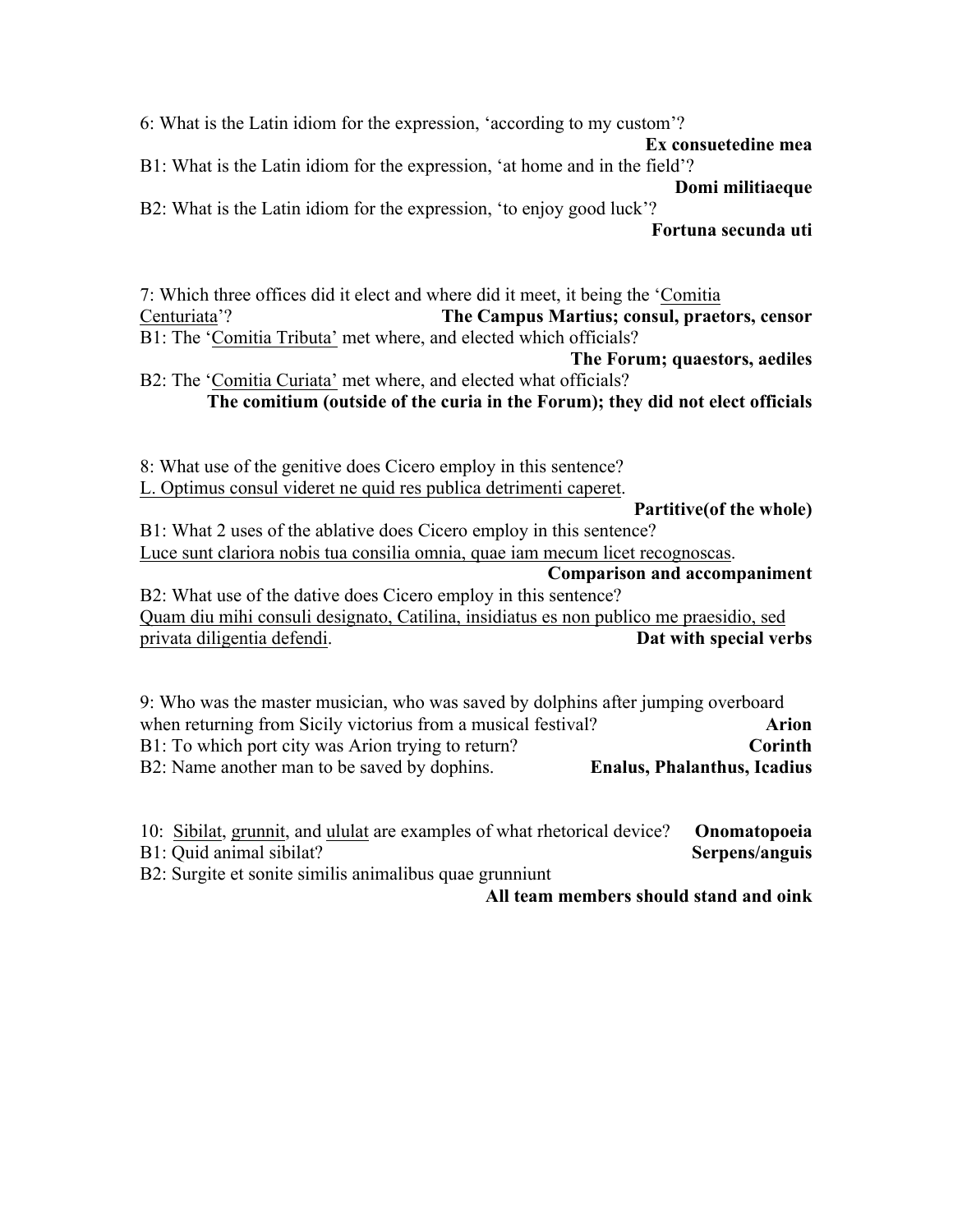11: In a non-leap year, what day is pridie Kalendas Martias?

**Feb 28 (accept today)**

B1: Using the Roman system of dating, tell me on what day and month Vergil was born. **Idibus Octobribus**

B2: Using the Roman system of dating, tell me on what day and month Cicero was born. **ante diem iii Nonas Januarias**

12: Whom did Nero send to Judaea to crush the first Jewish revolt? **Vespasian** B1: Whom did Hadrian send in to command the Roman forces in the Second Jewish War in AD 134? **C. Julius Severus** B2: What did the Romans rename Judaea after this war? **Syria Palestina** 

13: What Latin noun and meaning is at the root of the English derivative 'peculiar?' **Pecus- cattle, herd, flock** B1: What Latin verb and meaning is at the root of the English derivative 'aberration?' **Errare- to wander** B2: What Latin verb and meaning is at the root of the English derivative 'recommendation?' **Mandare- to entrust**

14: Translate this phrase by Quintilian into English. Deficit omne quod nascitur **All which is born dies**

B1: Translate this phrase by Publius Syrus. Comes iucundus in via pro vehiculo est **A pleasant companion on the road is as good as a vehicle**

B2: Translate this phrase by Propertius. Optima mors Parca quae venit apta die **The fate which comes on a suitable day is the best death**

15: Under which emperor did Rome cease to be the imperial residence and the administrative capital of the Empire when it was replaced by four strategically located cities? **Diocletian** B1: Under this tetrarchy, Diocletian was one of the two Augusti, who was the other?

**Maximian**

B2: Who were the first two Caesars under this new form of rule? **Galerius & Constantius (I or Chlorus)**

16: What author, after serving as consul and governor of Bithynia, was admitted into the inner circle of Nero's court to be the 'Elegantiae Arbiter'? **Petronius** B1: Although a few lyric and elegaic poems by Petronius have survived, his major work was a novel entitled what? **Satyricon** B2: Who is the narrator of the 'Satyricon'? **Encolpius**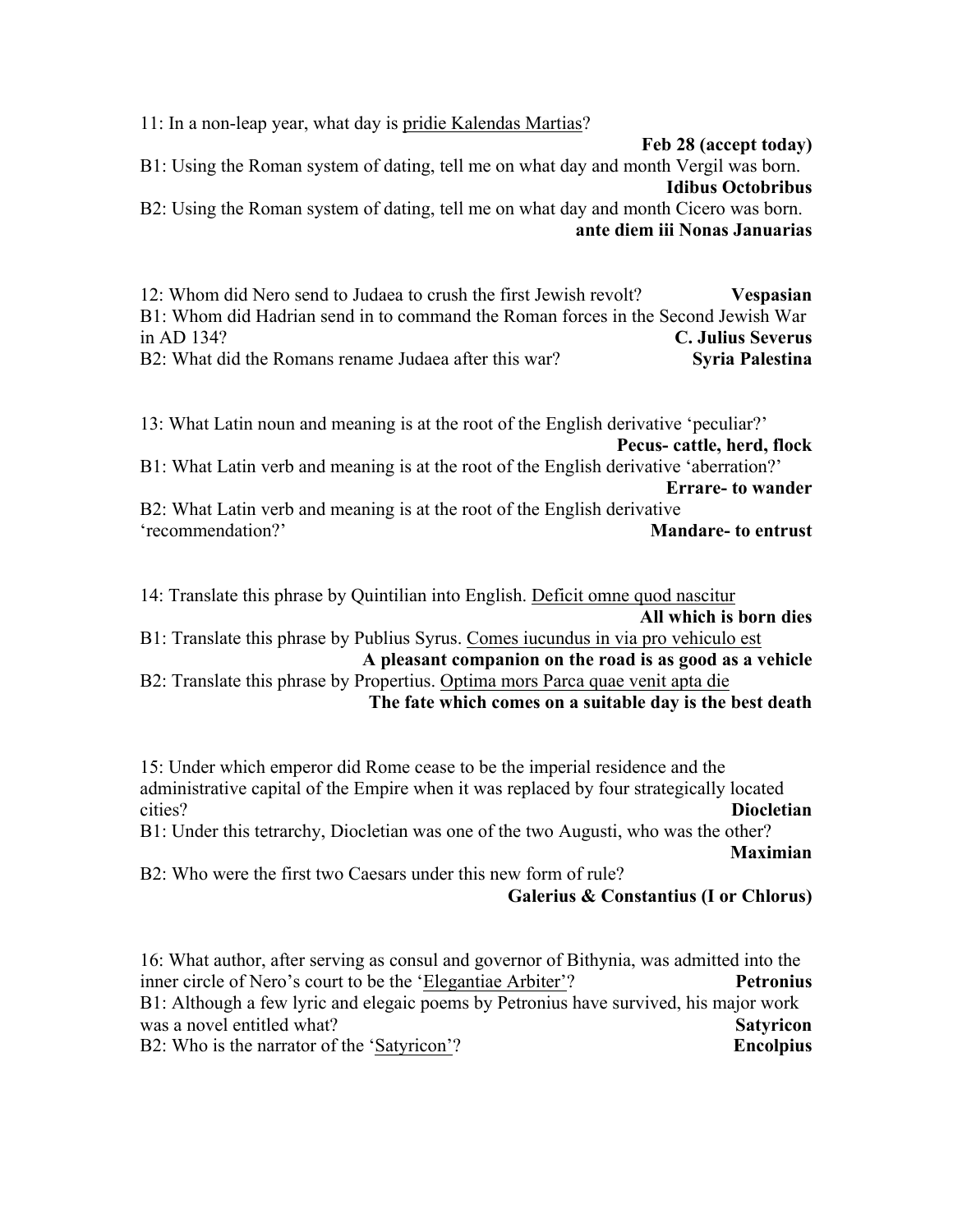17: Differentiate between parco, pareo, and pasco.

**Parco-spare, pareo-obey, pasco-feed/pasture/eat** B1: Differentiate between haereo, haurio, and horreo.

**Haereo-stick, haurio-drink/drain, horreo-shudder** B2: Differentiate between vereor, veneror, and venor.

#### **Vereor-fear, veneror-worship, venor-hunt**

18: Listen to the following passage from Vergil which I will read twice as prose. Then answer the questions that follow in Latin.

dividimus muros et moenia pandimus urbis. accingunt omnes operi pedibusque rotarum subiciunt lapsus, et stuppea vincula collo intendunt; scandit fatalis machina muros feta armis

Question

| <b>Ouvotion</b>            |                |
|----------------------------|----------------|
| Quae pandimus?             | Moenia (urbis) |
| B1: Cui omnes accingunt?   | <b>Operi</b>   |
| B2: Cui vincula intendunt? | Collo          |
|                            |                |

| 19: How many syllables are there in the following line of Vergil?             |                |
|-------------------------------------------------------------------------------|----------------|
| Quidquid id est, time Danaos et dona ferentis                                 | 16             |
| B1: How many elisions should occur in this line, which I will read in prose?  |                |
| Conticuere omnes intentique ora tenebant                                      | $\overline{2}$ |
| B2: After which word should the caesura fall in the first line of the Aeneid? | Cano           |
|                                                                               |                |

20: Which two sons of Oedipus quarreled over the kingship of Thebes and thus precipitated the expedition of the Seven against Thebes? **Eteocles & Polynices** B1: Who was the only Argive to surive the attack on Thebes? **Adrastus** B2: Which of the Argives, knowing that all but Adrastus would die, opposed the expedition? **Amphiaraus**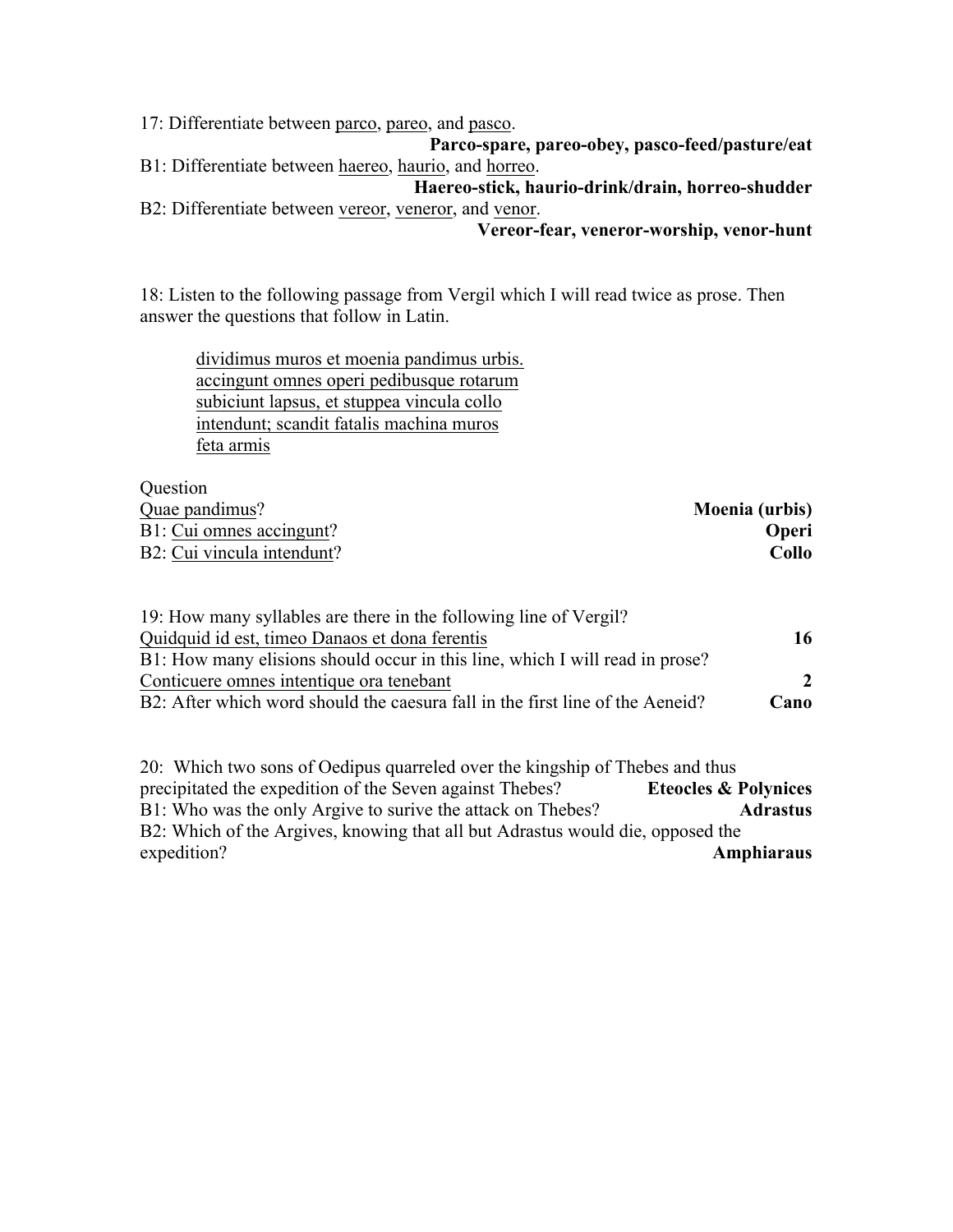# **Upper Extra Questions**

#### ROUND 1

| Hist/Life. What Roman holiday gave slaves temporary freedom while the master served |                   |
|-------------------------------------------------------------------------------------|-------------------|
| them?                                                                               | <b>Saturnalia</b> |
| B1. In what month was this holiday?                                                 | December          |
| B2. What Roman holiday was the precursor to Valentine's Day?                        | Lupercalia        |

Language. Please translate this sentence into Latin: We knew that he was staying at home.

Scivimus/Sciebamus eum/hunc/illum domi manere/morari

B1. … We knew why he was staying at home.

Scivimus/sciebamus cur domi maneret/moraretur

B2. . . . Using impero, translate this sentence: I command him to stay at home. Impero (ei) ut domi maneat/moretur

Myth. Which hero killed his maternal uncles Toxeus and Plexippus? Meleager B1: Why did he do so?

They tried to take away from Atalanta the spoils of the Caledonian Boar hunt B2. Who is Meleager's mother who gets revenge for her brothers' murder by burning the brand linked to Meleager's life? Althaea

Literature. Name an author who was implicated in the conspiracy of Piso against Nero and forced to commit sucide.

B1. Name another

B2. Name another Lucan, Petronius, Seneca the Younger(prompt on Seneca)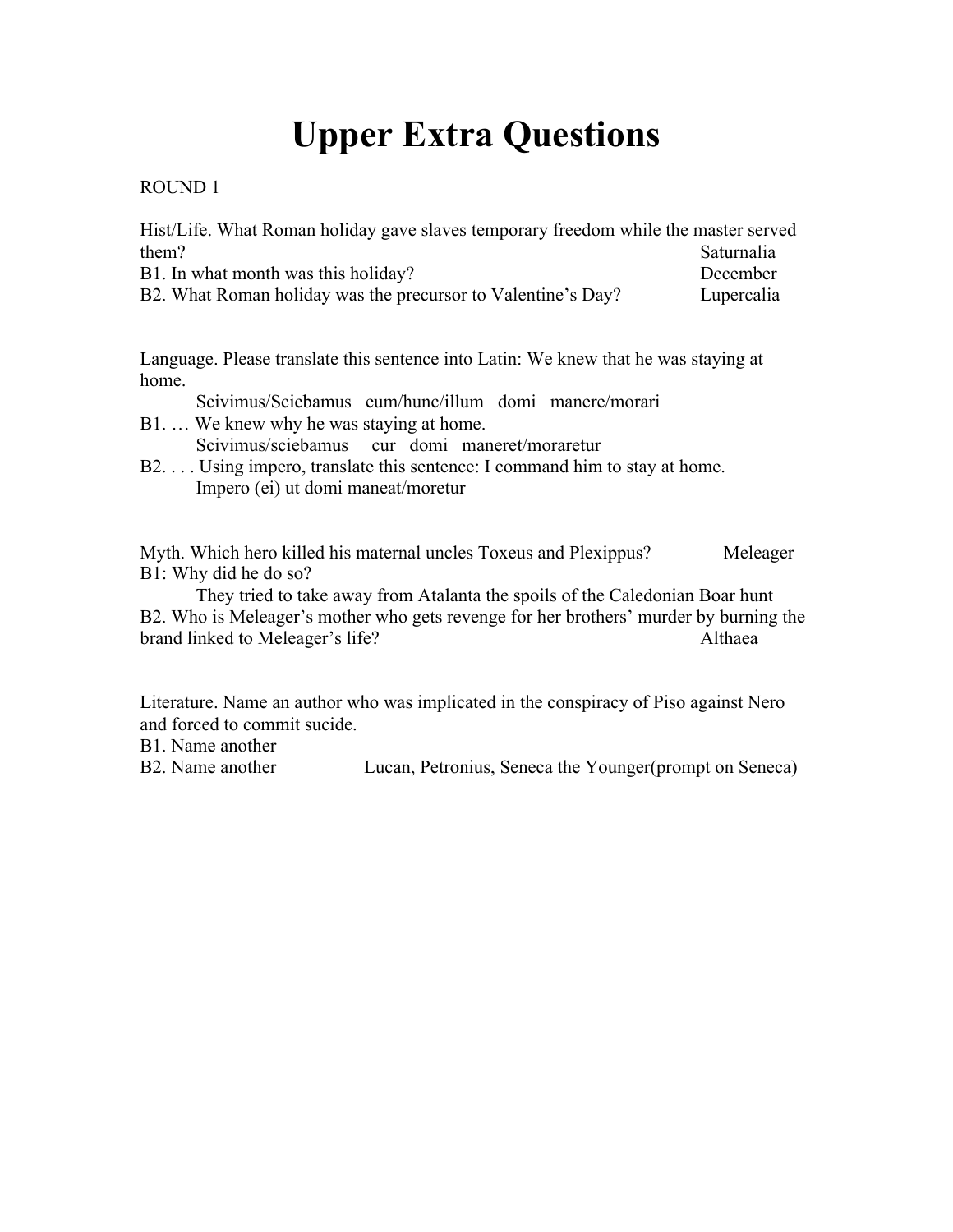#### ROUND 2

Myth. Whom did Pyrois, Eous, Aethon, and Phlegon, pull to his death? Hyginus says that this son of Apollo took his father's chariot without consent. Phaethon B1. What kind of tree were his sisters turned to? Poplar B2. What relation was Cygnus, who was turned into a swan, to Phaethon? Cousin

Language. Translate this sentence into English: Tam trepidus sum ut putare non possim. I am so nervous that I cannot think.

B1. Translate this sentence into English: Imperavit militibus ne cum hostibus proelium committerent.

He ordered the soldiers not to engage in battle with the enemy. B2. Translate this sentence into English: Accidit ut vobiscum venire velimus.

It happens that we want to come with you.

Literature. Why was Pliny the Younger present to observe the eruption of Vesuvius? His uncle was stationed at Misenum near Naples (accept reasonable answers)

B1. Give the title of the only surviving work of Pliny the Edler. Naturales Historia B2. On what does the literary fame of Pliny the Younger rest? His letters

Life/Hist. What short, light-weight garment did Roman civilians use like a rain or allweather coat? Lacerna

B1. What garment did the lacerna almost replace until Augustus banned its use in public? Toga

B2. What heavier garment did the military wear for protection against the weather? Trabea OR Paludamentum OR Sagum OR Paenula